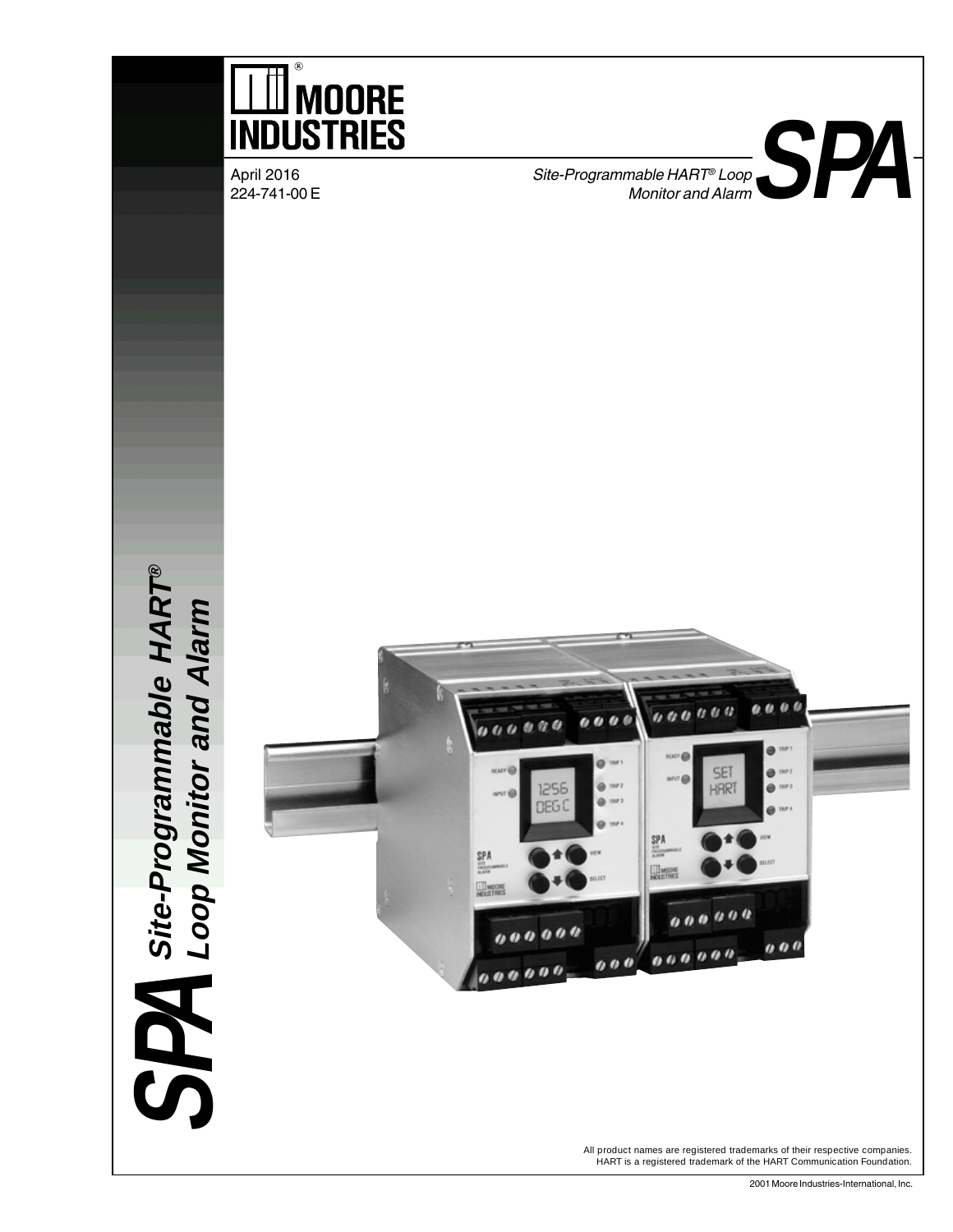## **SPA HART Quickstart Menu**



\*To access Second through Fourth Variables, you must properly configure the NUM VARS submenu of the SET HART menu.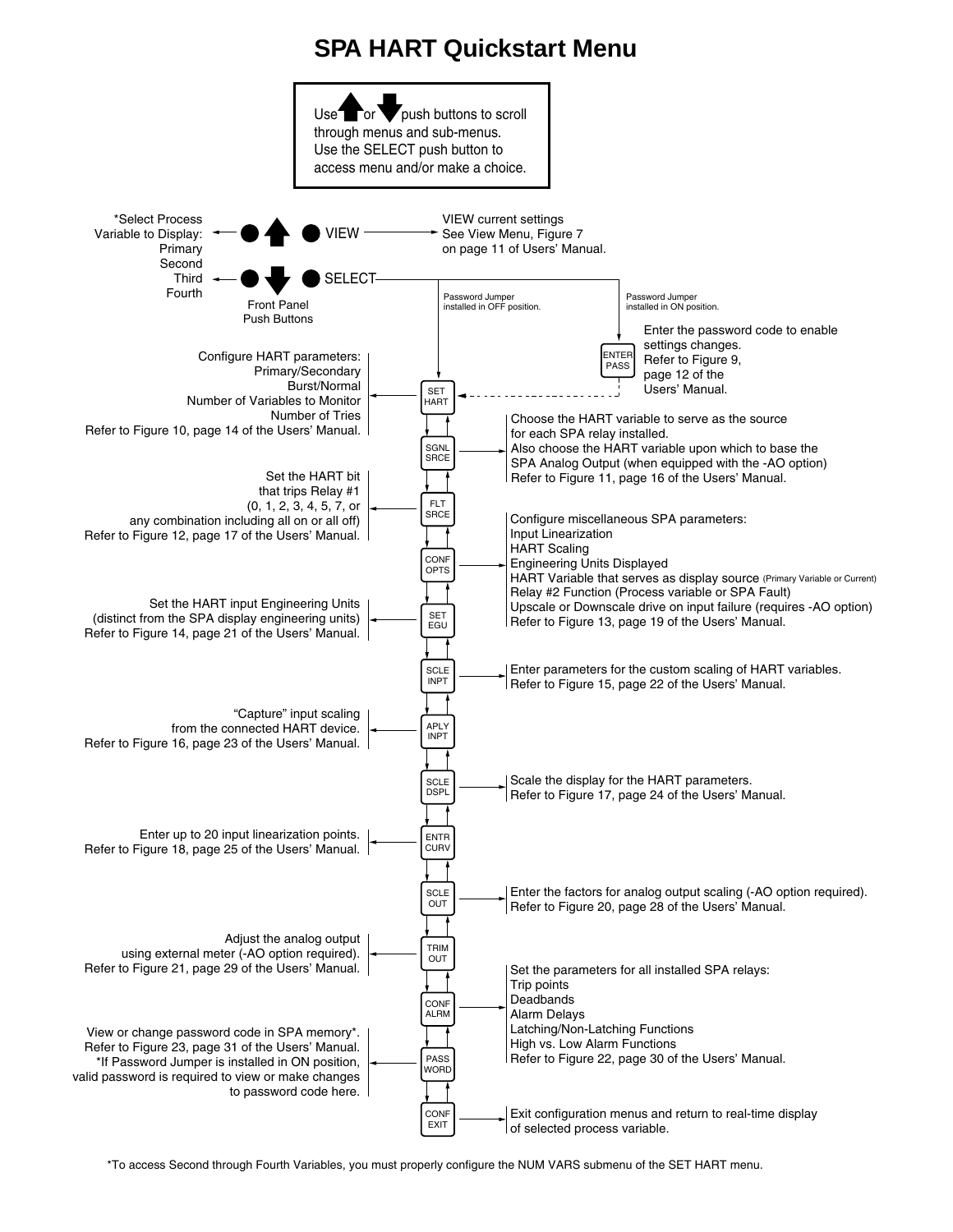# **Table of Contents**

| SPA Setup — Displaying Primary, Second, Third, and Fourth Variables  11 |  |
|-------------------------------------------------------------------------|--|
|                                                                         |  |
|                                                                         |  |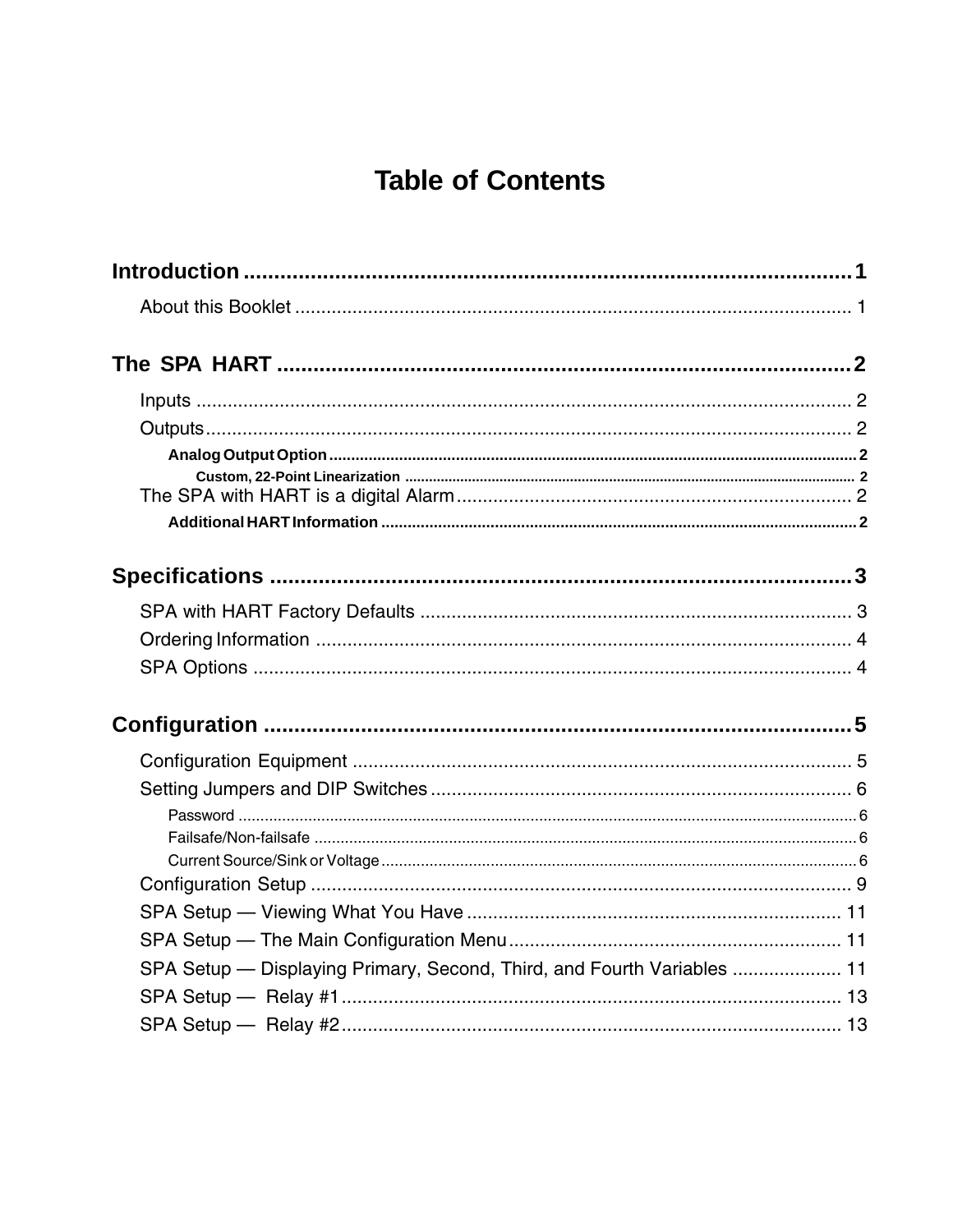# Contents (cont'd.)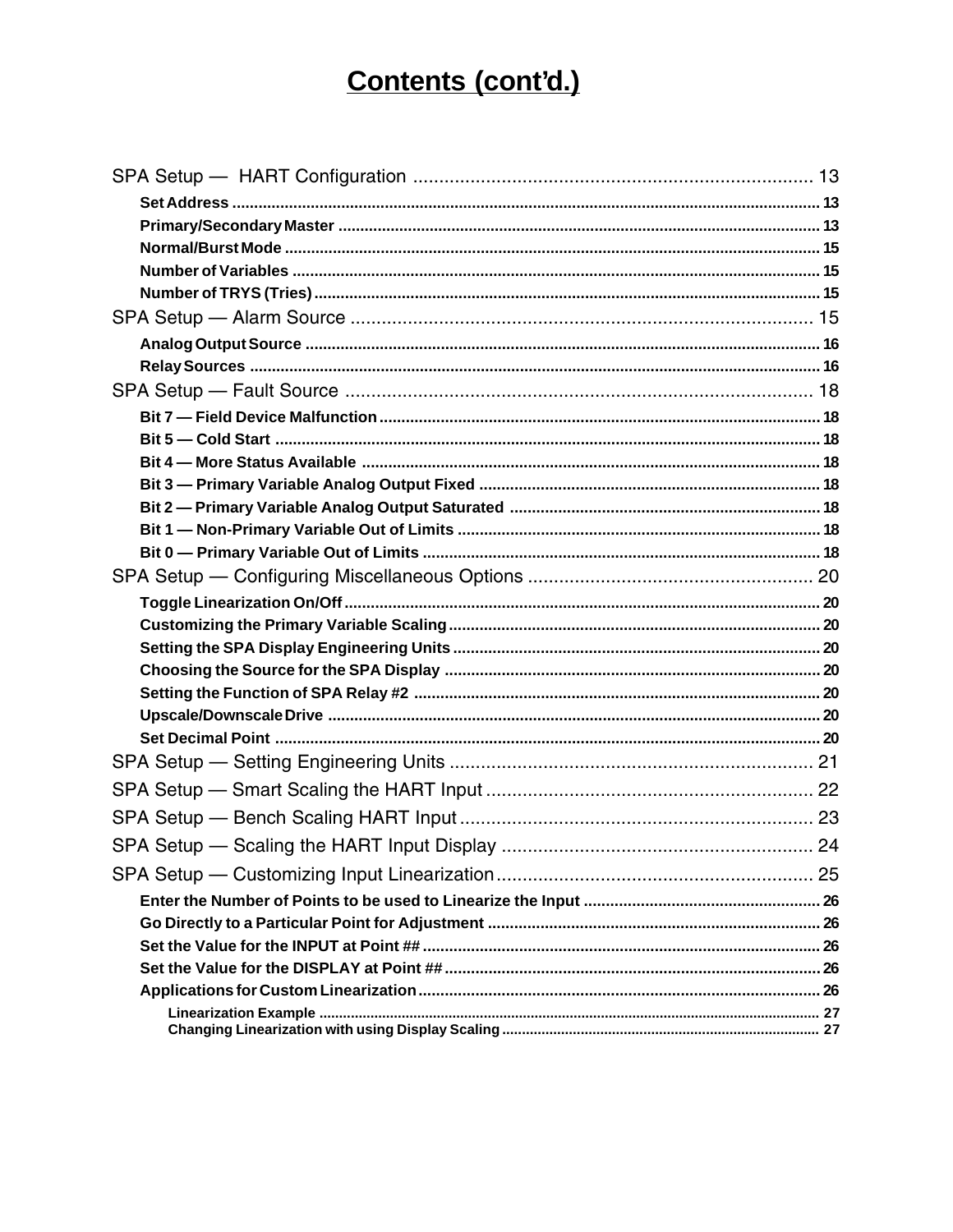# Contents (cont'd.)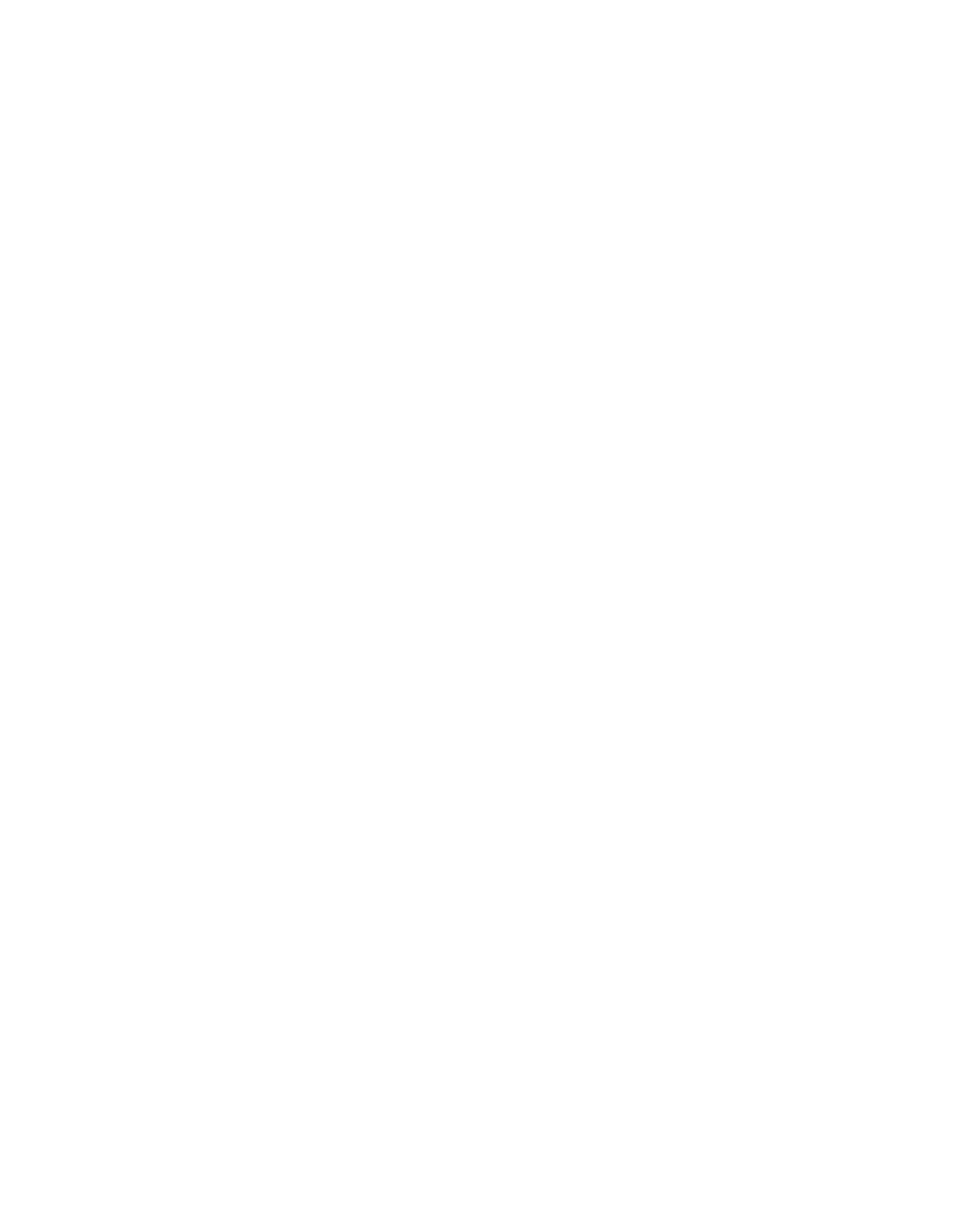# **Introduction**

This is the user's manual for the Moore Industries' SPA HART Loop Monitor and Alarm. The SPA HART is a device that monitors a process input from a smart HART device and provides up to four contact closure outputs whenever the input falls outside a user-set high or low trip point. SPAs are typically used to activate a warning light, bell, or buzzer; or to initiate a system shutdown, thus acting as a simple, highly reliable means of safeguarding your process.

## **About this Booklet**

Wherever you see a "Note", "**Caution**", or "**WARNING**" pay particular attention.

- A "*Note*" provides information to help you in avoiding minor inconveniences during calibration, installation, or operation of the SPA.
- A "**Caution**" provides information on steps to take in avoiding procedures and practices that could risk damage to the SPA or other equipment.
- A "**WARNING**" provides information on steps to take in avoiding procedures and practices that could pose safety risks to personnel.

HART COMMUNICATOR **MAT Communication O I** ➤ CAN BE CONNECTED  $2\sqrt{3}$ **<sup>4</sup> <sup>5</sup> <sup>6</sup> <sup>2</sup> <sup>3</sup>** ANYWHERE ON THE LOOP HART FIELD DCS, SCADA, INSTRUMENT PLC, ETC. (TEMPERATURE, (HART OR 4-20MA ANALOG SIGNAL WITH PRESSURE, NON-HART) HART DATA SUPERIMPOSED LEVEL, FLOW, OR MULTIVARIABLE) HART DIGITAL PROCESS AND HART DIAGNOSTIC DATA **QUERY** ALARM #1 – HART FAULT WARNING ANNUNCIATOR  $\circ\circ\circ\circ\circ$  $\circ\circ\circ$ ALARM #2 – SPA FAULT OR PROCESS VARIABLE INDEPENDENT **EMERGENCY**  $\circ$ **SHUTDOWN**  $\circ$ CONTROLLER C **SPA VIEW** ALARM #3 – PROCESS VARIABLE **WANGORE SELECT** ೲ 000 . . . . . 000 ALARM #4 – PROCESS VARIABLE ' jil OPTIONAL ANALOG OUTPUT TIED TO ANY PROCESS VARIABLE EVENT RECORDER

**Figure 1.** An Overview of the SPA with HART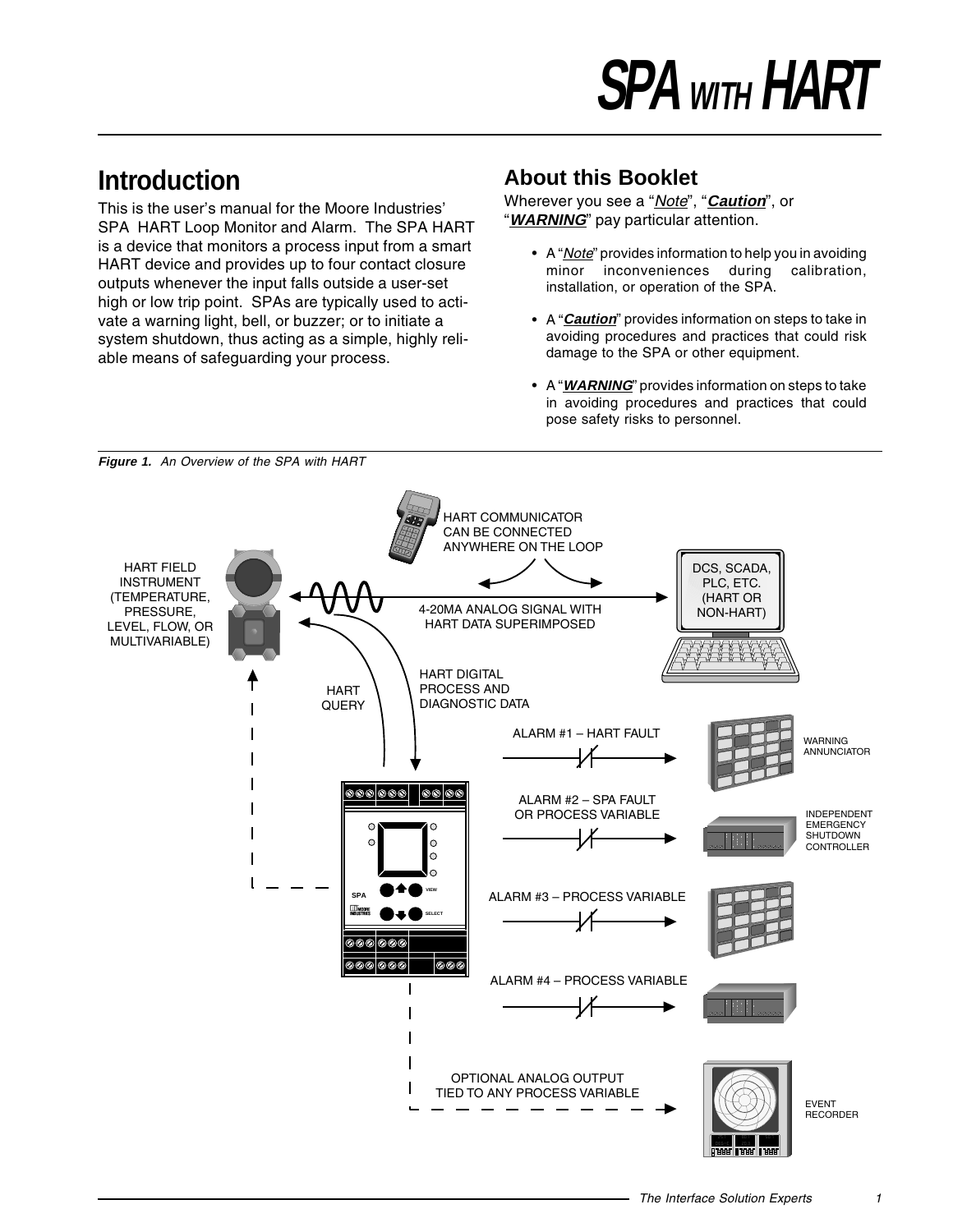# **The SPA HART**

The SPA with HART is a 4-wire (line or mains powered), site-programmable, digital process alarm. It connects to a standard HART field device, and provides up to four, fully-configurable, contact-closure outputs and one analog output based on "readings" of the HART digital data. See Figure 1 for details.

The SPA can be user-set as either the Primary or Secondary HART Master in the process loop. It can provide transmitter excitation for the HART transmitter it is monitoring; provide an auxiliary analog output based on the HART-encoded digital input from the Smart device; and can be used as an "on-site" indicator of trouble by virtue of it's programmable LCD and front panel multi-color LEDs.

### **Inputs**

The SPA with HART reads and can display:

- The Primary, Second, Third (tertiary), and Fourth (quartic), HART Variable
- The Current (0-20mA) of the Primary HART Variable

and

• The scaling (zero and span) of the Primary Variable

Additionally, the SPA with HART monitors its own "health". It constantly checks to make sure that internal programming is correct, and that it is receiving the correct HART signal from the transmitter.

### **Outputs**

The SPA with HART can be ordered with either 2 or 4 alarm outputs.

In both the 2- and 4-alarm configuration, Alarm #1 is a contact closure output that "trips" whenever there is a problem with HART communications. (More on this in the section of this manual that explains the SPA's monitoring of the HART Status Byte information, pages 17 and 18.)

Alarm #2 can be user set to trip either when the SPA itself is malfunctioning (Refer to "SPA Setup—Relay #2, page 13), when any one of the HART variables varies outside a user-defined range, or if the Primary Variable current (PVC) is too high or too low.

Alarms #3 and #4 of the 4-alarm SPA variant, are process variable alarms that are configured by the user to trip when any one of the HART variables varies outside a user-defined range, or if the Primary Variable current (PVC) is too high or too low.

Each of the SPA alarms can be configured for high, low, failsafe, non-failsafe, latching, or non-latching function. Each can also be programmed with a delay and a deadband.

### **Analog Output Option**

The SPA also provides an isolated, scalable 0-20mA or 0-10V output proportional to the monitored process variable.

### **Custom, 22-Point Linearization**

The SPA input can be programmed from the front panel keypad with up to 22 custom linearization points for linearizing its display and/or its optional analog output.

### **The SPA with HART is a DIGITAL Alarm**

The SPA with HART bases all alarm functioning on its reading of the **digital** data received from the Smart device. Even its display (and its analog output, when equipped with its –AO option) is based on the digital information it processes.

### **Additional HART Information**

For more information on HART protocol, we recommend referring to any of the documents available from:

> The HART Communications Foundation 9390 Research Boulevard, Suite I-350 Austin, Texas 78759-6540 U.S.A. Telephone: (512) 794-0369 www.hartcomm.org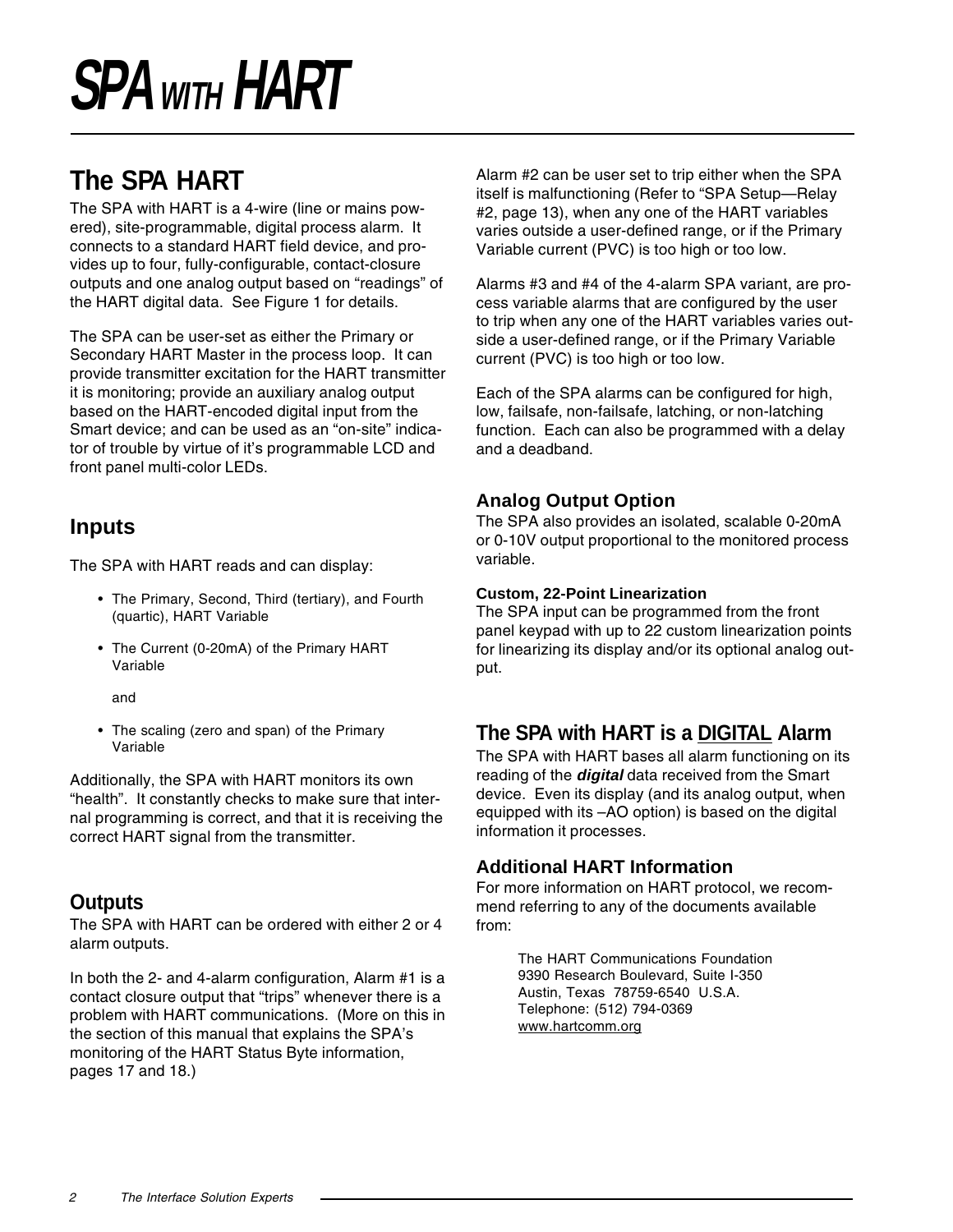## **Specifications**

| Performance Input Accuracy: Limited<br>by the accuracy of the<br><b>HART</b> field instrument<br><b>Display Accuracy:</b><br>±1 digit<br>Deadband: Full display<br>range available; equal to<br>maximum input range in<br>user-set engineering units<br><b>Digital Response Time:</b><br>Defined by HART<br>protocol as 500<br>milliseconds (msec),                                                                                                                                                                                                                                                                               | Analog WITH ANALOG OUTPUT<br><b>Output Output Accuracy:</b><br>(-AO Option) ±0.03% of output span<br>Performance (includes the combined<br>effects of linearity,<br>hysteresis, repeatability,<br>and adjustment<br>resolution)<br>Output Stability: $\pm 0.1\%$<br>of calibrated span,<br>maximum, over 6 months<br><b>Output Response Time:</b><br>500 milliseconds, max.                                                                                                                                                                                                                                                                                                                                                                                                                                                                                                                                 |            | Adjustments Front panel push buttons<br>control settings for zero,<br>span, alarm trip points,<br>HART parameters etc.;<br>Easy access internal<br>settings select current<br>(source or sink) or voltage<br>output, failsafe/non-<br>failsafe, and high/low<br>alarm functions; Internal<br>jumper and menu pass-<br>word protect parameter<br>settings                                                                                                                                                                                                                                                                                                                                                                    |
|-----------------------------------------------------------------------------------------------------------------------------------------------------------------------------------------------------------------------------------------------------------------------------------------------------------------------------------------------------------------------------------------------------------------------------------------------------------------------------------------------------------------------------------------------------------------------------------------------------------------------------------|-------------------------------------------------------------------------------------------------------------------------------------------------------------------------------------------------------------------------------------------------------------------------------------------------------------------------------------------------------------------------------------------------------------------------------------------------------------------------------------------------------------------------------------------------------------------------------------------------------------------------------------------------------------------------------------------------------------------------------------------------------------------------------------------------------------------------------------------------------------------------------------------------------------|------------|-----------------------------------------------------------------------------------------------------------------------------------------------------------------------------------------------------------------------------------------------------------------------------------------------------------------------------------------------------------------------------------------------------------------------------------------------------------------------------------------------------------------------------------------------------------------------------------------------------------------------------------------------------------------------------------------------------------------------------|
| normal mode, 333 msec<br>in burst mode<br><b>Alarm Response Time:</b><br>Digital response time +<br>150 msec, max. (Defined<br>as time from the field<br>instrument's reporting a<br>fault until the SPA alarm<br>is tripped)<br><b>Alarm Trip Delay:</b><br>Programmable from<br>0-120 seconds<br>Line Voltage Effect:<br>$\pm 0.005\%$ of output span<br>for a 1% change in line<br>voltage (ac or dc)<br><b>Isolation: 1000Vrms</b><br>between case, input,<br>output (units with -AO<br>option) and power<br>terminals<br><b>Power Consumption:</b><br>2-4W, nominal; 6W,<br>maximum<br>Input Over-Range<br>Protection: ±5Vdc | Ripple (up to 120Hz):<br>Current output, 10mV<br>peak-to-peak max. when<br>measured across a 250 $\Omega$<br>resistor; Voltage output,<br>50mV peak-to-peak max.<br><b>Output Limiting:</b><br>117% of span max.,<br>115% of span typical<br>Load Effect: ±0.01% of<br>span from 0 to maximum<br>load resistance on current<br>output<br><b>Ambient Operating Range:</b><br><b>Conditions</b> $-25^{\circ}$ C to $+65^{\circ}$ C<br>$(-13^{\circ}F to +149^{\circ}F)$<br><b>Storage Range:</b><br>$-40^{\circ}$ C to $+80^{\circ}$ C<br>$(-40^{\circ}F to +176^{\circ}F)$<br><b>Ambient Temperature</b><br>Effect: $\pm 0.005\%$ of<br>output span per °C max.<br><b>Relative Humidity:</b><br>0-95% non-condensing<br><b>RFI/EMI Protection:</b><br>30V/m - ABC ≤ 0.5% error<br>in reading when tested<br>according to SAMA<br>standard PMC 33.1;<br>20V/m when tested<br>according to<br>IEC1000-4-3-1995 | Indicators | <b>LCD:</b> 2x4 character,<br>backlit, alphanumeric<br>readout accurate to the<br>nearest digit.<br>Range: - 9999 to 9999;<br>Auto decimal positioning,<br>or programmable to one<br>or two places<br><b>LEDs: Dual-color TRIP</b><br>light (one for each relay)<br>shows green for non-<br>alarm, red for alarm;<br><b>READY</b> light indicates<br>normal operation,<br>extinguishes in the event<br>of any internal failure;<br>Dual-color INPUT light<br>shows green for input with<br>valid HART communica-<br>tions, red for communica-<br>tions failure; Dual-color<br>TRIP1 light shows green<br>for HART in non-alarm,<br>red for HART failure.<br>Weight $456$ to $513$ g<br>$(16.1 \text{ to } 18.1 \text{ oz})$ |

Specifications subject to change without notice

### **SPA with HART Factory Defaults**

If you have placed or are going to place an order for an SPA with HART without specifying any particular model number, the unit you receive will be shipped with the following "default" parameters:

- Alarm #2 functions as a Process Variable Alarm trip (as opposed to a SPA "Health" alarm)
- The unit functions as a HART Primary Master
- The unit functions in Normal Mode (as opposed to Burst Mode)
- The unit executes 3 retries in attempting to establish communications with the connected HART device, before returning a HART Fault
- The unit distinguishes the start of a polling message with 5 preambles
- The unit's Alarm #1 trips on any HART Fault bit
- Input scaling is 0-100%
- Input Linearization is OFF

All of these parameters can be changed by the user with the instructions in this manual.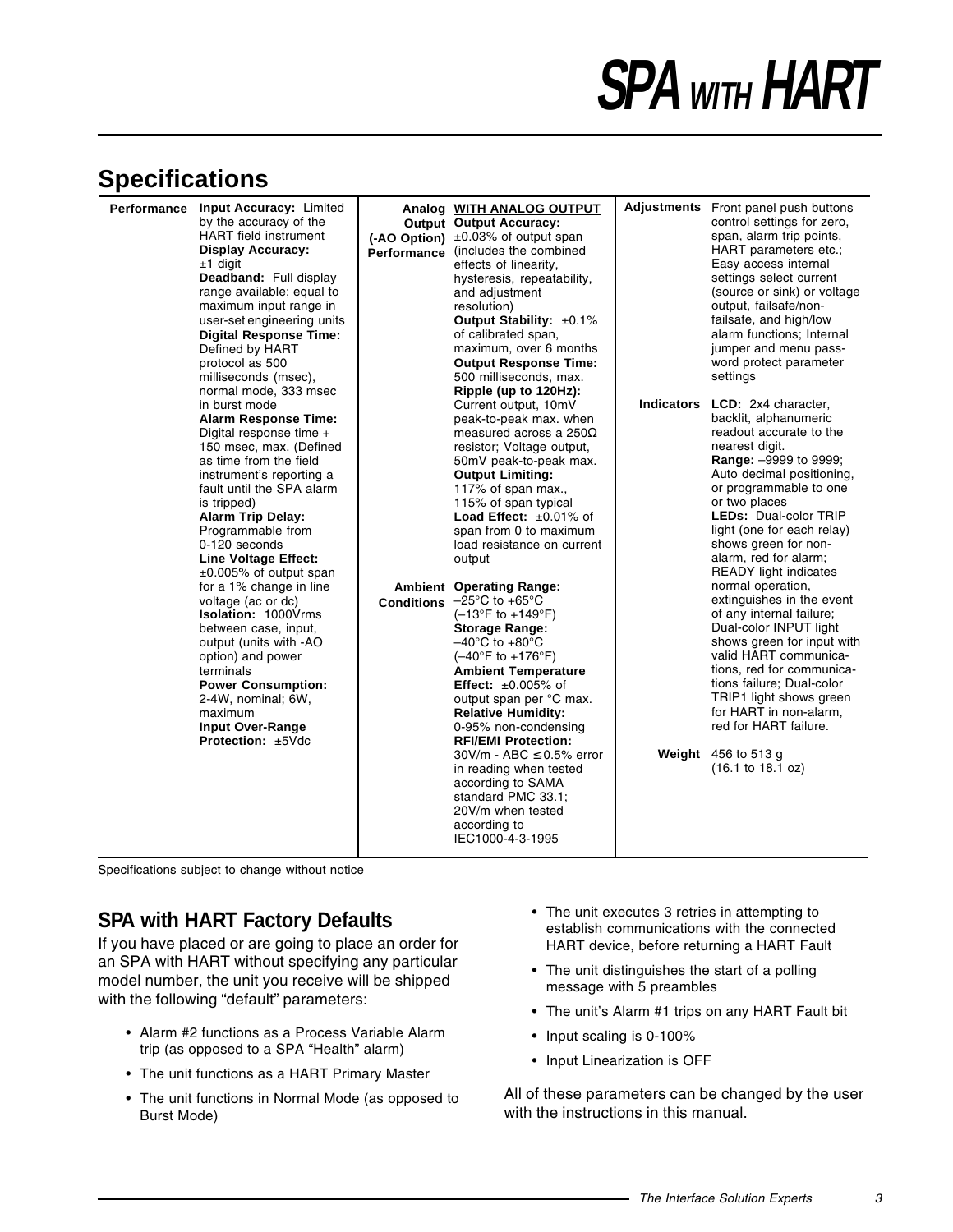# **Ordering Information**

| Unit                                         | Input                                                                                                                                                                                                                                    | Output                                                                                                                                                                                                                                                                                                                                                                                                                                                                                                                                                                                                                                                                                                                                                       | Power                                                                                                                                                                                                                                                  | <b>Options</b>                                                                                                                                                                                                                                                                                                                                                                                                 | <b>Housing</b>                                                                                                                         |
|----------------------------------------------|------------------------------------------------------------------------------------------------------------------------------------------------------------------------------------------------------------------------------------------|--------------------------------------------------------------------------------------------------------------------------------------------------------------------------------------------------------------------------------------------------------------------------------------------------------------------------------------------------------------------------------------------------------------------------------------------------------------------------------------------------------------------------------------------------------------------------------------------------------------------------------------------------------------------------------------------------------------------------------------------------------------|--------------------------------------------------------------------------------------------------------------------------------------------------------------------------------------------------------------------------------------------------------|----------------------------------------------------------------------------------------------------------------------------------------------------------------------------------------------------------------------------------------------------------------------------------------------------------------------------------------------------------------------------------------------------------------|----------------------------------------------------------------------------------------------------------------------------------------|
| <b>SPA</b><br>Site-<br>Programmable<br>Alarm | <b>HART</b><br>Accepts<br>a HART<br>digital<br>protocol input<br>directly from<br>a HART<br>temperature,<br>pressure,<br>level, flow,<br>valve<br>positioner, or<br>multivariable<br>transmitter<br>(HART<br>version 5.4<br>and earlier) | <b>2PRG</b> Dual Relays<br>RELAY #1 is a HART instrument fault alarm<br>RELAY #2 configures as either a SPA<br>instrument fault alarm or as a process<br>variable alarm<br><b>4PRG</b> Quad Relays<br>RELAY #1 is a HART instrument fault alarm<br>RELAY #2 configures as either a SPA<br>instrument fault alarm or as a process<br>variable alarm<br>RELAY #3 is a process variable alarm<br>RELAY #4 is a process variable alarm<br>Process variable alarm relays configure<br>independently for:<br>High or Low Trip<br>Normally Open or Normally Closed<br>Failsafe or Non-Failsafe<br>Latching or Non-Latching<br><b>Trip Delay</b><br>(Relays are single-pole/double-throw<br>(SPDT), 1 form C, rated 5A @ 250Vac or<br>24Vdc, 50/60Hz, non-inductive) | <b>U</b> Universal,<br>4-wire (line)<br>power; accepts<br>any power input<br>range between<br>22-300Vdc or<br>90-260Vac<br>For CE<br>approved<br>units, specify<br>one of the<br>following:<br>24DC $\pm 10\%$<br>117AC $\pm 10\%$<br>230AC $\pm 10\%$ | -AO Analog<br>output scaleable<br>for any range<br>between<br>0-20mA (4mA<br>span, min.) into<br>1200 $\Omega$ or<br>0-10V (1V span,<br>min.) into $10K\Omega$<br>- <b>DPDT</b> Double-<br>pole/double-throw<br>relays, 2 form C<br>relays, rated 5A<br>@ 250Vac, 50/<br>60Hz, non-<br>inductive (2PRG<br>output types only)<br>-HS Hermetically<br>sealed relays,<br>rated 0.5A @<br>117Vac and 2A<br>@ 28Vdc | <b>DIN</b> Universal<br>DIN-style<br>housing<br>mounts on<br>32mm<br>(EN50035)<br>G-type and<br>35mm<br>(EN50022) Top<br>Hat DIN-rails |

**When ordering, specify:** Unit / Input / Output / Power / Options [Housing] **Model number example:** SPA / HART / 4PRG / U / -AO [DIN]

### **SPA Options**

The following list gives details for the options shown in the Ordering Information table. For information on the availability of any options not listed here, or for help in equipping the SPA with the options best suited for your application, call the factory, or your local Interface Solutions professional.

- **–AO** Analog Output When equipped with this option, the SPA with HART provides an isolated analog output proportional to its processing of its digital, HART input. Settings for the SPA analog output include:
	- Current (0-20mA) or Voltage (0-10V); Also programmable for narrower spans
	- Source or Sink (Current)

• Reflect Primary, Secondary, Tertiary, or Quartic, HART Variable, or Current of Primary Variable; Reverse or direct relationship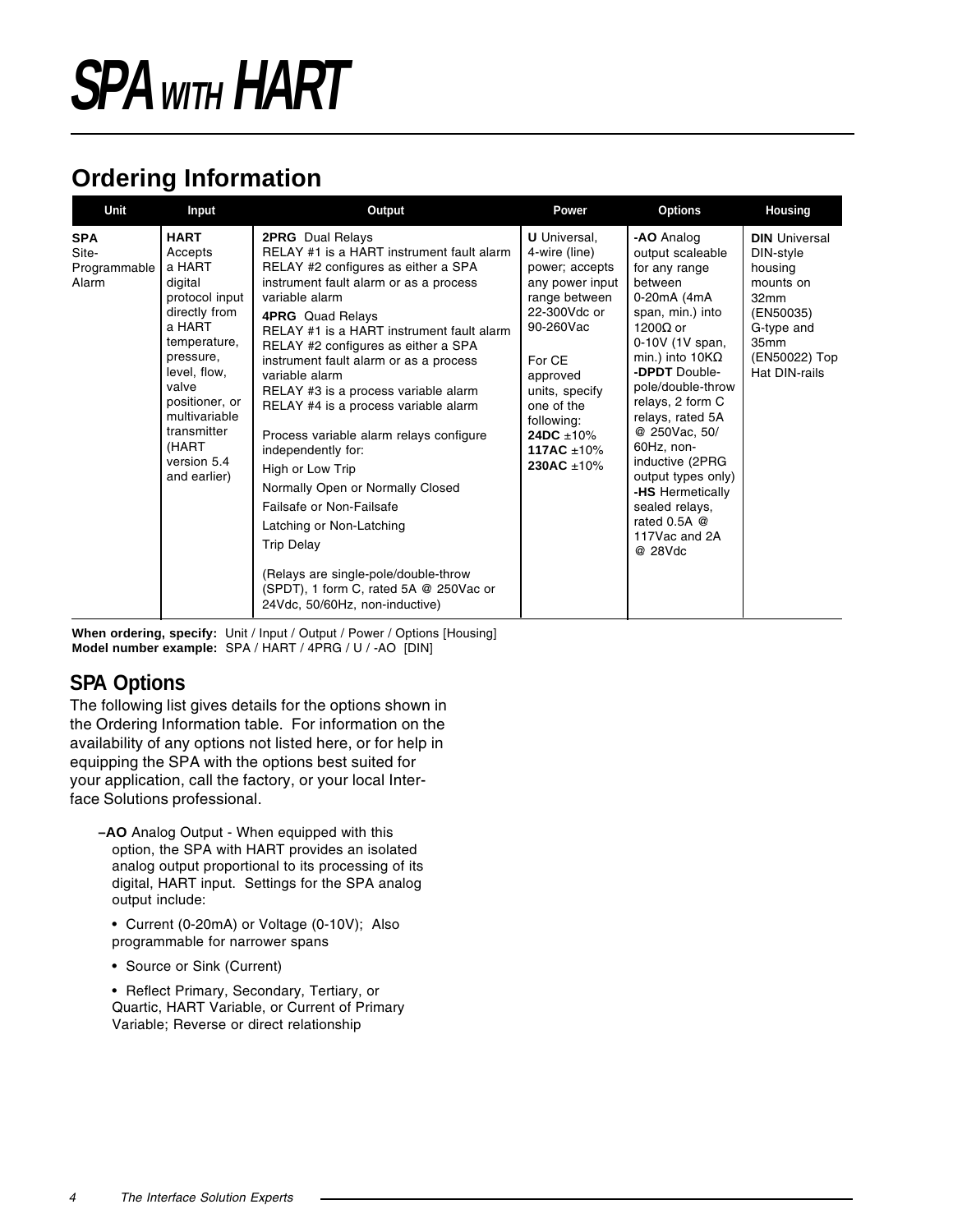# **Configuration**

In this manual, the term "configuration" is used to refer to the following, four procedures:

- 1. Verifying that the unit's internal jumpers are set to provide Password Security for operational settings
- 2. Setting the internal DIP switches to provide either failsafe of non-failsafe alarm functioning (and current or voltage output, if the SPA is equipped with its -AO option)
- 3. Hooking up the SPA in a simple test setup that enables the user to view unit settings in memory, and to make whatever changes may be needed according to the requirements of the intended application
- 4. Making sure that the SPA "synchs up" properly with a HART transmitter or calibrator, that it reads all the variables of the digital signal correctly, and that it provides the prescribed alarm(s) and/or analog output and display, based on changes on the input

### **Configuration Equipment**

To configure and bench check the SPA with HART, the following items will be needed (note that these materials are not supplied by Moore Industries, but should be readily available in those environments otherwise appropriate for instrument calibration.)

**Table 1.** Equipment for Configuring the SPA with HART

| <b>Equipment</b>                                                                              | <b>Specifications</b>                                                                                                                                                                                                                                 |
|-----------------------------------------------------------------------------------------------|-------------------------------------------------------------------------------------------------------------------------------------------------------------------------------------------------------------------------------------------------------|
| <b>Power Source</b>                                                                           | 22-300Vdc, $\pm 10\%$ ; or 90-260Vac, $\pm 10\%$                                                                                                                                                                                                      |
| <b>Multimeter</b>                                                                             | Calibrated, Fluke Model 87 or equivalent,<br>accurate to $\pm 0.025\%$ . It is best to have two<br>of these; one to check for continuity (testing<br>contact-closure), and one to calibrate the<br>SPA analog output when -AO option is<br>installed. |
| Needle-nosed<br><b>Pliers</b>                                                                 | Technicians pliers or tweezers for<br>positioning internal jumpers.                                                                                                                                                                                   |
| <b>Slave HART</b><br><b>Field Device or</b><br><b>Field Device</b><br>Simulator<br>(optional) | THZ or TDZ HART Temperature Transmitter<br>or Model 275 HART Communicator. HART<br>input can be useful in calibrating the SPA,<br>but is not required.                                                                                                |
| Secondary<br><b>Power Source</b><br>(optional)                                                | As required for powering the HART Slave<br>device, if used. Consult the manufacturer's<br>specifications.                                                                                                                                             |

We test all of the instruments we sell on equipment that is checked at least every six months for accuracy. All our test equipment is accurate on the order of 3:1, minimum. Every effort should be made to use the most accurate equipment available to configure your SPA prior to placing it into service.

### **Caution:**

The internal circuitry of the SPA is vulnerable to damage from electrostatic discharge. Make sure to abide by all static safeguarding (ESD) practices any time the SPA housing is to be opened; especially when making changes to the jumper settings or DIP switches inside the SPA.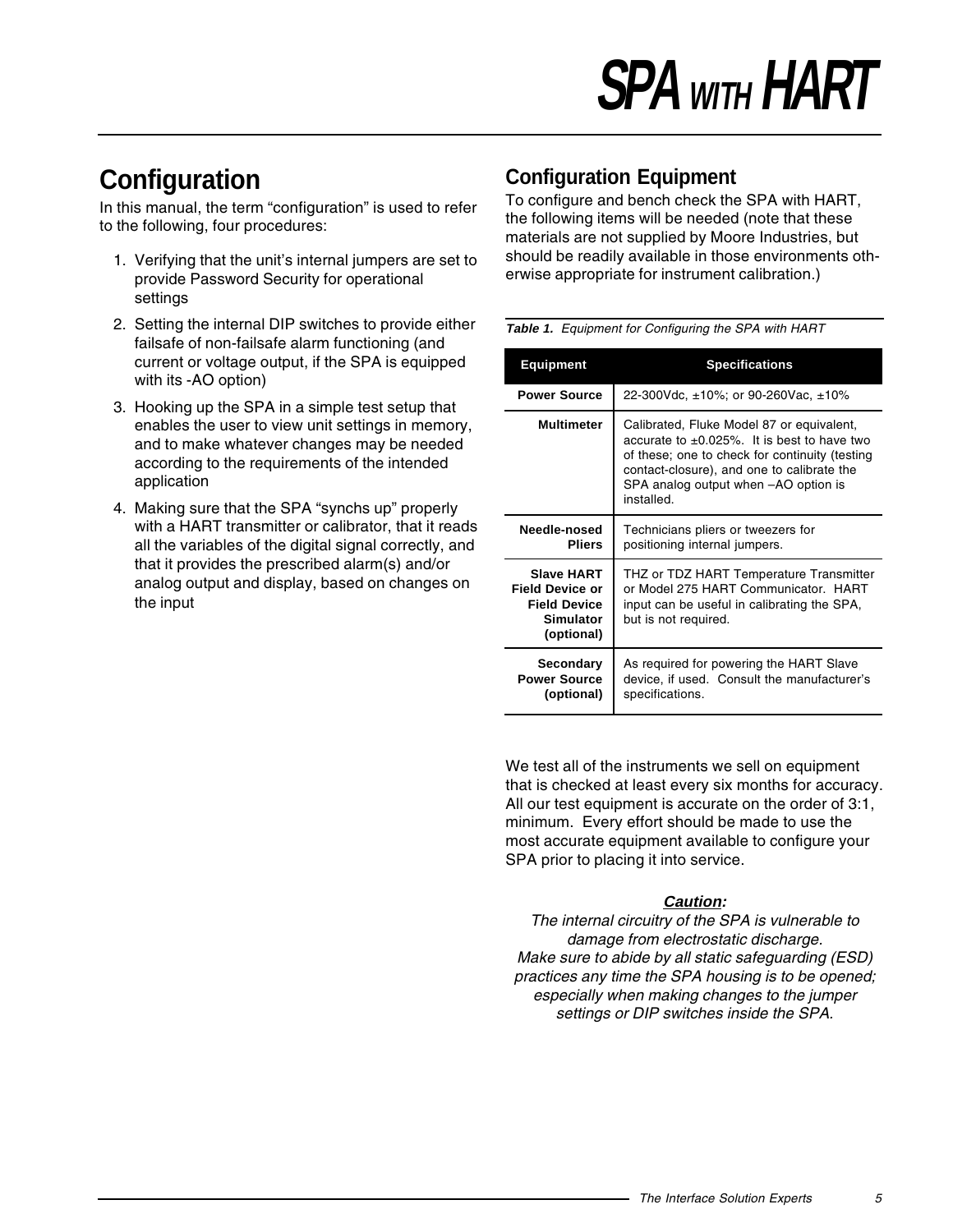### **Setting Jumpers and DIP Switches**

The following SPA with HART functions are governed by the positioning of of the internal jumper and DIP switches:

- **Password** To "protect" the operational settings of the SPA, make sure the Password Jumper shown in Figure 2 is in the "ON" position. With password protection ON, making changes to the SPA configuration can only take place after entering a two-digit, user-defined code (refer to the Password menu explanation, page 33). With password protection OFF, the user can make changes freely to the SPA settings, including the Password code itself.
- **Failsafe/Non-failsafe**  Set the appropriate DIP switch to FAILSAFE in order to configure it to deenergize when in an alarm condition. Non-failsafe alarms energize when tripped.
- **Current Source/Sink or Voltage** If the SPA is equipped with its -AO option, this DIP switch setting determines whether the analog output is current or voltage. If the output is to be current, this switch setting also determines whether the unit sinks or sources that current.

To make changes to, or to view the settings of the SPA DIP switches and/or Password jumper, open the access panel in the bottom of the SPA housing. Figures 2, 3, and 4 show the access panel and locations of the jumpers and switches.

### Note:

#### Jumpers are referred to as ""links" in some countries. "DIP" is dual, in-line positioned switch.

Figure 4 shows the location of the DIP switches for setting the parameters of the SPA analog output. This output is present only in those units equipped with the –AO option.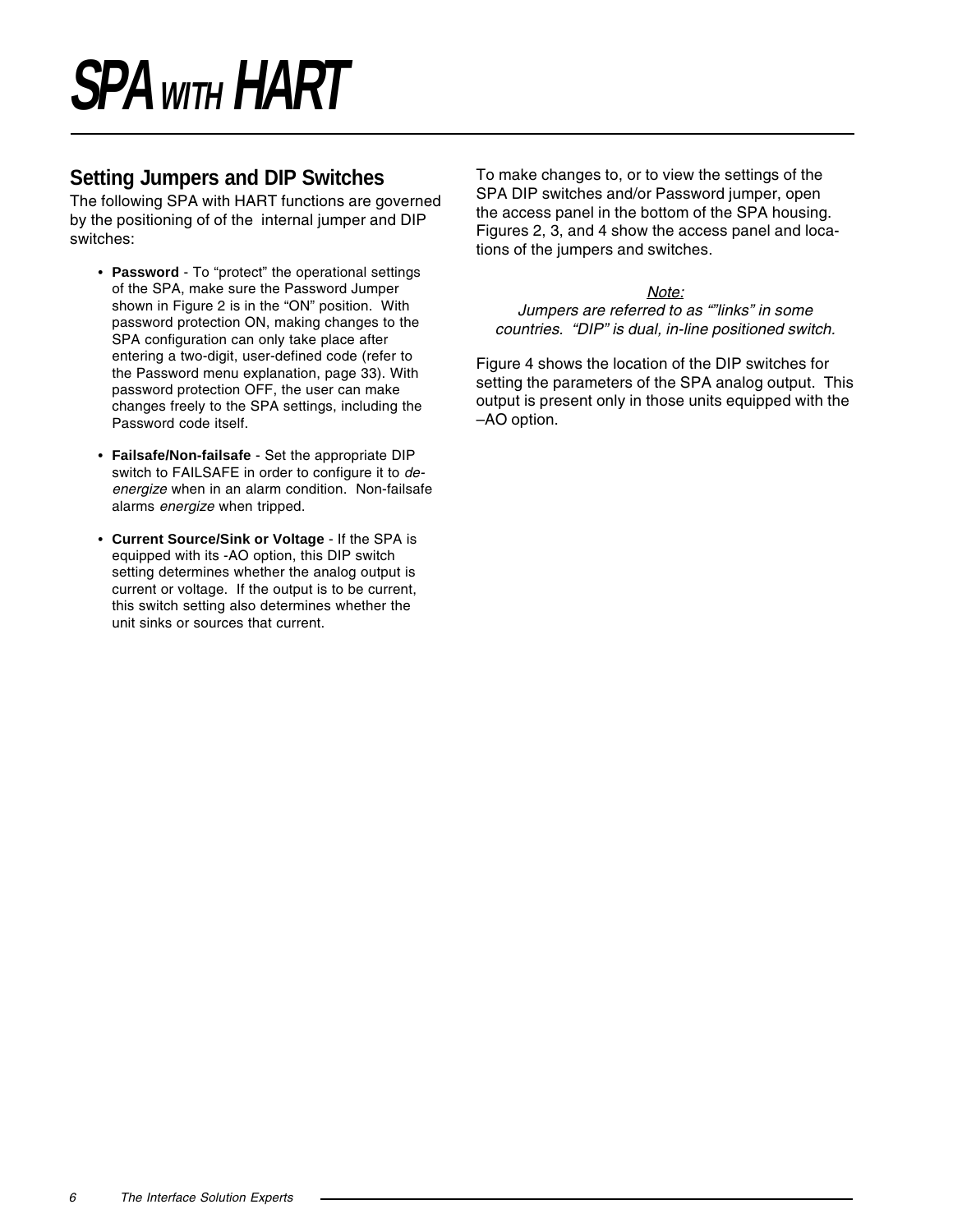**Figure 2.** Accessing and Setting the SPA Password Jumper

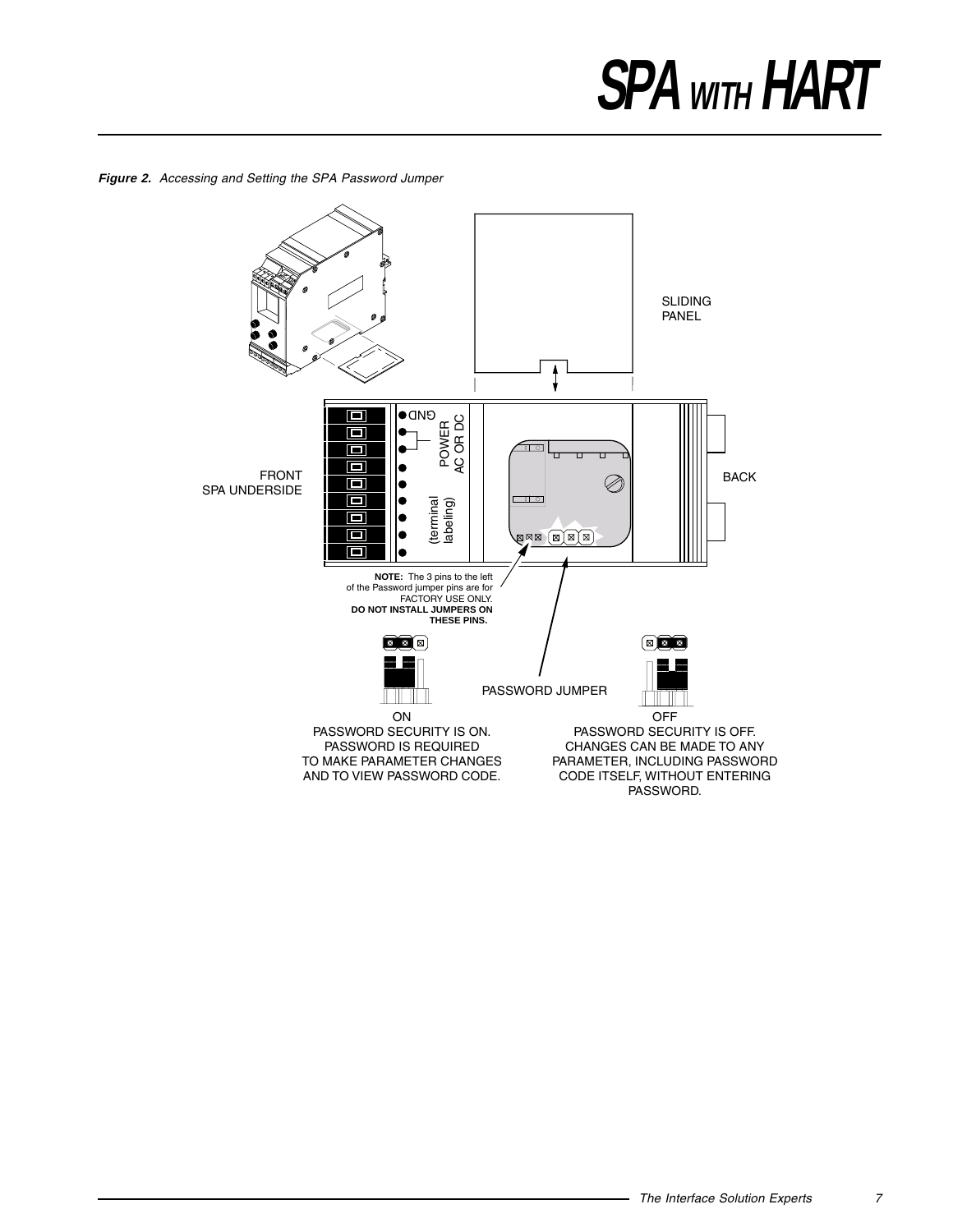**Figure 3.** Accessing and Setting the SPA Failsafe/Non-Failsafe DIP Switches



NOTE: THIS 4-POSITION SIP SWITCH MAY VARY IN LOCATION BASED ON THE TYPE OF SPA USED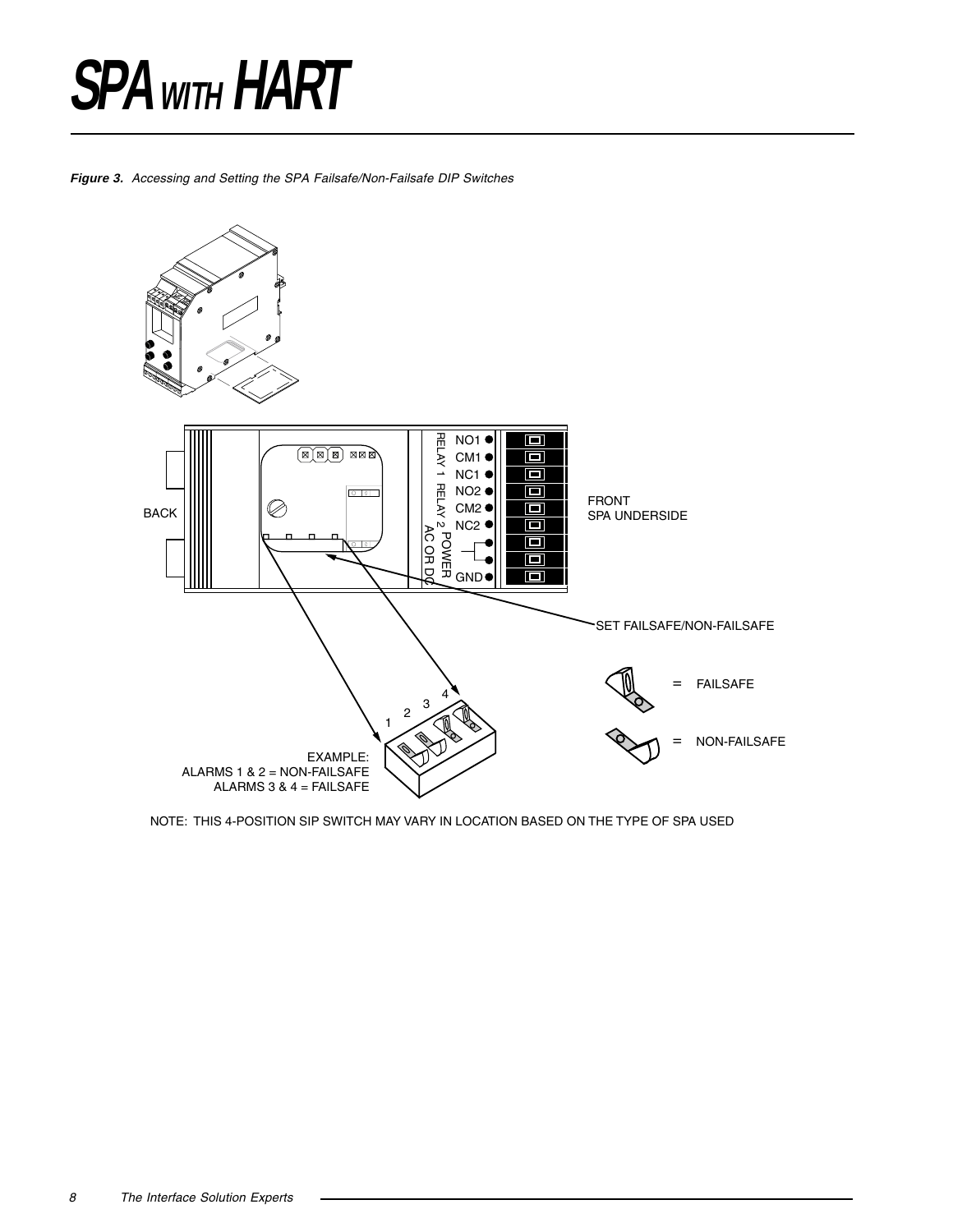**Figure 4.** Accessing and Setting the SPA with HART DIP Switches for Controlling Analog Output (-AO-equipped SPAs only)



### **Configuration Setup**

After verifying that all the internal jumper and DIP switch settings are correct or otherwise set as needed, use Figure 5 to hook up the SPA with the calibration equipment listed in Table 1 (page 5). To use the SPA's transmitter excitation to power the HART transmitter or simulator in the hookup, refer to Figure 6 for the hookups.

Once hooked up and supplied with the appropriate power, allow a few minutes for stabilization.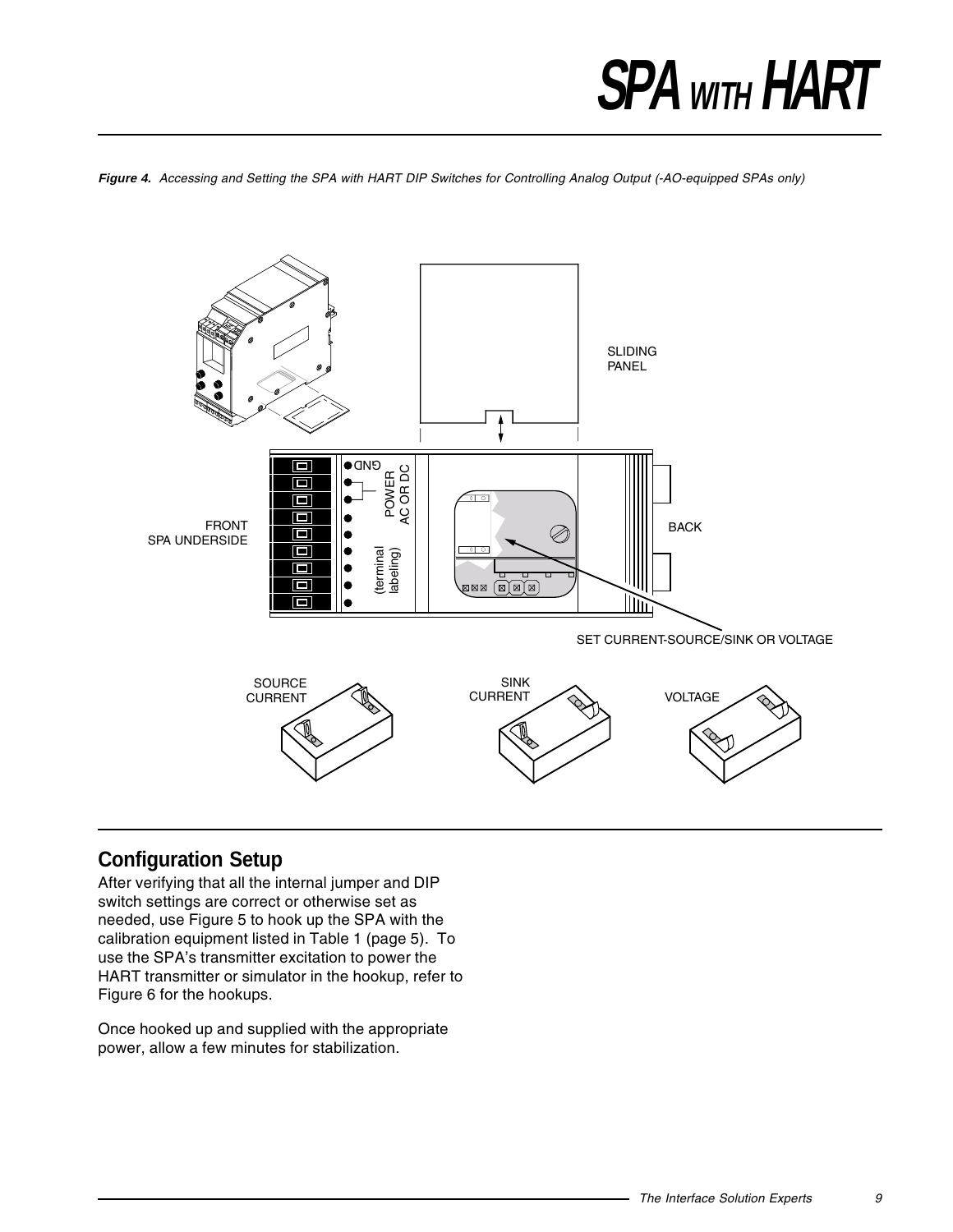#### Figure 5. Hooking up the SPA with HART for Calibration



**Figure 6.** Hooking up the Transmitter Excitation on the SPA with HART for Calibration



10 The Interface Solution Experts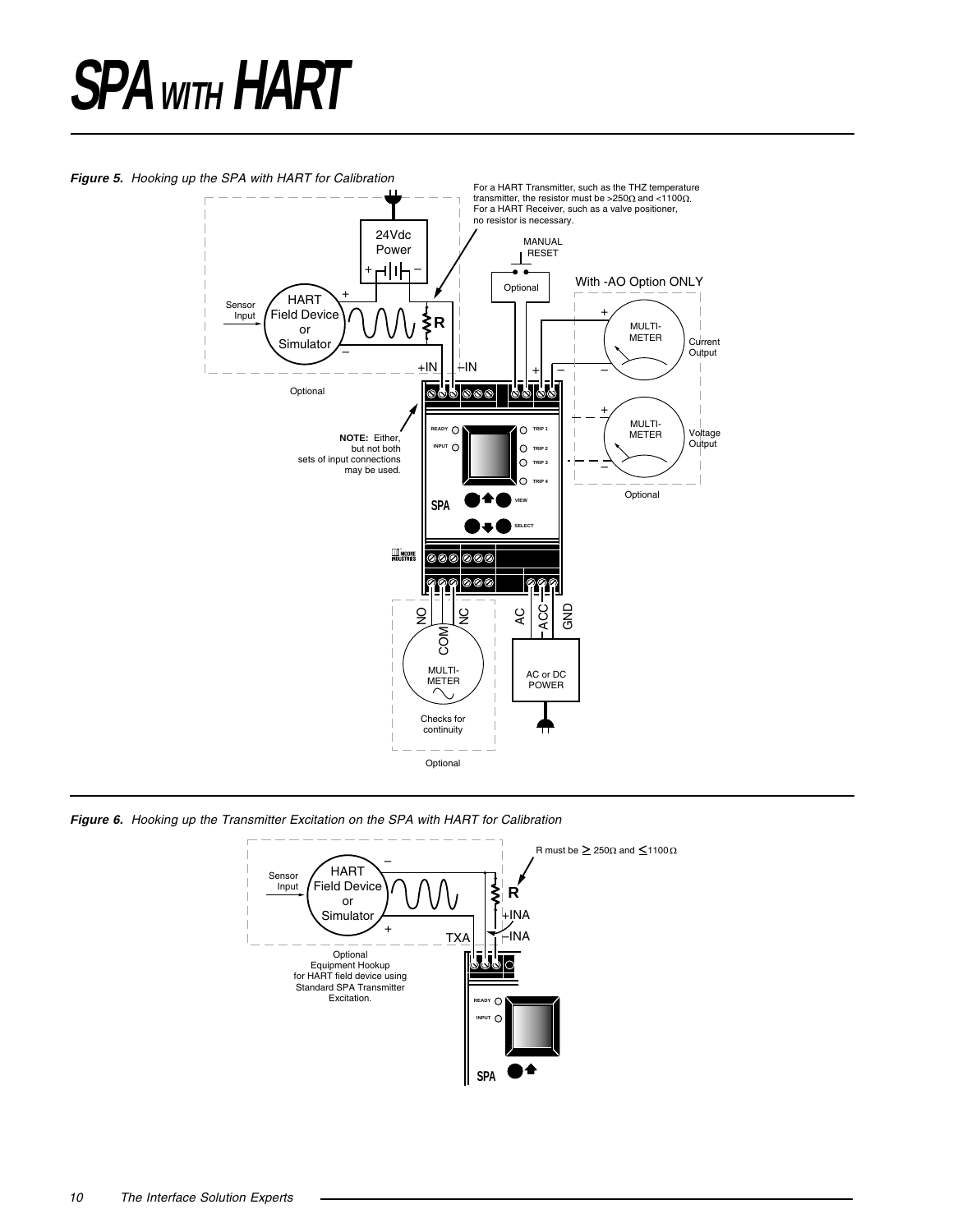### **SPA Setup — Viewing What You Have**

With the SPA set up as shown in Figure 5 (or 6), you can run through the View Menu to check the settings already present in unit memory. See Figure 7.



Notes: The UP, DOWN, and SELECT push buttons are inactive in the VIEW menu.

No password is needed to view the settings in SPA memory. Figure 8 gives the breakout for the abbreviations used in the SPA View Menu.





## **SPA Setup — The Main Configuration Menu**

Figure 9 gives an overview of the uppermost level of the SPA menu system. All user-set operating parameters are arranged in hierarchical fashion, stemming from somewhere on this ladder. To enter the submenus, scroll through the Main Menu, and press the SELECT button when the display shows the desired sub-menu title.

### **SPA Setup — Displaying Primary, Second, Third, and Fourth Variables**

From the Process Value Display, use the up/down arrow buttons to select which variable you would like the SPA HART to display. You can select from the primary, second, third, and fourth variables.

#### Note:

The Second, Third, and Fourth Variables are only available if they are selected in the NUM VARS portion of the SET HART menu. (See Figure 10, page 14)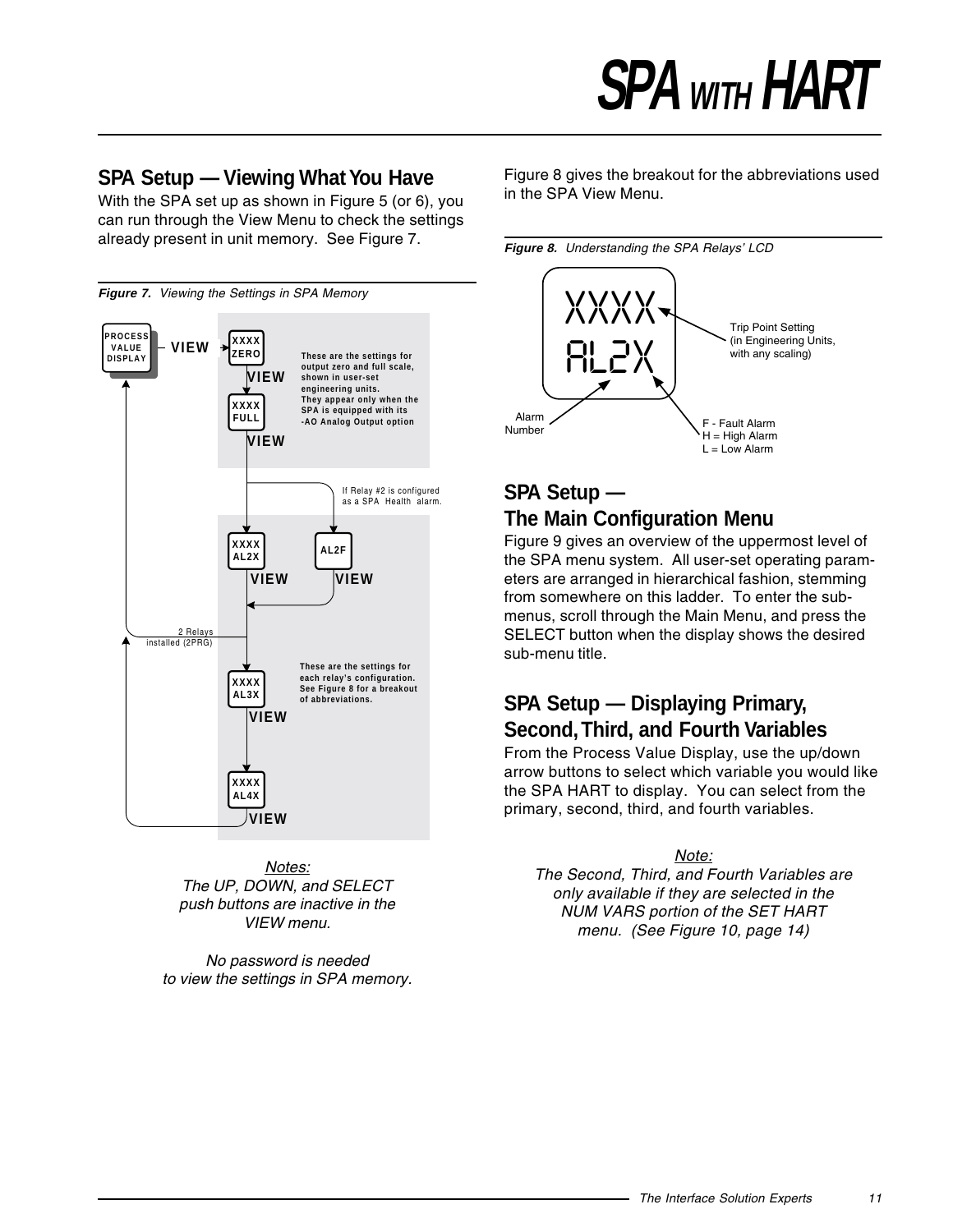#### **Figure 9.** Moving Around in the SPA Main Configuration Menu

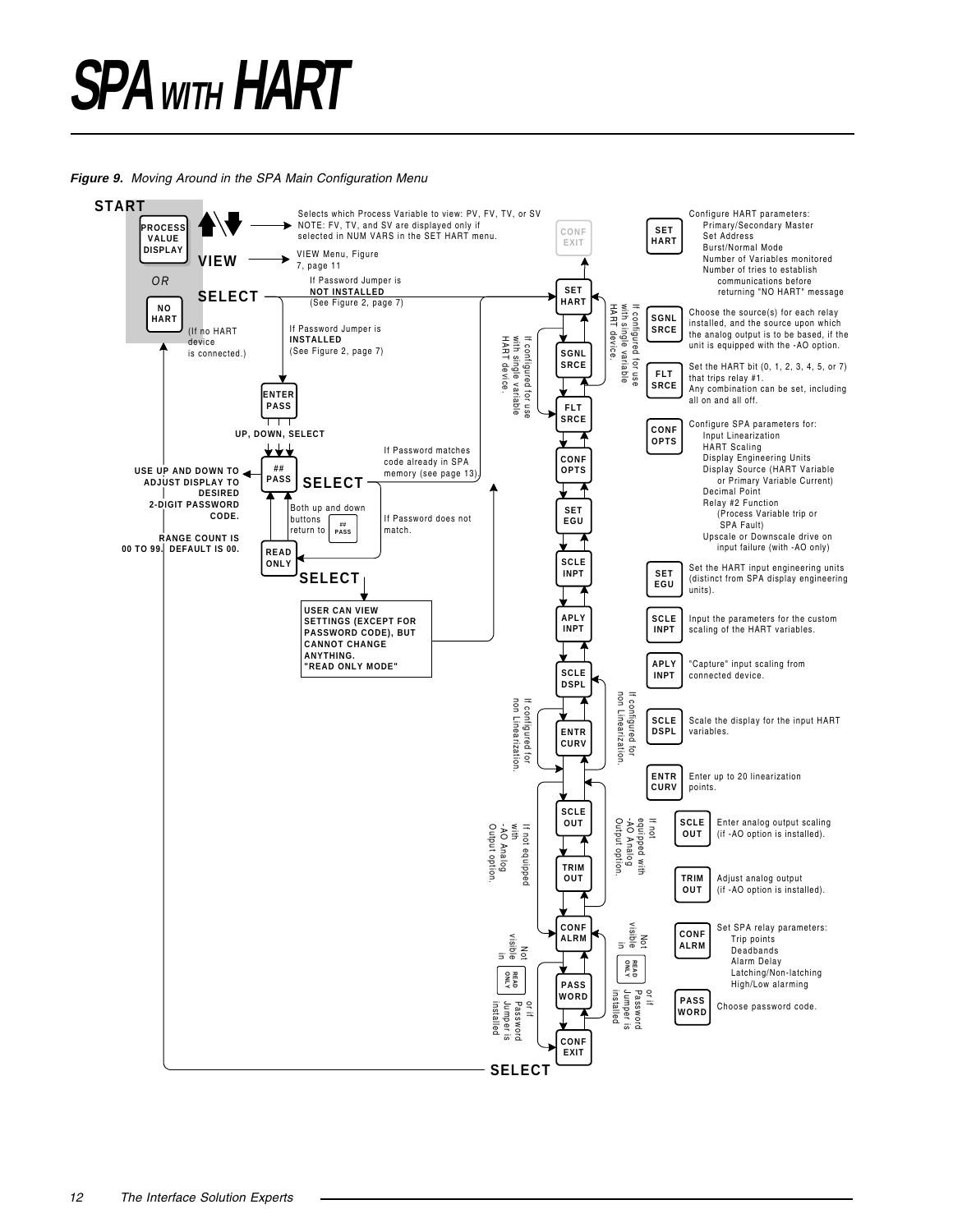### **SPA Setup — Relay #1**

Relay #1 on the SPA with HART is factory-set to "trip" whenever the unit detects a fault in the connected HART device. The relay provides a contact-closure output based on the status of the HART device, monitoring the HART "Status Byte" several times a second.

Note: The function of Relay #1 on the SPA with HART cannot be changed. The user can, however, set several operating parameters that affect its function. See Figure 10, page 14.

### **SPA Setup — Relay #2**

Relay #2 on the SPA with HART can be user-configured to trip under one of two conditions. First, it can be configured as a SPA "health" alarm, providing contact-closure output if there is a communications failure, or if the unit detects an error in its own memory or processing.

Alternatively, it can be configured as a standard, digital process variable alarm. This configuration brings the number of available process alarms to 3 in 4PRG output SPA model variants.

The SPA is configured at the factory with its Relay #2 as a Process Variable alarm.

# **SET SPA Setup — HART Configuration**

The first thing to set up in the SPA with HART are the parameters that control how the unit "talks" to the HART device it will be monitoring. Accordingly, this is the first sub-menu accessible from the Main Configuration menu (see Figure 9, page 12).

Figure 10 shows the sub-menu for setting the HART parameters.



The HART procotol allows for up to fifteen different HART transmitters to be placed on one loop. Use the "Set Address" function to select the address of the HART field device that the SPA is to monitor.



The HART protocol is designed to take advantage of a dual-master networking topology. This allows for two communications masters on the loop, a Primary and a Secondary.

The factory sets the SPA to function as the Primary HART master by default.

#### Note:

Setting the SPA to function as the Primary HART Master in the application means that any other HART device in the loop **MUST** be configured either as a HART Secondary Master (1 per loop), or as a HART Slave (up to 15 per loop).

Conversely, setting the SPA to function as the Secondary Master allows other HART devices to function either as a Primary Master (1 per loop), or as Slaves (15 per loop).

**Configuring more than one device on a single loop as a Primary or Secondary HART Master will cause a communications failure.**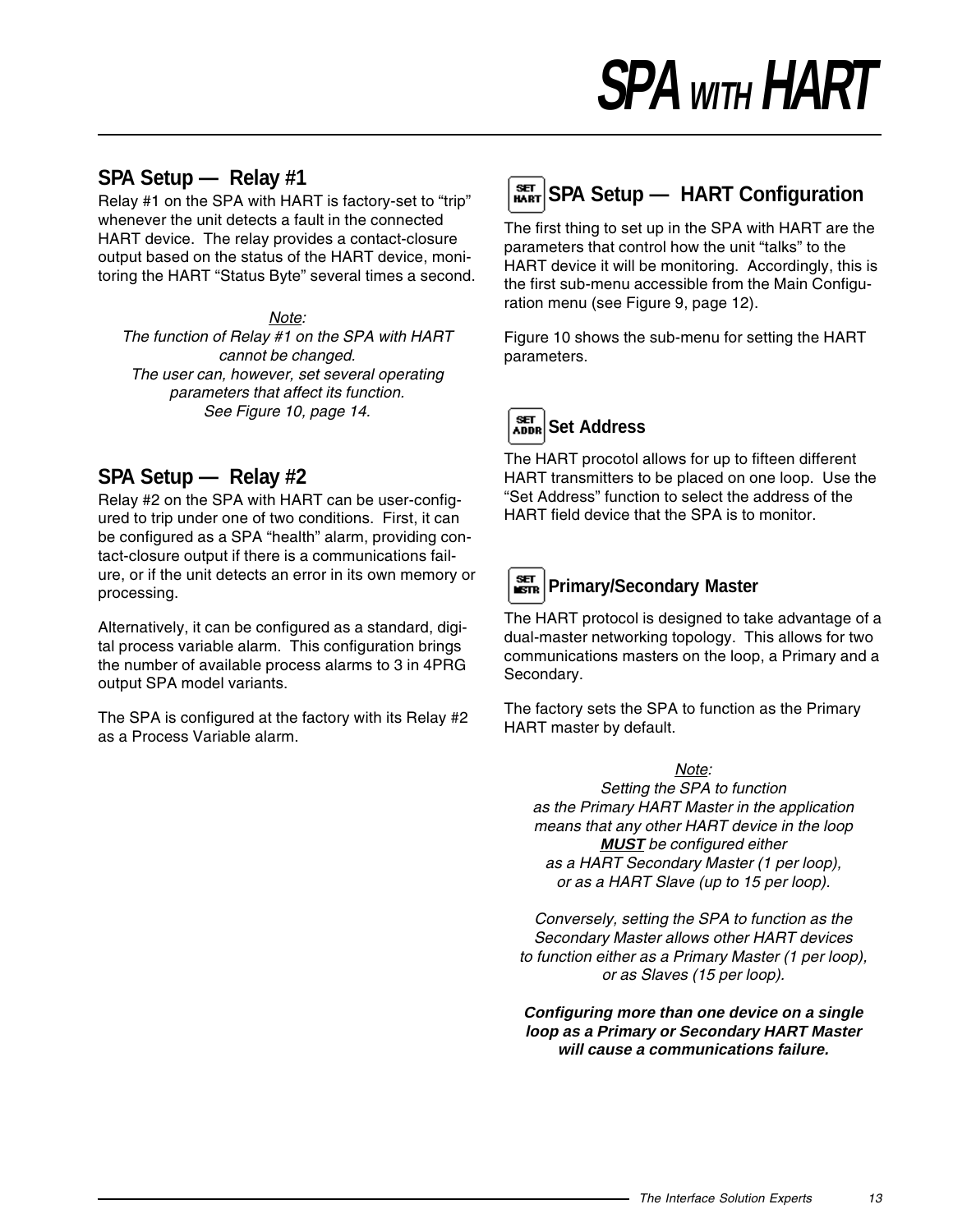**Figure 10.** Configured the HART Alarm Parameters for the SPA

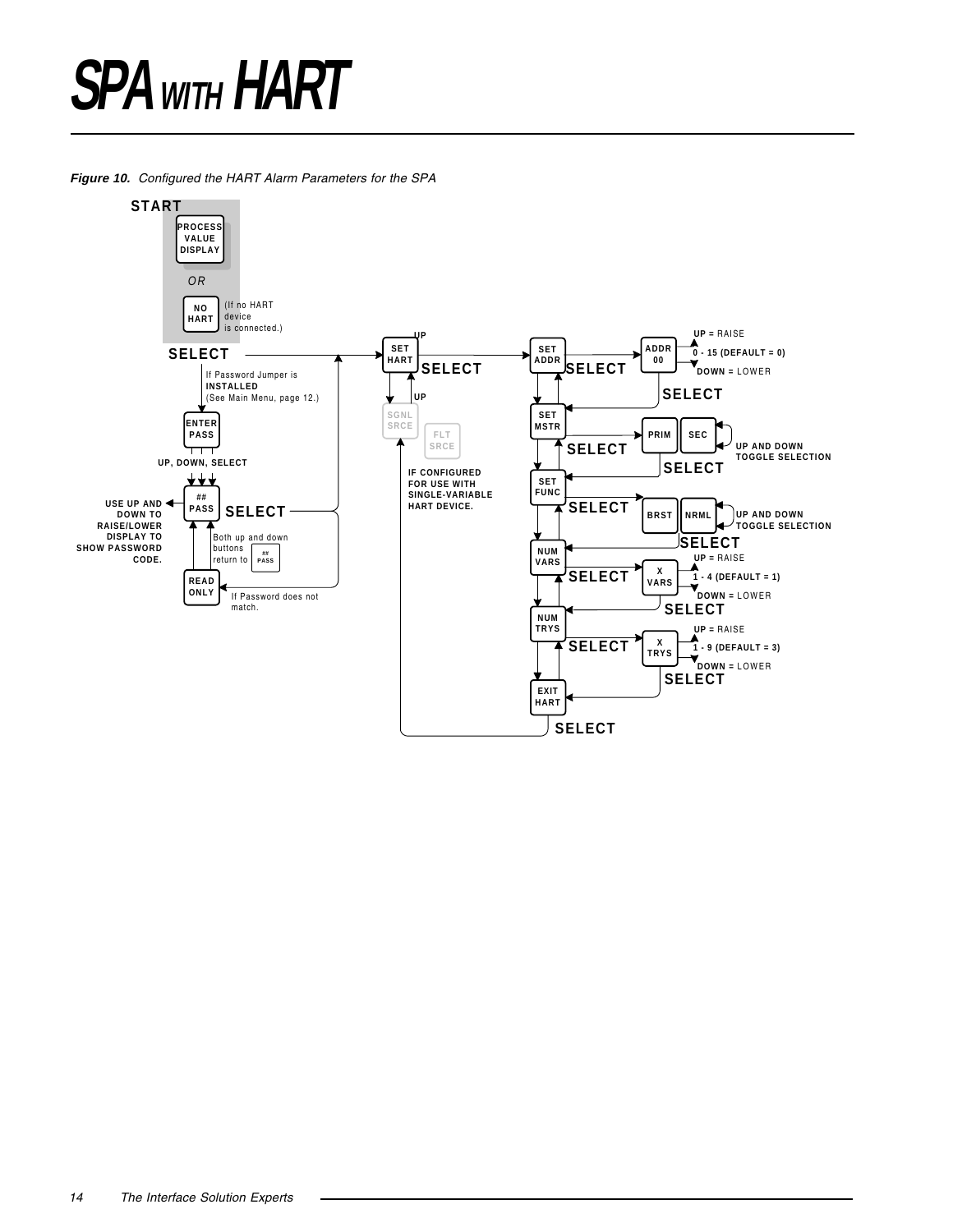# **SET** Normal/Burst Mode

The SPA can be user-configured to operate either in Normal HART mode, or in Burst HART mode.

In Normal mode, once communications have been established with a HART device, the SPA queries that device twice per second, acting according to its setting either as the Primary or Secondary HART Master.

In Burst mode, once communications between the SPA and the connected field device have been established, the SPA continuously "listens" for incoming data from the field device without ever issuing a query. In this mode, the SPA reads incoming data 3 times per second.

The factory default is Normal mode.

## **Number of Variables**

The SPA is capable of monitoring the first 4 digital process variables from the connected HART device.

Factory default is 1; the Primary HART variable only.

Note: The setting for Number of Variables has an affect on the number of selections available in the Signal Source menu. Choices in that menu for Secondary, Tertiary, and Fourth (Quartic) variables as sources for SPA Alarms (and analog output) are shown only if the Number of Variables selection in the Set HART menu is 2, 3, or 4, respectively.

# **NUM** Number of TRYS (Tries)

This setting allows the user to configure the SPA to "poll" the communications bus, attempting to connect to a field device from 1 to 9 times before returning the "NO HART" message on the SPA, and issuing an alarm from Relay #2 (if configured as a SPA "health" alarm).

The factory default for the Number of Tries is 3.



This is the sub-menu with which Alarms 2 (if configured as a Process Variable Alarm, refer to page 13), 3, and 4 are assigned those aspects of the HART input data upon which to base their functioning. Additionally, if the SPA is equipped with its -AO Analog Output option, this sub-menu sets the HART variable upon which it will be based.

This menu is only accessible on those SPAs that are to process more than one HART variable. It is also only accessible on SPAs with more than 2 relays (4PRG output model variant).

Figure 11 shows the sub-menu for configuring the Signal Source for each SPA input and output available.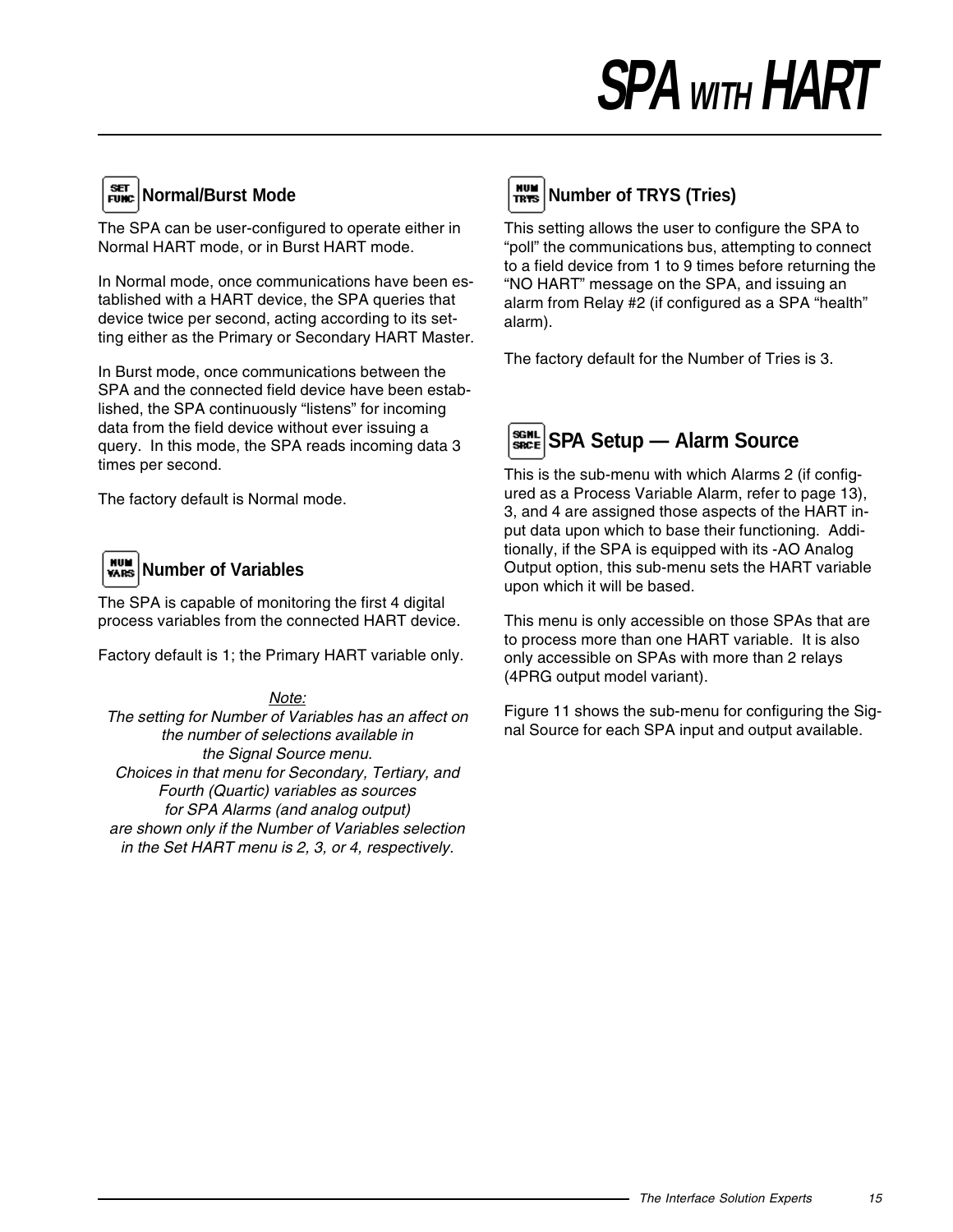

### **Analog Output Source**

This is the setting that determines which of the available HART parameters the SPA will base its analog output upon.

If the -AO Analog Output option is not installed, this section of the sub-menu is skipped, and the first selection will be for AL2 or AL3.

#### Note:

The selection for Primary Variable Current is available only when configuring the signal source for the analog output, and is only shown when the SPA –AO option is present.



These menus permit the user to configure the available SPA relays to respond to changes in any combination of the first 4 variables of the HART input.

"PV" signifies the Primary HART variable, "SV" the secondary variable, "TV" the third or tertiary variable, and "FV" the fourth or quartic variable.

Note:

The selections for Secondary, Tertiary, and Fourth (Quartic) variables as signal sources appear only if the Number of Variables selection in the Set HART menu is 2, 3, or 4, respectively (see Figure 10, page 14).

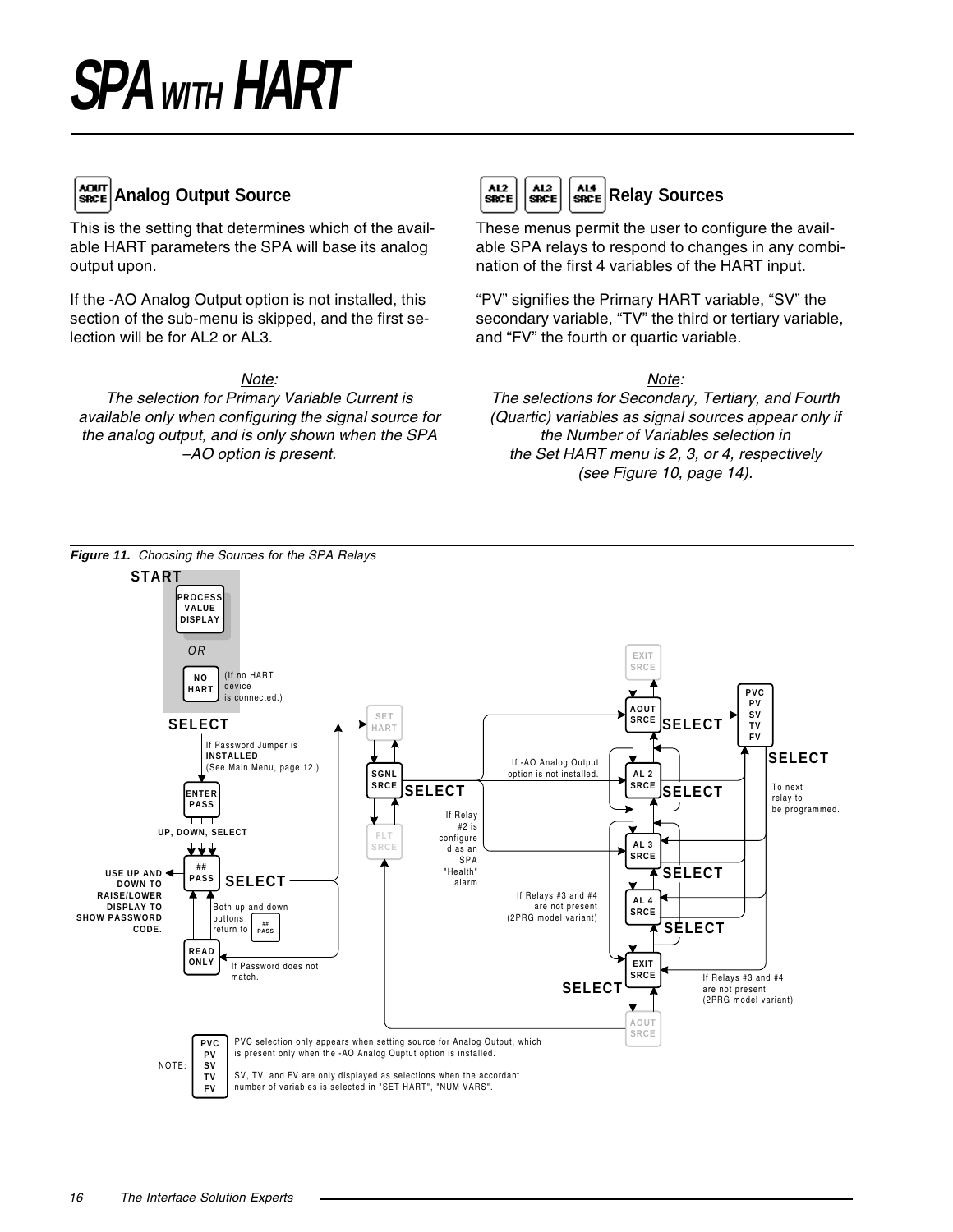

**Figure 12.** Choosing the HART Source for SPA Relay #1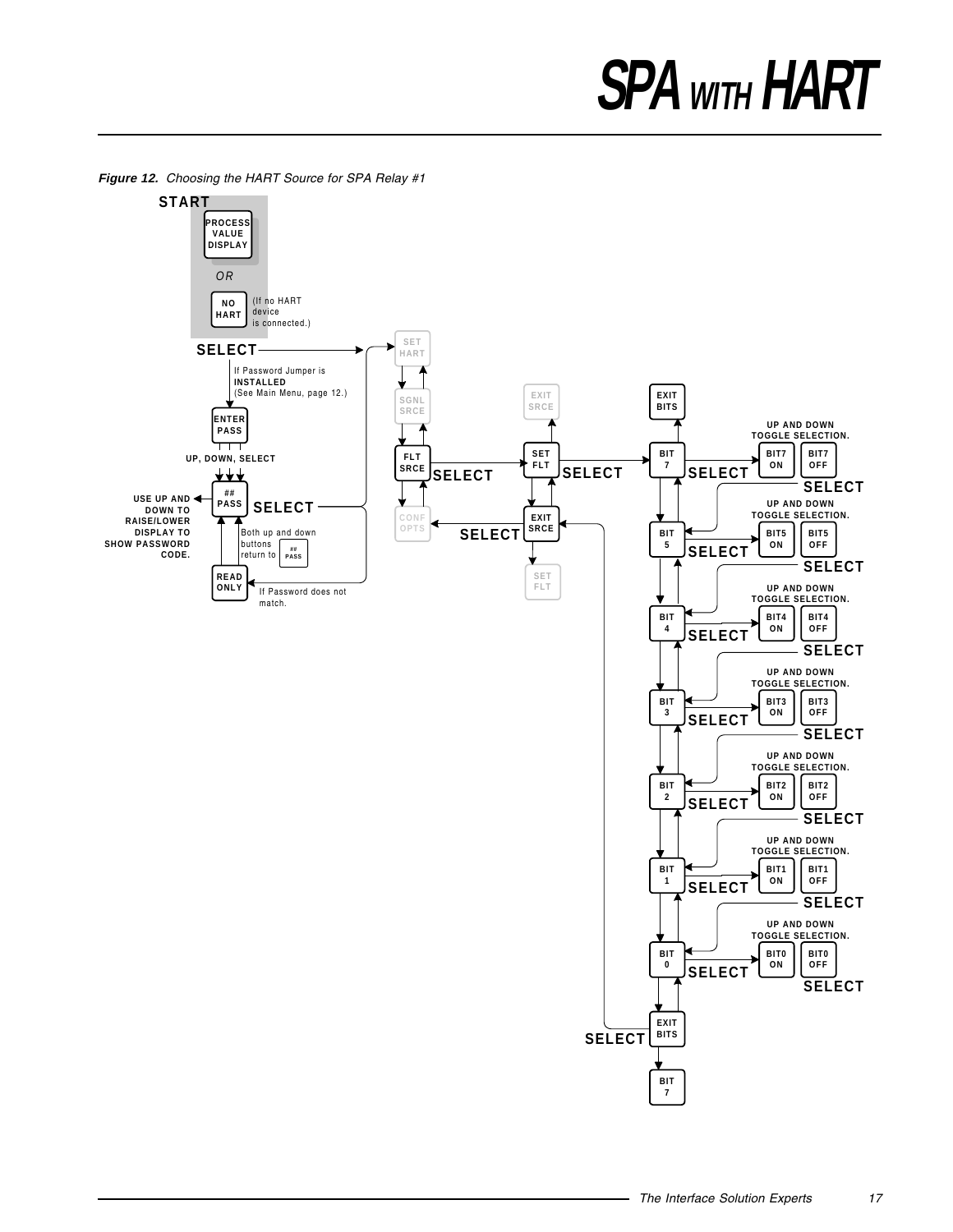

The settings in this sub-menu control the function of the SPA relay #1, the HART monitor. The SPA's first relay, Alarm #1, is permanently dedicated to monitoring the function of the HART device and communications.

The user can choose among 7 HART conditions to produce an alarm. Figure 12 is a map of this submenu. Any combination, including all bits or no bits may be set.



### **Bit 7 — Field Device Malfunction**

Set this bit ON to configure the SPA Relay #1 to trip whenever it detects that a hardware error or failure has occurred in the connected HART device.



Set this bit to ON to configure the SPA Relay #1 to trip whenever power to the HART device is interrupted. If ON, this bit will also trip the alarm following a HART Master Reset or Self Test command.



### **Bit 4 — More Status Available**

Set this bit to ON to configure the SPA Relay #1 to trip whenever the HART device reports a condition requiring HART Command #48, which is "Read Additional Information". That is, if ON, this bit trips the alarm to indicate that the HART device requires attention from a diagnostic tool with full HART command capability.

#### $B<sub>II</sub>$ **Bit 3 — Primary Variable Analog Output** з **Fixed**

Set this bit to ON to configure the SPA Relay #1 to trip whenever the HART device detects that its Primary Variable (typically the analog output) is no longer responding to changes on its input, and is, in fact being held at a predefined level.

#### BП **Bit 2 — Primary Variable Analog Output Saturated**

Set this bit to ON to configure the SPA Relay #1 to trip whenever the HART device detects that both its analog and digital representations of the Primary Variable are outside rated operating limits, and no longer reflect the true sensor input.



Set this bit to ON to configure the SPA Relay #1 to trip whenever the HART device detects that one of its ancillary variables (pressure, temperature, etc.) is operating outside the limits that can be effectively measured. HART Command #48, "Read Additional Information" may be required to determine which variable is causing the problem.



Set this bit to ON to configure the SPA Relay #1 to trip whenever the HART device detects that the measured process value, typically input from some kind of sensor, is beyond its rated limits.

Note: The Fault Bits can be set in any combination, including all ON and all OFF.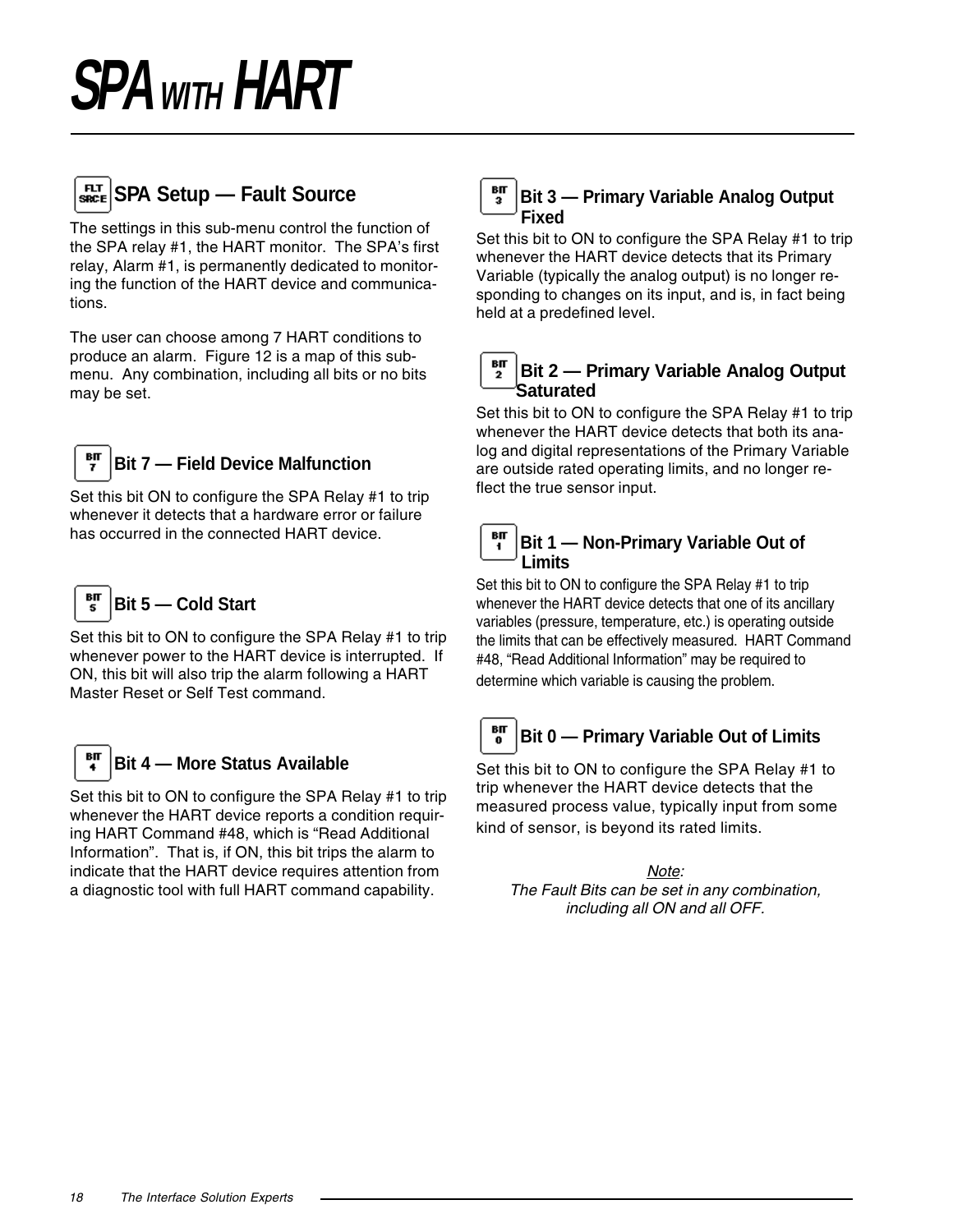

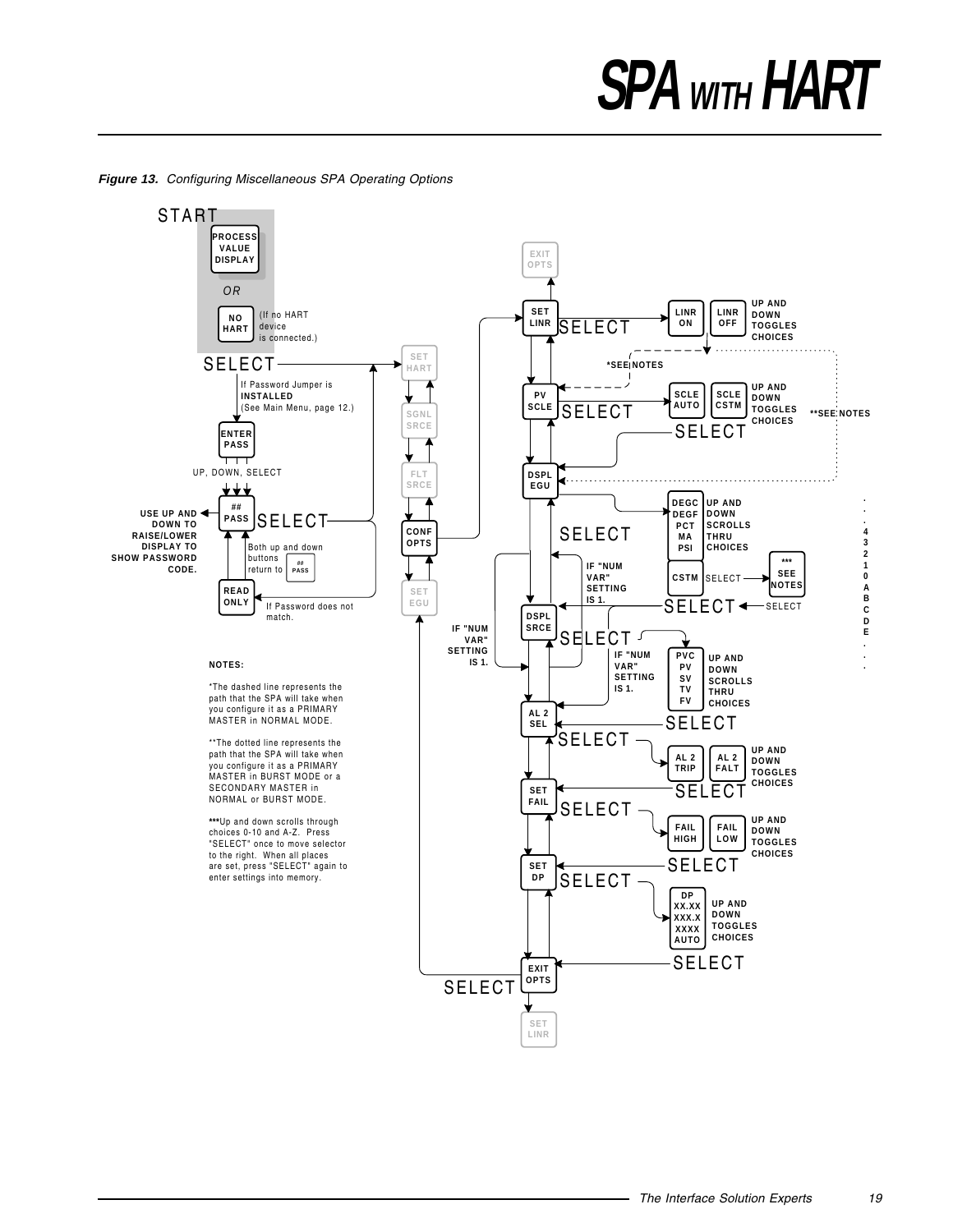## **SPA Setup** —  **Configuring Miscellaneous Options**

This sub-menu comprises the settings for input linearization, Primary HART Variable scaling, engineering units for the SPA display, which HART variable is to be shown on the SPA display, how Relay #2 functions (Process Trip, or SPA malfunction alarm), and how the SPA analog output (if present) behaves in the event of input failure. Figure 13 shows the menu.



### **Toggle Linearization On/Off**

This setting determines whether the SPA will linearize the input from the HART device. The SPA is capable of 20-point linearization, with customizable curves. Refer to the Enter Curve sub-menu, explained on page 25.

### Note:

If Linearization is set to OFF, the Enter Curve sub-menu (see page 25) is not accessible on the Main Configuration menu (page 12).



Toggle this setting to "CSTM" (Custom) to enable the SPA's capability to perform additional offset and span scaling—beyond the scaling features of the HART transmitter itself—on the Primary Variable.

Toggle this setting to "AUTO" (Automatic) to enable the SPA to "capture" the zero and full scale values for the Primary HART variable automatically.



### **Setting the SPA Display Engineering Units**

This setting determines how SPA will display the selected process variable input. Choices are:

- DEGC Degrees Centigrade (Celsius)
- DEGF Degrees Fahrenheit
- PCT Percent of Span
- MA Current in Milliamps
- PSI Pounds per Square Inch
- CSTM 4-place, alphanumeric user-set display



This setting selects which of the available HART Variables will be shown as the Process Value during normal SPA operation.

### Note:

The number of selections available in this sub-menu is determined by the "NUM VARS" setting in the SET HART sub-menu. Refer to Figure 10 on page 14.



### **Setting the Function of SPA Relay #2**

This is where the user sets whether the SPA Relay #2 functions as a Process Variable Alarm or as a SPA "health" alarm. Choose the "TRIP" selection for Process Variable Alarm functionality, "FLT" for SPA health alarm.



### **Upscale/Downscale Drive**

If the SPA is equipped with its -AO Analog Output option, this setting determines how that output will behave in the event of an input failure. Choose "HIGH" for output to ramp to 20mA on input failure, "LOW" for output to ramp downward to 0mA on input failure.

#### SET **Set Decimal Point**  $\overline{DP}$

This sets the SPA's display to either automatically display the decimal point in the optimum place (auto), or always display the decimal point in a designated place.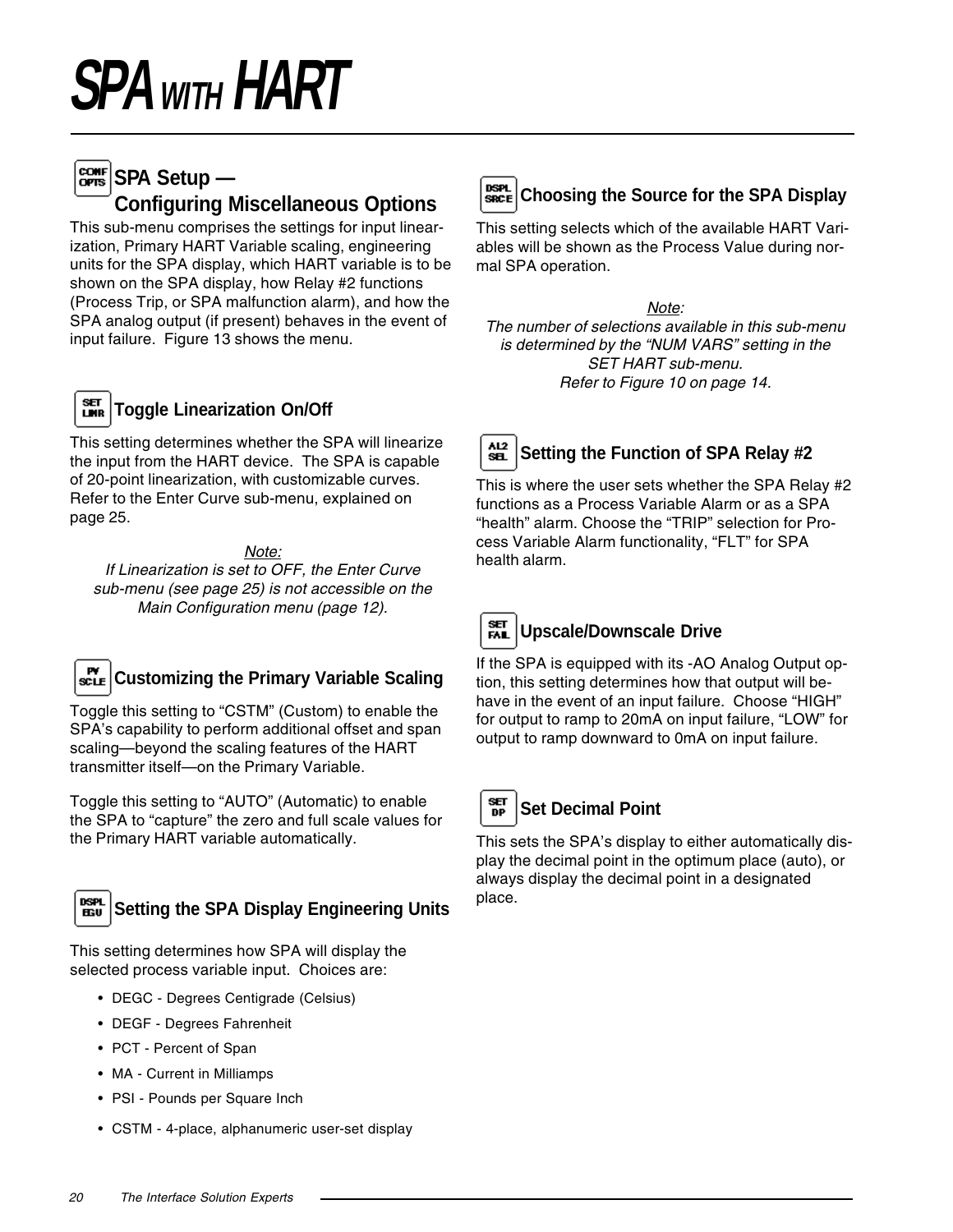### SET<br>EGU **SPA Setup — Setting Engineering Units**

This sub-menu allows the user to assign engineering units to the display of any of the HART Variables that are input to the SPA.

Figure 14 shows the menu.

### In addition to the standard units for:

- DEGC Degrees Centigrade (Celsius)
- DEGF Degrees Fahrenheit
- PCT Percent of Span
- MA Current in Milliamps
- PSI Pounds per Square Inch

If desired, a 4-place, alphanumeric display can also be entered:

• CSTM



**Figure 14.** Setting the HART Display Engineering Units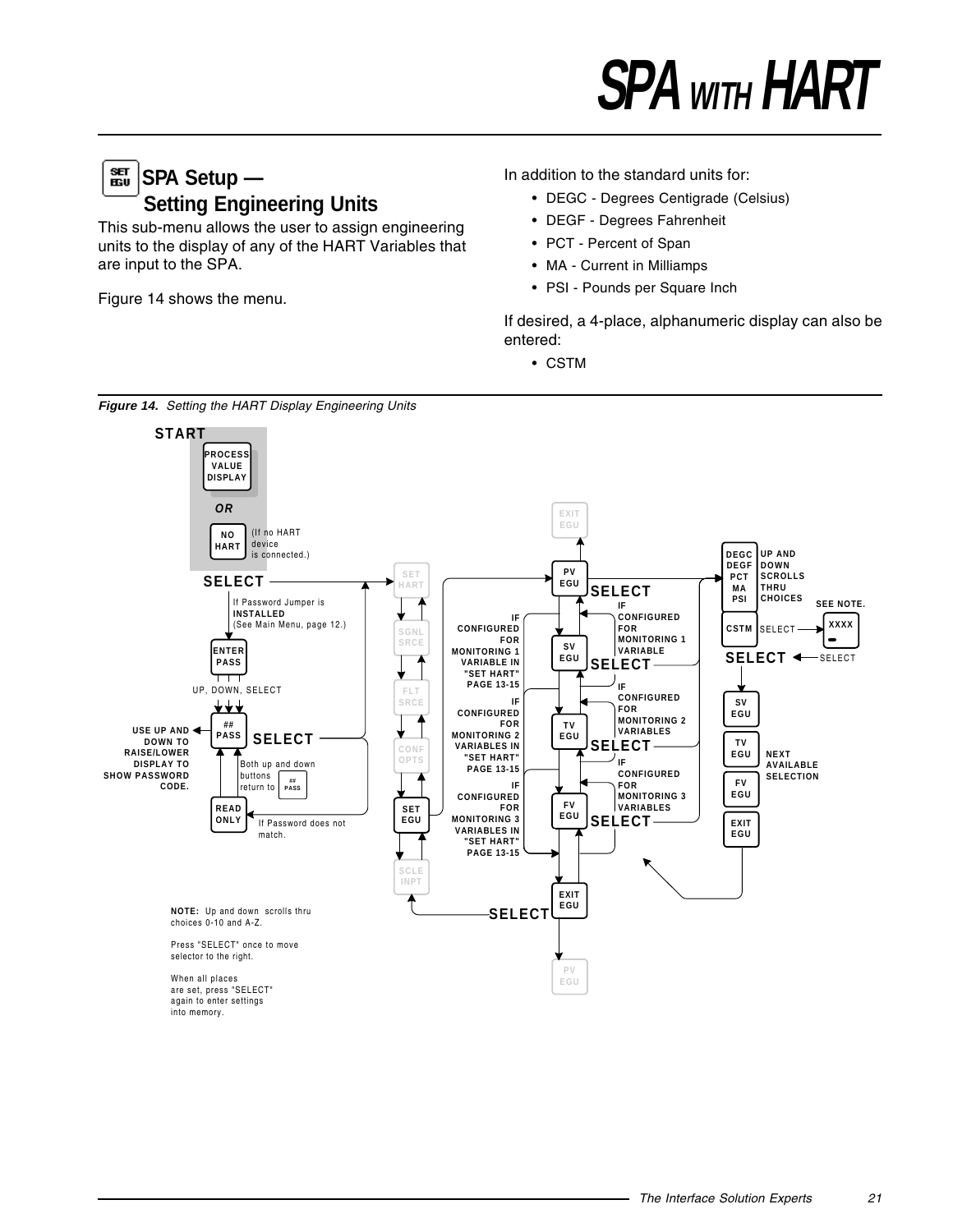**MPT** 

#### SCLE **SPA Setup — Smart Scaling the HART Input**

The SPA with HART can read the zero and full scale settings for the Primary Variable directly from a connected HART device. Alternatively, the user can enter values into SPA memory for zero and full scale (for all measured variables). This is called "smart" scaling, because the numeric values are entered directly into memory, without having to connect the SPA to HART input (unless reading zero and full scale automatically).

#### Note:

Refer to Configuring Miscellaneous Options, pages 19-20, to set the SPA to automatically read the Primary Variable Zero and Full Scale settings.

The Smart Scaling sub-menu comprises the settings with which the user can scale the input from the HART device. This scaling is applied to all trip point settings and displays.

Figure 15 shows the menu.

Note that there are two options for setting the scaling of the Primary HART Variable; Auto and Custom. If the SPA is set in the "CONF OPTS" menu (Figure 13, page 19) for Auto Primary Variable scaling, the zero and full scale setting is entered into SPA memory automatically.

If, in the "CONF OPTS" sub-menu, the Primary Variable scaling was set to Custom, the user can, in this sub-menu, use the up and down push buttons to enter custom scaling for the Primary Variable.

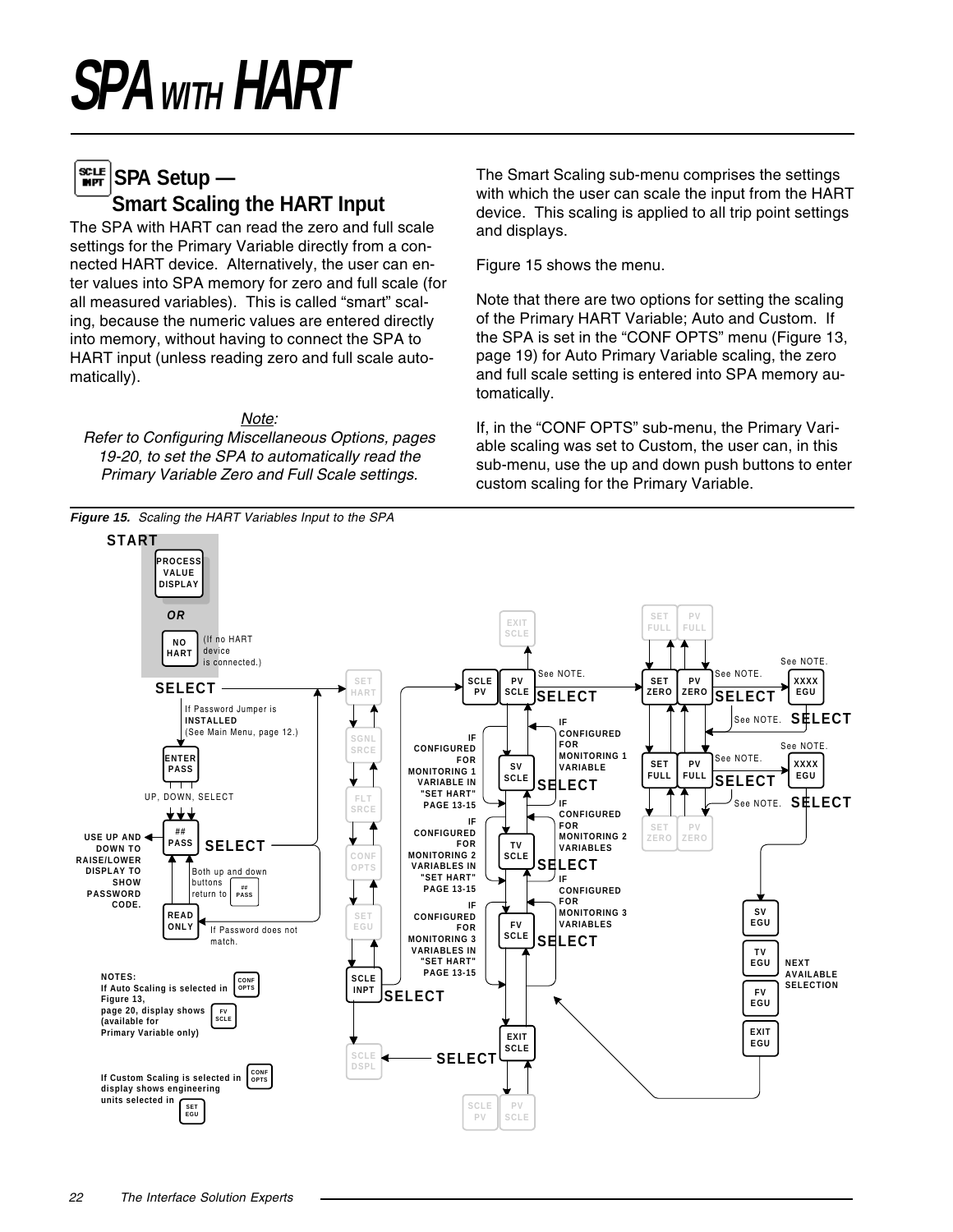## $\frac{APLT}{MPT}$ SPA Setup — **Bench Scaling HART Input**

Note: Bench Scaling requires that a HART device be connected to the SPA.

This method of scaling the input to the SPA involves "capturing" the actual zero and full scale from a connected HART device. See Figures 5 or 6 on page 10 for help in connecting an instrument to the SPA.

Figure 16 shows the menu, including instructions for when to "apply" the zero and full scale inputs to the calibration setup.

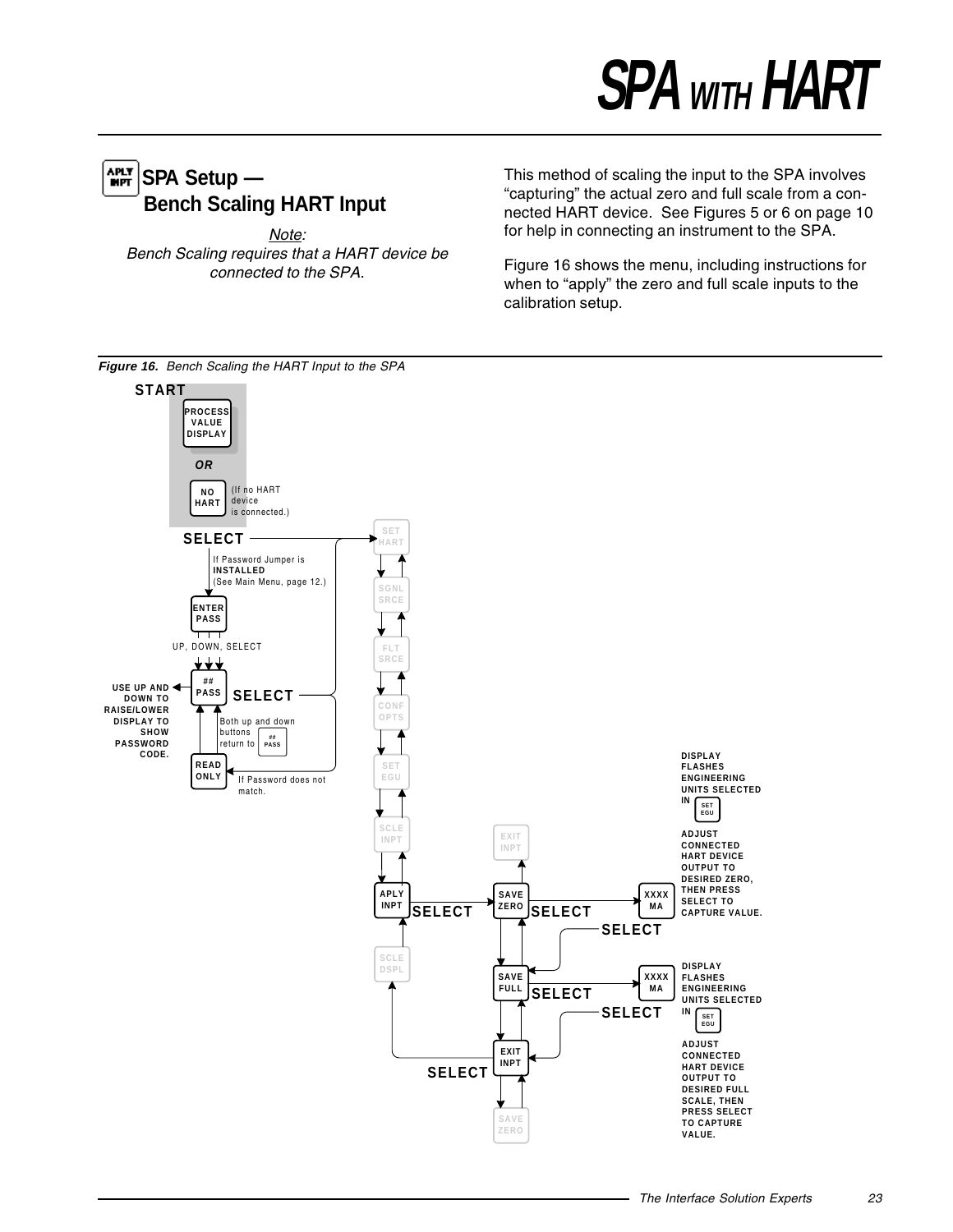## **SPA Setup — Scaling the HART Input Display**

The display of each HART Variable processed by the SPA can be scaled using this sub-menu. See Figure 17.

Note: The number of selections available in this sub-menu is determined by the "NUM VARS" setting in the SET HART sub-menu. Refer to Figure 10 on page 14.

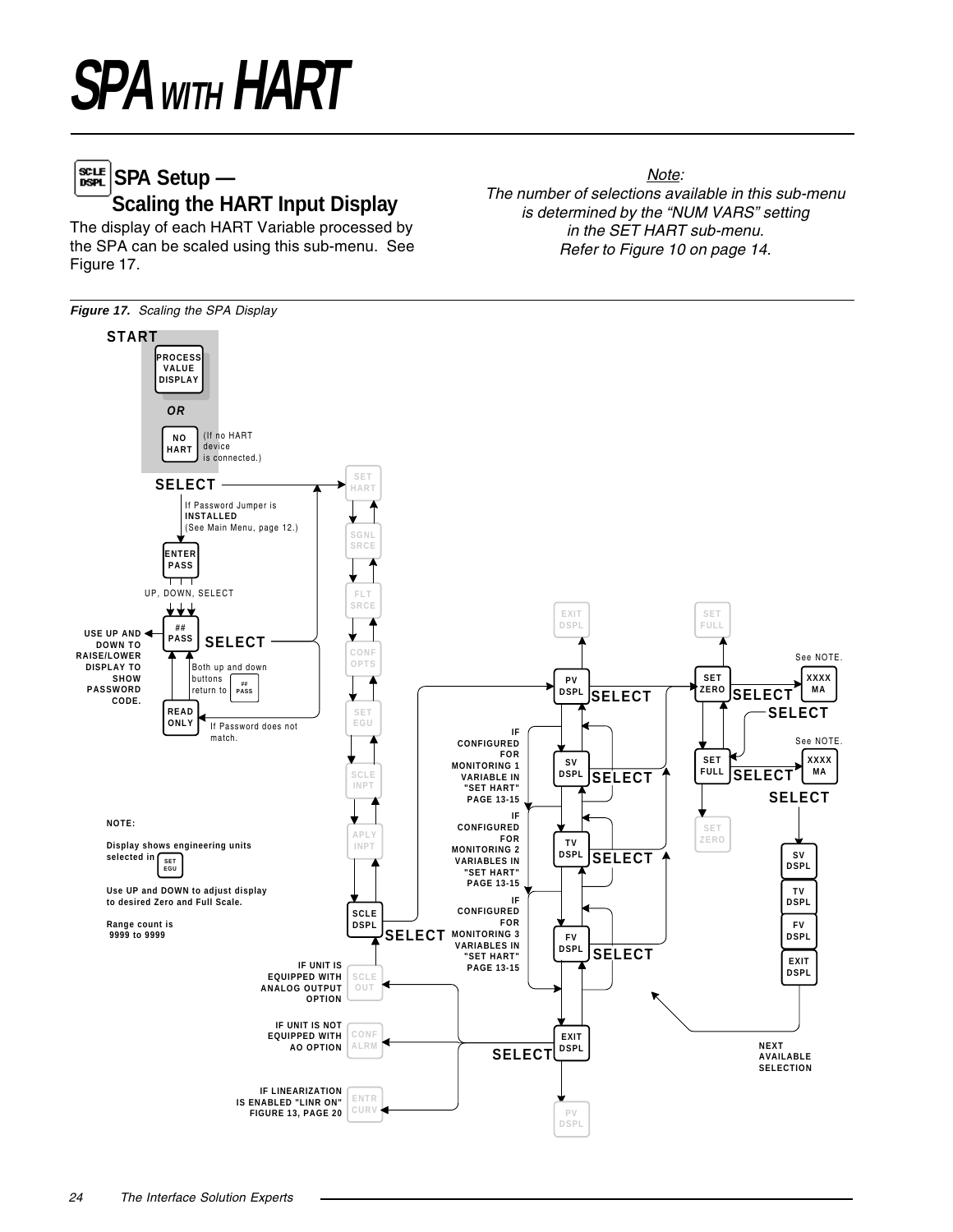## $\left[\frac{B TIR}{C U R V}\right]$ SPA Setup — **Customizing Input Linearization**

The SPA can incorporate up to 20 points of linearization in its processing of the HART input. This submenu is used to enter those points into memory.

Figure 18 shows the sub-menu.

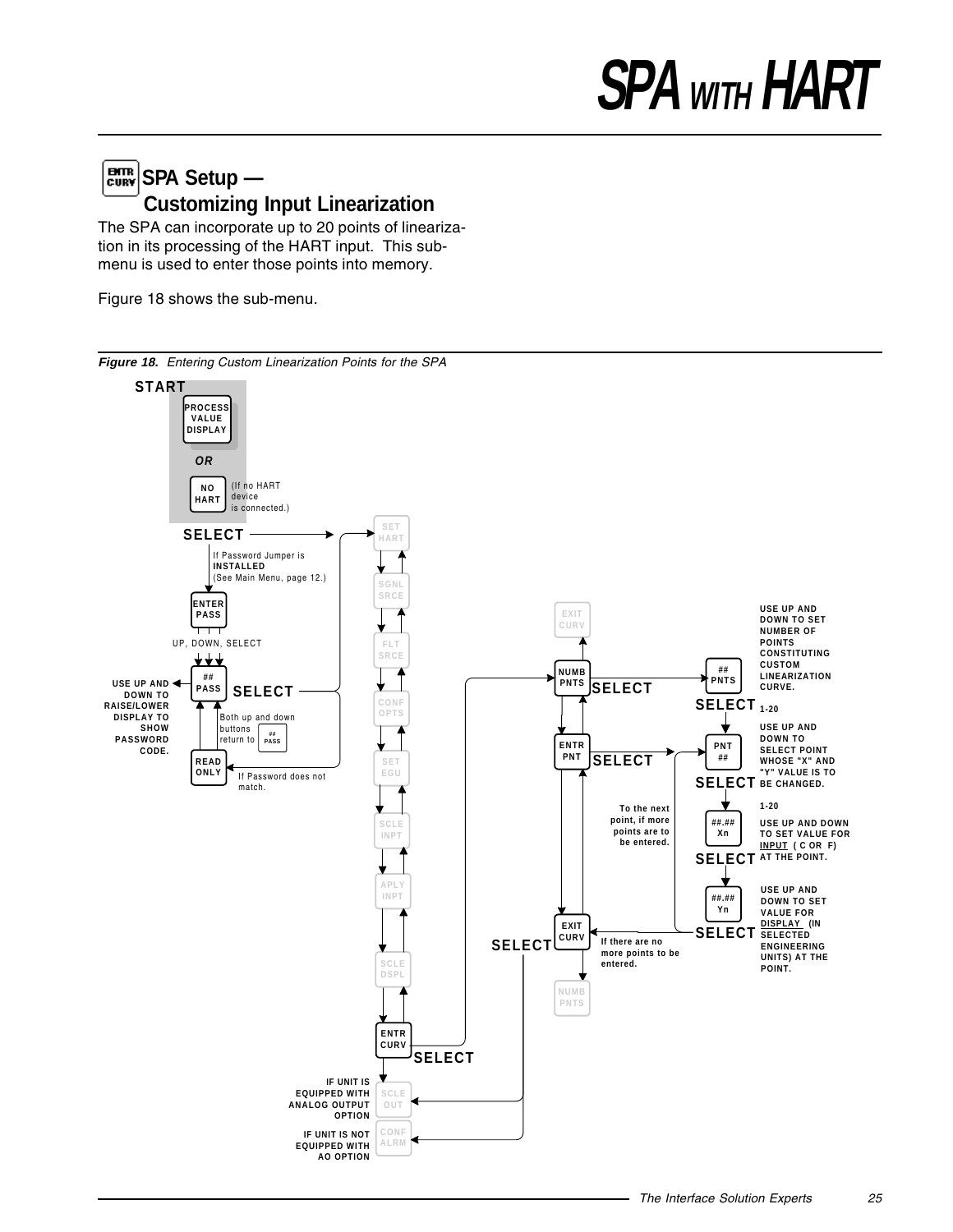

### **Enter the Number of Points to be used to Linearize the Input**

The SPA can accommodate up to 20 points to linearize input. The more points entered, the more accurate the SPA display, alarm, and output (with -AO), but the longer it takes to program.



If a custom linearization curve is already entered, use this sub-menu to access a particular point and make changes.



### **Set the Value for the INPUT at Point ##**

The display shows the number of the linearization point, and allows the user to set a value, presumably from the connected HART transmitter output, for which a linearization value will be entered.



### **Set the Value for the DISPLAY at Point ##**

The display shows the number of the linearization point, and allows the user to set a SPA value for the input at that point.

RULES:

Where  $Xz =$  Input Zero, and  $Xf$  = Input Full Scale, the following  $MUST$  be true for all entered points:

 $Xz < Xn < Xn + 1 < Xn + 2 < ... < Xf$ 

#### AND

Where Yz = Display Zero, and Yf = Display Full Scale, the following **MUST** be true for all entered points:

Yz < Yn < Yn + 1 < Yn + 2 < ... <Yf

In other words, all the linearizing points entered must fall within a range defined by the zero and full scale settings for both Input and Display.

### **Applications for Custom Linearization**

This SPA capability is quite useful for producing a display and output curve in applications such as providing alarm trips for transmitters monitoring the amount of fluid in a non-cylindrical tank.

Because of the tank's non-linear shape, transmitters monitoring the level of fluid in tanks such as these tend to produce nonlinear output. The SPA can be used to linearize that output and base its alarms and displays on the true level of the fluid in the tank, relative to the percent full or empty.

The SPA linearization function is implemented in a 3 step procedure.

First:

1. The number of points (20, max) that are to constitute the desired linearization curve are determined,

then:

2. The input at each point is specified,

and then finally:

3. The corresponding display value for each point is set.

#### Note:

Input zero and full scale, as well as display zero and full scale must be programmed prior to programming the linearization curve.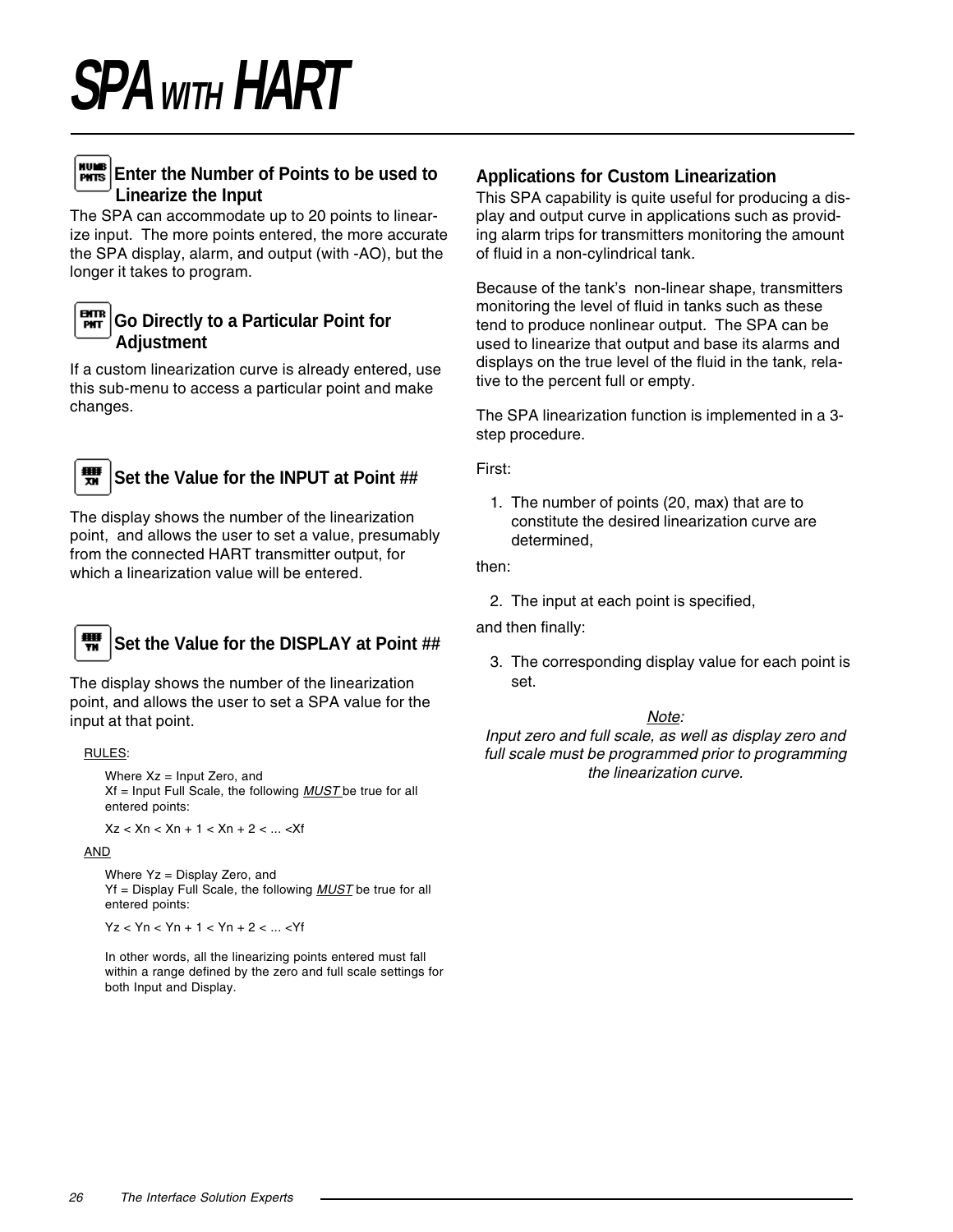#### **Linearization Example**

Here is an example of how to configure the SPA with HART to linearize nonlinear input:

1. Always make sure that zero and full scale have been entered into SPA memory for:

Input (page 22)

Display (page 24)

Output (page 28)

- 2. Access the "ENTR CURV" sub-menu (see Figure 18, page 25).
- 3. Refer to Figure 19 to determine:

The number of points needed to express the desired, custom curve (NUMB PNTS)

The value at each point for the X axis (input)

The value at each point for the Y axis (display)



#### Notes:

When entering the linearization points, the LCD will begin flashing if an attempt is made to enter an "illegal" point (i.e., one that doesn't follow the RULES as outlined).

Also, it is not possible to exit the Linearization Configuring sub-menu until all linearizing points are entered. That is, if 6 points are entered in "NUMB PNTS", it will not be possible to exit from "ENTR CURV" or otherwise return to the Main Menu until values for all 6 of those points, both X (input) and Y (display), have been entered.

#### **Changing Linearization with using Display Scaling**

It is possible to change the absolute linearization values by changing the display zero and full scale (see page 24). DO NOT, however, CHANGE THE INPUT SCALING once linearization values have been entered.

#### Note:

If INPUT SCALING is changed (sub-menu on page 22) at any time AFTER linearization is entered (submenu on page 25), a "TABL ERR" message will be returned upon SPA startup.

To reset after a "TABL ERR" message, change any INPUT SCALING so that it follows all RULES (shown at left), then either exit the Configuration Menu, or cycle power to the SPA.

It is possible to change the display scaling of the SPA (sub-menu on page 24) at any time. Effecting a display scale change automatically changes the values of the Y axis in the linearization curve. It is not necessary to re-configure the linearization curve.

#### Note:

Remember! Though the SPA trip points, deadbands, and any output scaling setting are based on the display of the process value input, changing the Display Scaling DOES NOT AUTOMATICALLY CHANGE THE OTHER SPA SETTINGS (other than the linearization curve points' Y axis).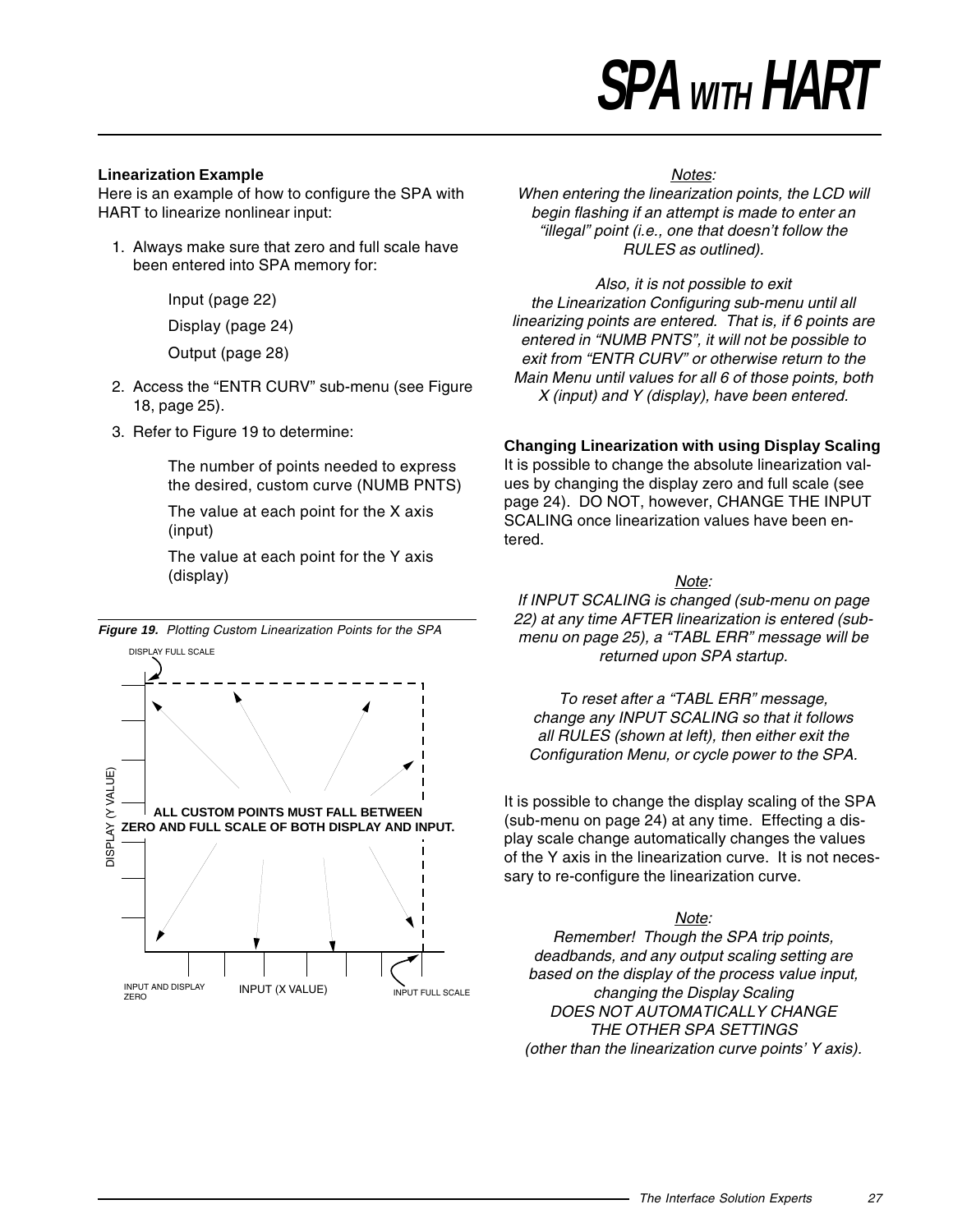## **SPA Setup — Smart Scaling SPA Analog Output**

If your SPA is not equipped with the -AO option, skip this section.

If your SPA is equipped with optional analog output, you can enter a scaled range (by entering zero and full scale values) within the 0-20mA or 0-10V range, simply by using the front panel push-button. It is not necessary to connect the SPA to a source of input or to a meter to Smart Scale SPA Analog Output. Figure 20 shows the menu.



**Figure 20.** Entering Scaling Values for the SPA Analog Output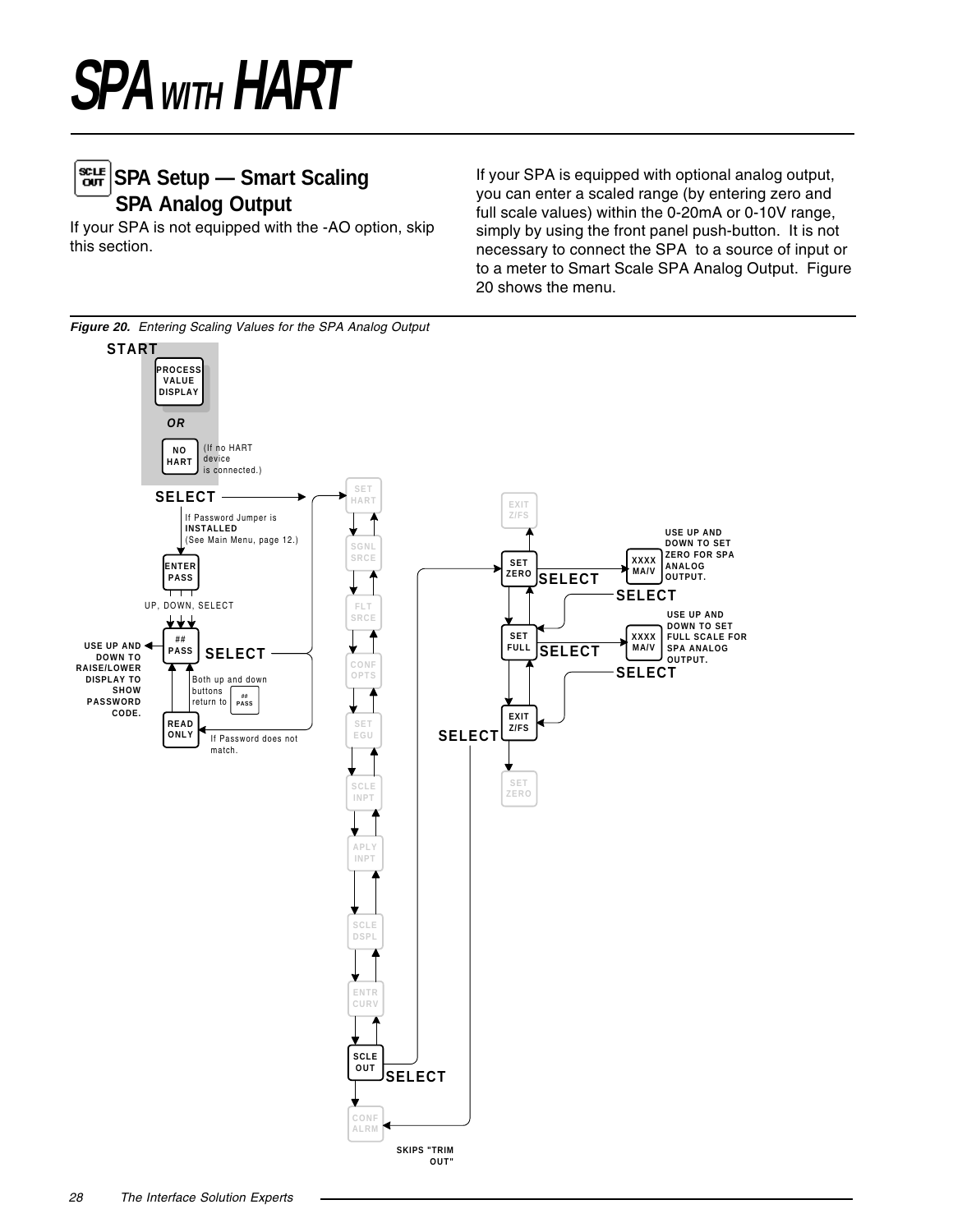## **SPA Setup — Trimming the SPA Analog Output**

Skip this section if the SPA being calibrated does not have the -AO option.

**Caution:** Trimming the Analog Output of the SPA nulls any scaling that may have been entered in the "SCLE OUT" sub-menu.

Refer to Figure 21. Trimming the SPA output requires the use of a meter to monitor the SPA output. To trim SPA output, compare the SPA's output display to the actual output shown by the meter reading. Then use the SPA UP or DOWN push buttons to raise or lower the output of the SPA until it matches that shown on the meter.

Press the SELECT push button to capture the output setting.

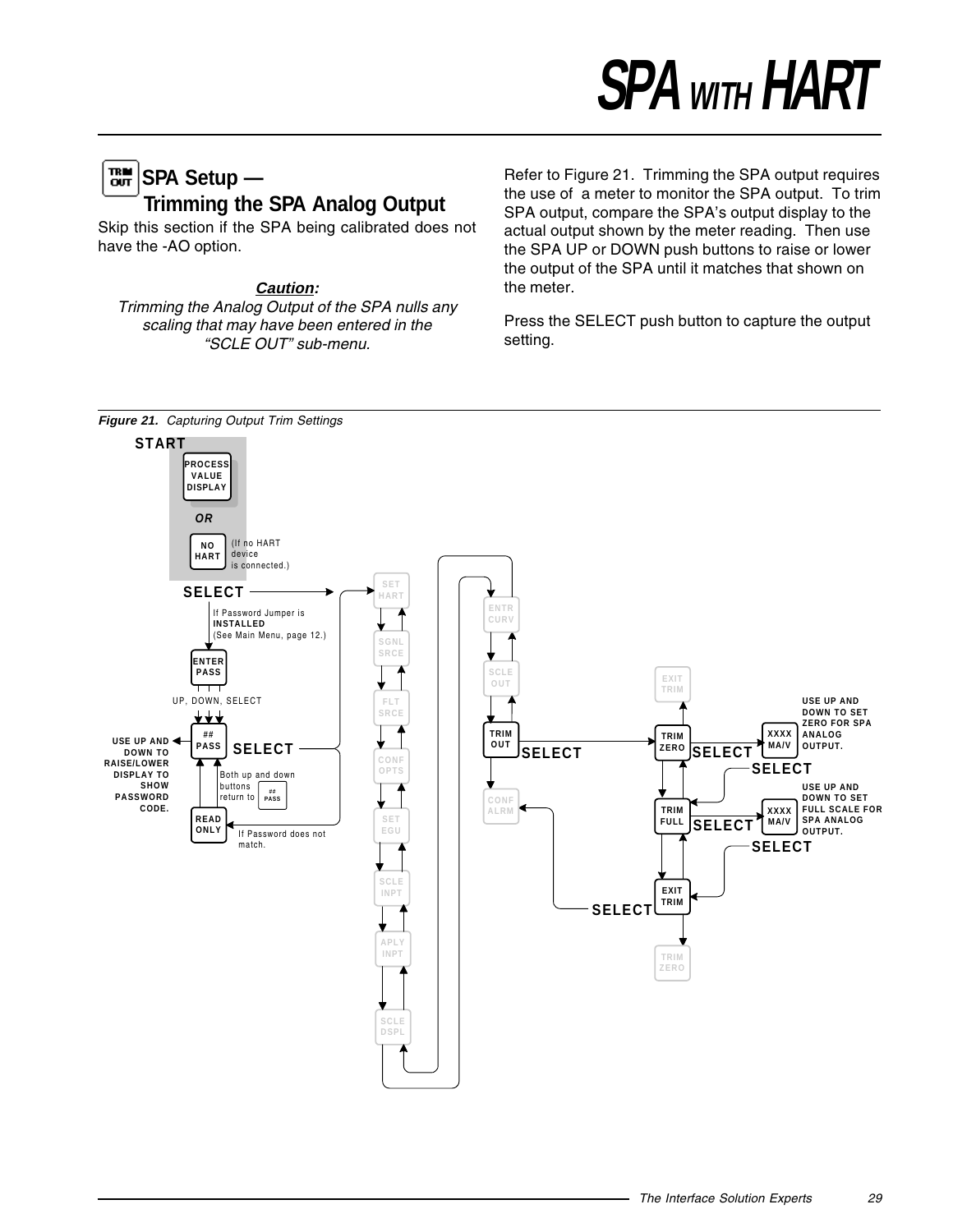## **SPA Setup** — **Configuring the SPA Relays**

This is the sub-menu whose settings control Trip Point(s), Delay, Hi/Lo Functioning, and Latching/Nonlatching operation of the SPA relays. Figure 22 shows the first part of the sub-menu.

If Relay #2 is configured as a SPA "Health" alarm (refer to page 19, Figure 13), use this part of the submenu to enter the parameters for Relays #1 and #2. If Relay #2 is set to trip on a Process Input value, refer to Figure 23 when configuring the operating parameters. Refer to Figure 23 to configure the parameters of relays #3 and #4 too.

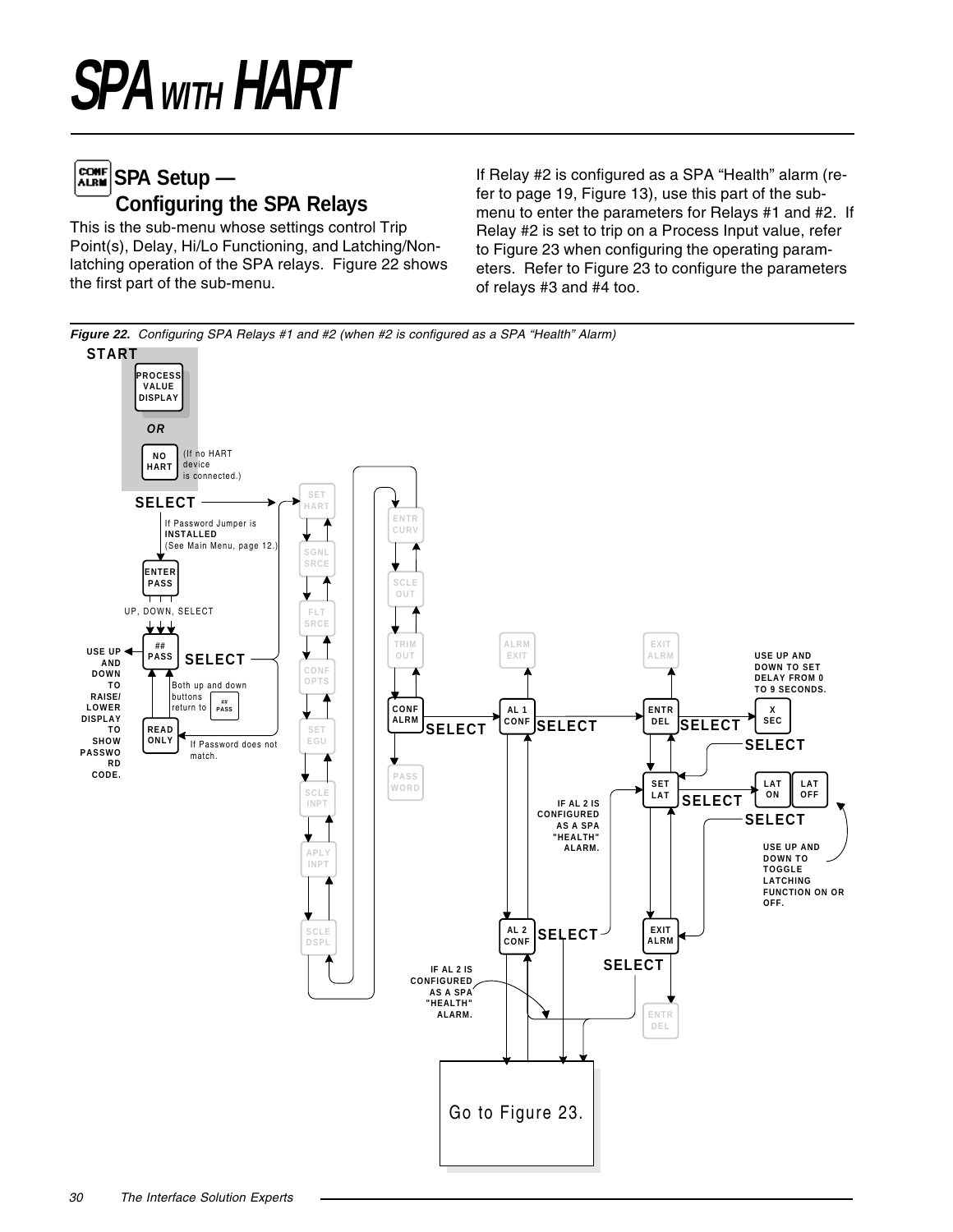

**Figure 23.** Configuring SPA Relays #2, #3, and #4 (when #2 is configured as a Process Input Alarm)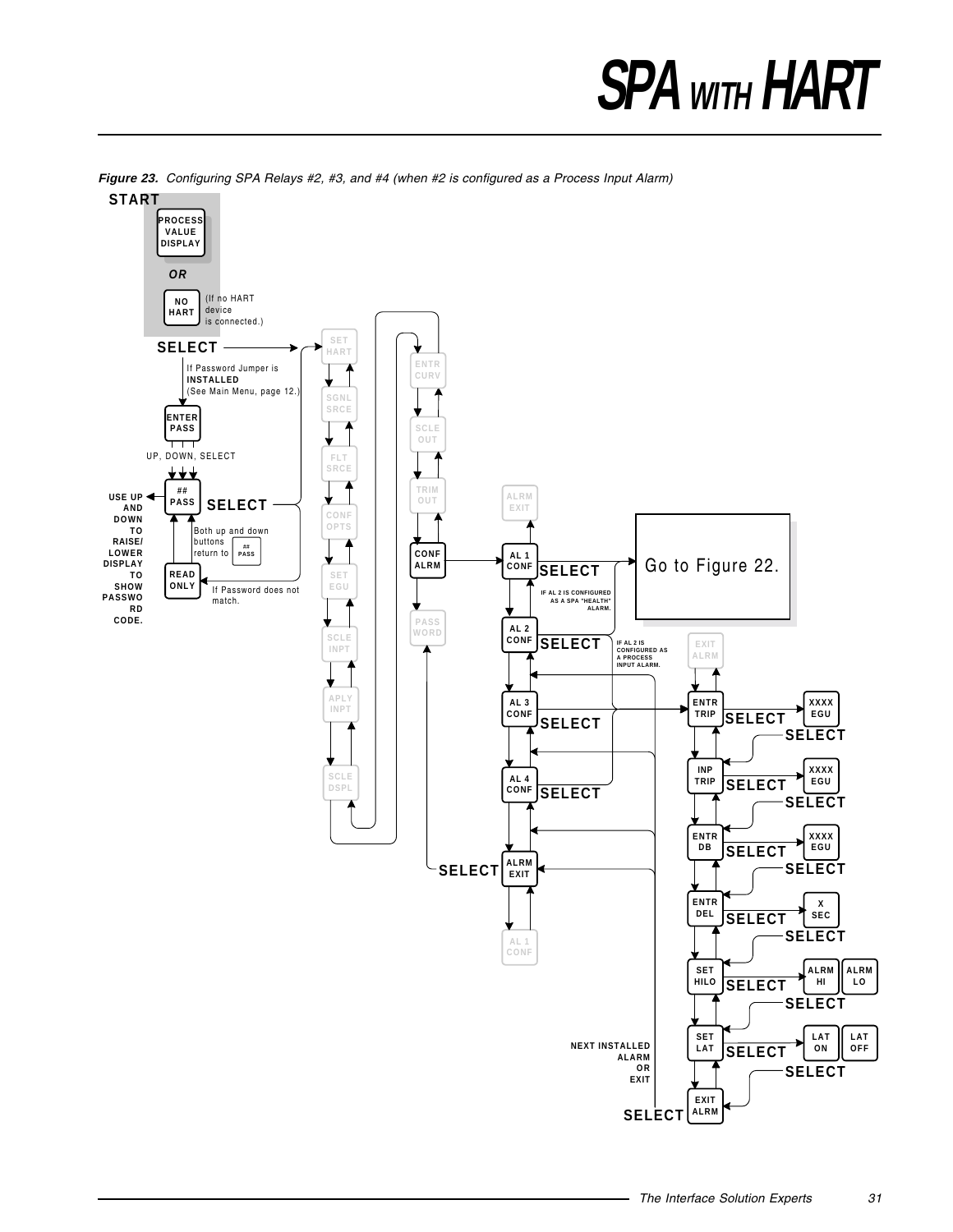

### **AL 1 & AL 2 Config — Setting Alarm Delay**

With this parameter, the user can set delays from 0 to 9 seconds. This is the delay from the time the SPA detects a fault until it changes the state of the relay(s).

### **AL 1 & AL 2 Config — Setting Latching/ Non-Latching Alarm Function**

Both latching and non-latching alarms change state when an alarm condition is detected. The difference between the two types of alarm is how they are reset.

Assuming that the monitored input returns to a nonalarm condition (including deadband), a Latching alarm relay requires that the Manual Reset Terminals be shorted **and released** before returning to a nonalarm state. The SPA has two labeled reset contacts on the top row of terminals. These can be connected to a switch or push button (not supplied).

A Non-Latching alarm relay, on the other hand, returns to a non-alarm state as soon as the alarm condition on the input is cleared. No manual reset is required.

# **AL 2, 3, & 4 Config — Entering Trip Points**

**Smart Ranging.** This part of the sub-menu is used to enter the relay trip point(s) into SPA memory. Pressing the SELECT button from this point brings up a display of showing a value with the engineering units for the relay being configured, as selected in the "SET EGU" sub-menu, page 21.

Use the UP and DOWN arrow push buttons to change the display to the value required for the relay being configured. Press SELECT to enter the value into SPA memory.

#### Note:

It is not necessary to provide a source of HART input to the SPA when using the Smart Ranging capability.

If the trip point for a relay is entered into memory using Smart Ranging, the sub-menu for Standard or Bench Ranging is skipped.



## **AL 2, 3, & 4 Config — Capturing Trip Points**

**Bench or Standard Ranging.** This part of the submenu is used to capture (vs. enter) relay trip point(s) into SPA memory. If using this procedure, a source of HART input is required.

To use Bench Ranging, the HART input device is adjusted to the desired trip point, and the SPA SELECT push button is pressed to capture the reading.

Note: The UP and DOWN push buttons are inactive at this point in the sub-menu.

#### entr<br>DB **AL 2, 3, & 4 Config — Entering Alarm Deadband**

This part of the sub-menu is used to enter a deadband around a trip point setting. The SPA displays the value in the engineering units selected for the relay being configured, and the UP and DOWN push buttons are used to raise and lower the value as desired.

Press SELECT to enter the displayed value into SPA memory.

Note:

Relays configured with latching ON require Manual Reset. Manual Reset does not work until the process input has passed out of the deadband.

#### **ENTR AL 2, 3, & 4 Config —** D<sub>EL</sub> **Entering Alarm Delay**

With this parameter, the user can set delays from 0 to 9 seconds. This is the delay from the time the SPA detects a fault until it changes the state of the relay(s).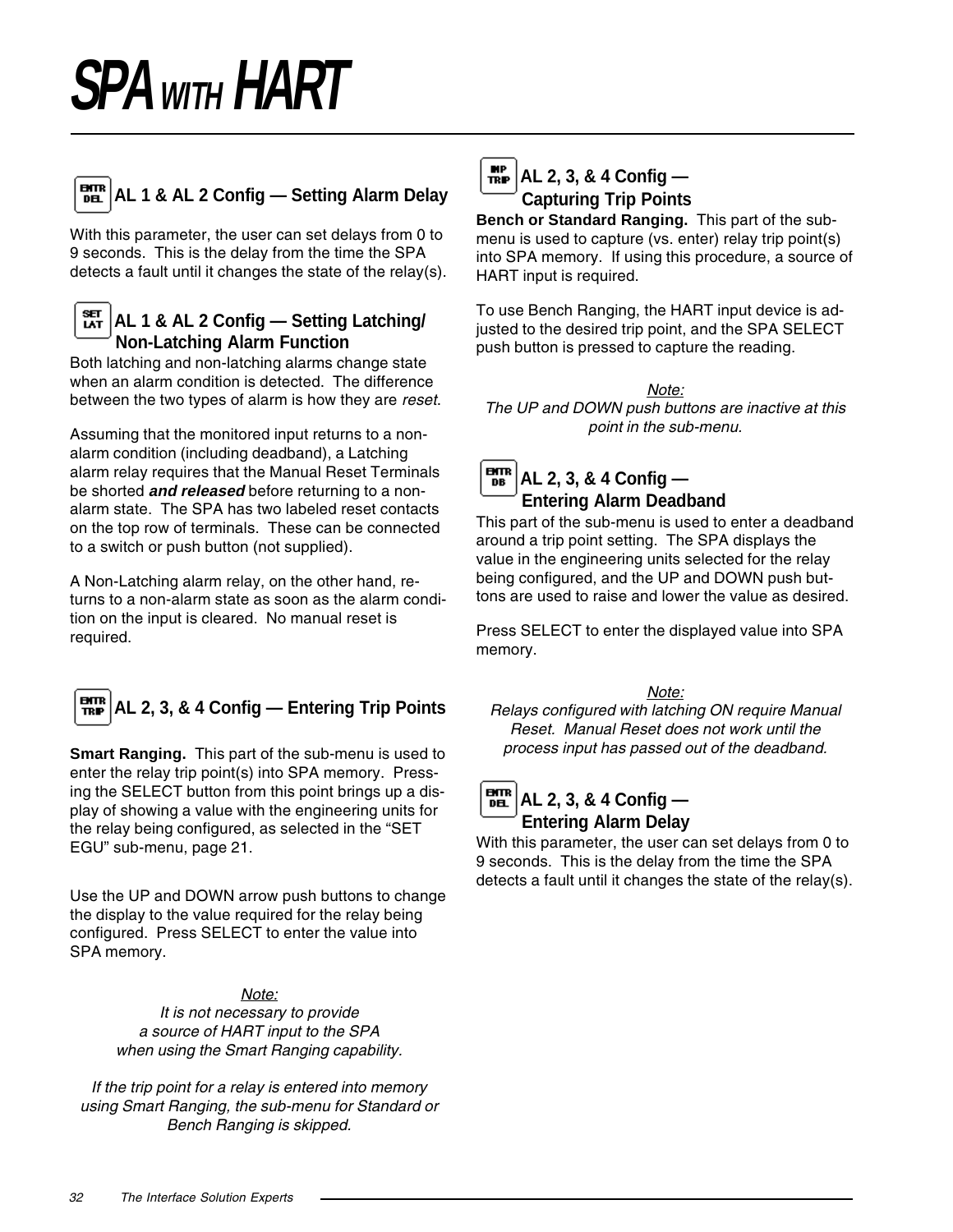## **AL 2, 3, & 4 Config — Set High/Low Alarm Function**

Use the UP or DOWN push buttons to toggle this parameter either HI or LO.

HI-configured relays change state whenever the process input reaches or exceeds the trip point setting.

LO-configured relays change state whenever the process input reaches or drops below the trip point setting.

### **AL 2, 3, & 4 Config — Set Latching/ Non-Latching Alarm Function**

Both latching and non-latching alarms change state when an alarm condition is detected. The difference between the two types of alarm is how they are reset.

Assuming that the monitored input returns to a nonalarm condition, a Latching alarm relay requires that the Manual Reset Terminals be shorted **and released** before returning to a non-alarm state. The SPA has two labeled reset contacts on the top row of terminals. These can be connected to a switch or push button (not supplied).

A Non-Latching alarm relay, on the other hand, returns to a non-alarm state as soon as the alarm condition on the input is cleared. No manual reset is required.

### **SPA Setup** — **Setting or Changing the SPA Password Code**

This sub-menu is only accessible when the internal Password Jumper is in the OFF or STORED position (refer to Figure 2 on page 7), or when the correct password code is entered in the Main Configuration menu when prompted at:



Figure 24 shows the sub-menu. The Password submenu works with the internal Password Jumper to allow the user to set up "protection" for operating parameter settings against inadvertent tampering once the SPA is installed.

Note: The internal Password Jumper must be in the OFF or STORED position,

**or** The correct, existing Password Code must be entered in the Main Configuration menu in order to view or change the Password Code.

Failure to enter the correct code automatically puts the SPA menu system into "READ ONLY" mode, wherein settings (except for the Password Code) can be viewed, but not changed.



**Figure 24.** Viewing or Changing the SPA Password Code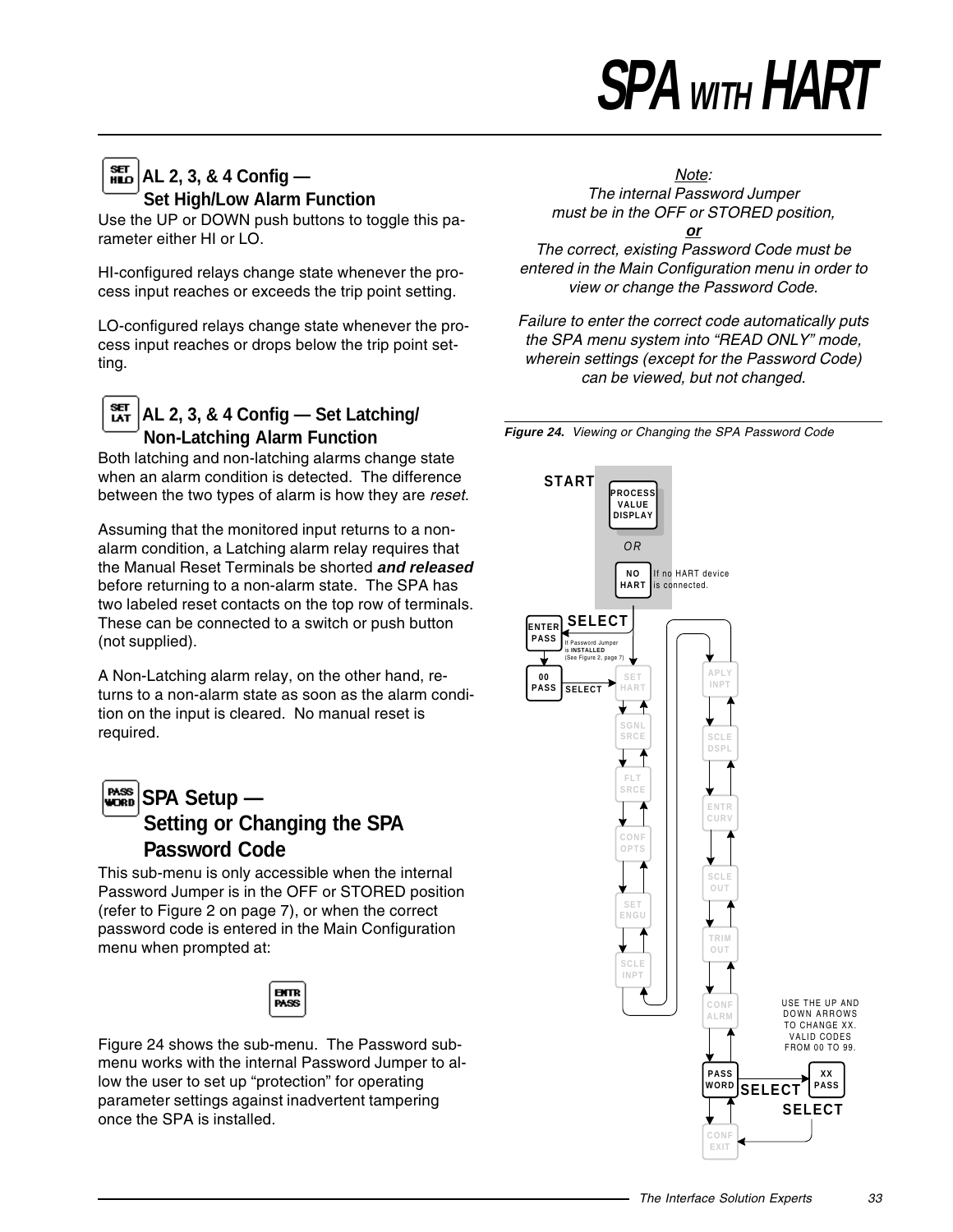# **Installation**

When all of the internal and menu settings for the SPA have been checked and/or changed as needed, the unit is ready to be installed. The installation of Moore Industries products generally consists of physically mounting the unit(s) then making connections to other instruments and power.

### Note:

Moore Industries recommends that the SPA be physically installed in its intended application **before** making any electrical and/or signal connections.

Make sure to follow any local regulations regarding the installation of electronic equipment, especially in hazardous or intrinsically safe applications.

**Figure 25.** SPA with HART Dimensions

The SPA is housed in a universal, DIN-style case. Its back panel is equipped with fittings that make it possible to mount the unit on either 32mm, G-type (EN50035) or 35mm Top Hat (EN50022) DIN rails.

Figure 25 shows the unit dimensions, including those for the both the 2PRG dual relay and the 4PRG quad relay variants.

#### Note:

To physically mount the SPA, it is necessary to pivot the unit upward, around the mounting clips on the back. When mounting more than one SPA in a cabinet or on a rack, make sure to allow adequate vertical spacing for pivoting the units to install and/or remove them.

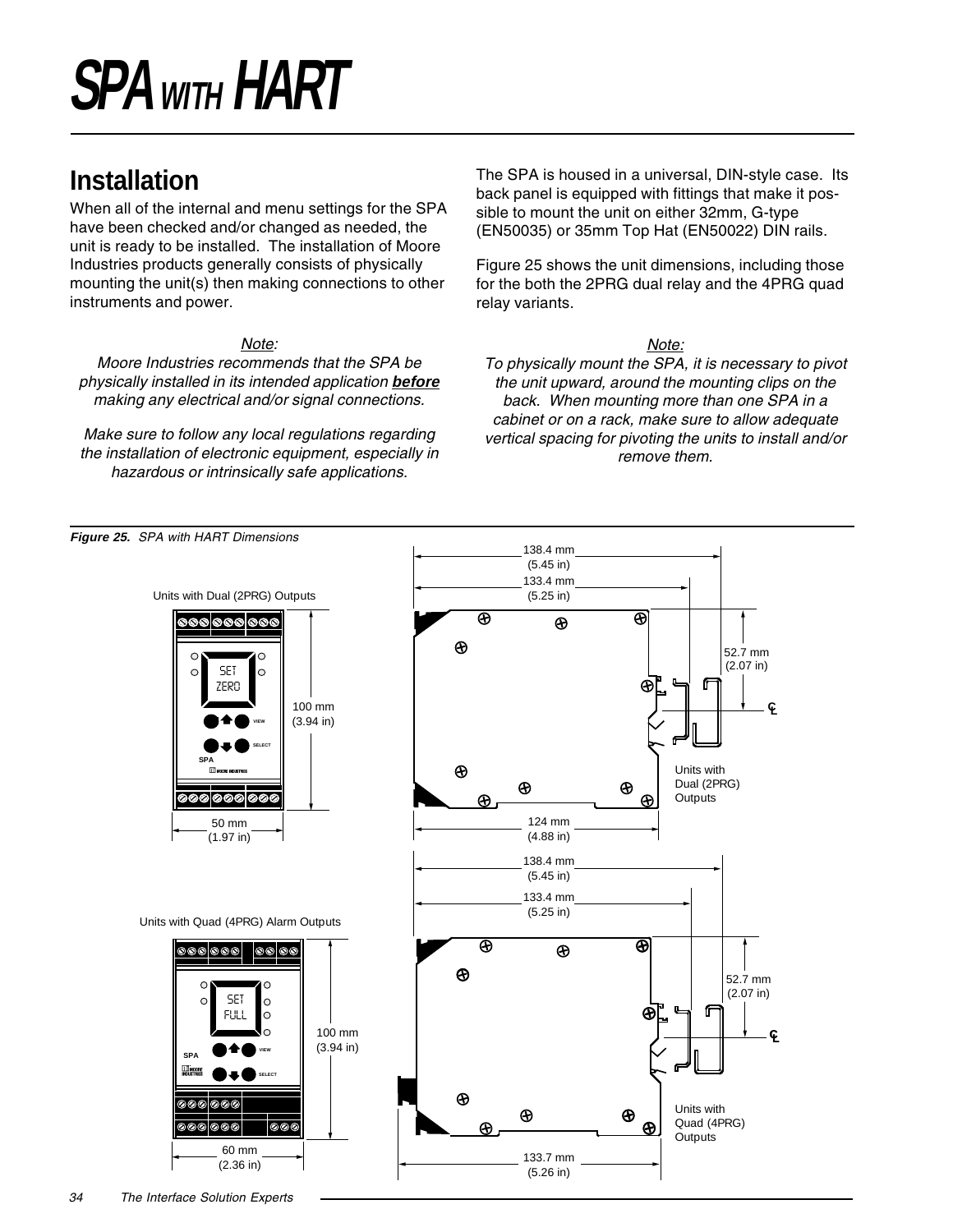### **Connecting the SPA**

Figure 26 shows the SPA connected to a field device that is drawing power from the loop Primary Master, generically represented as a DCS.

Figure 27 shows how to hook up the SPA in an application where the HART field device is powered by the excitation capability of the SPA.

Refer to Table 2 for a summary of SPA terminal designations.

### **Grounding the SPA**

Moore Industries provides the following guidelines for grounding the SPA in an applications. Further, the CE certification of the SPA in an application requires that these guidelines be followed in order for the unit to meet the specifications in EMC Directives EN50082-2 and EN55011.

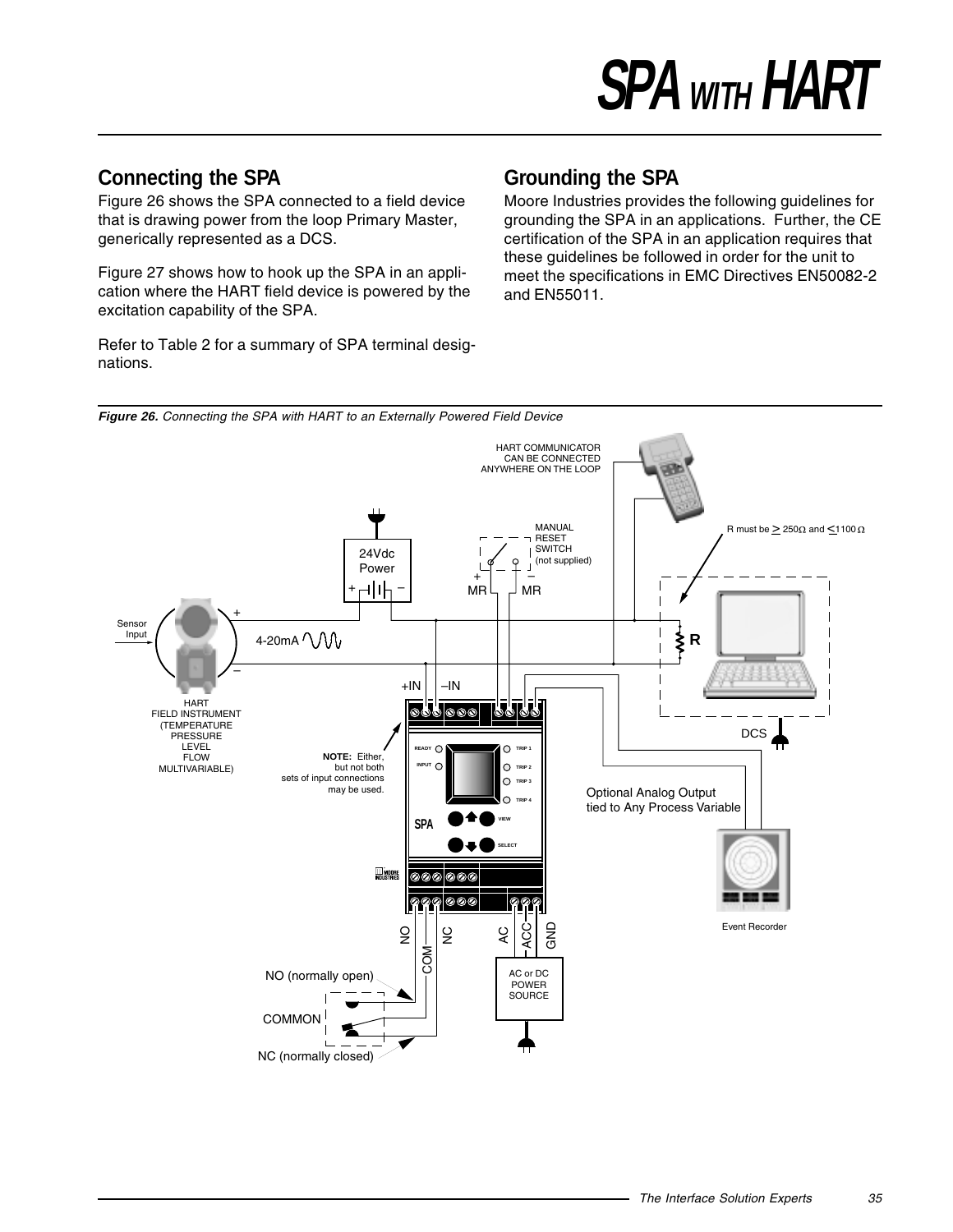**Figure 27.** Connecting the SPA with HART to a Field Device using the SPA's Transmitter Excitation Feature



### **Housing**

The metallic case of the SPA must be grounded. This can be achieved by mounting the unit on a grounded DIN-style rail.

### **Wiring**

Twisted pair, shielded wiring should be used for all inputs and output signals. Shields should be grounded at the unit to earth (safety ground). Any unshielded part of input/output wiring should be no longer than 51 mm (approximately 2 inches).

A protective earth conductor should be supplied for each installation of SPAs. It should be of equal or larger size wire than any power-conducting wires in use.

The protective earth conductor should be the first thing connected to the SPA as part of the installation, and the last thing removed if the unit is being taken out of service for any reason.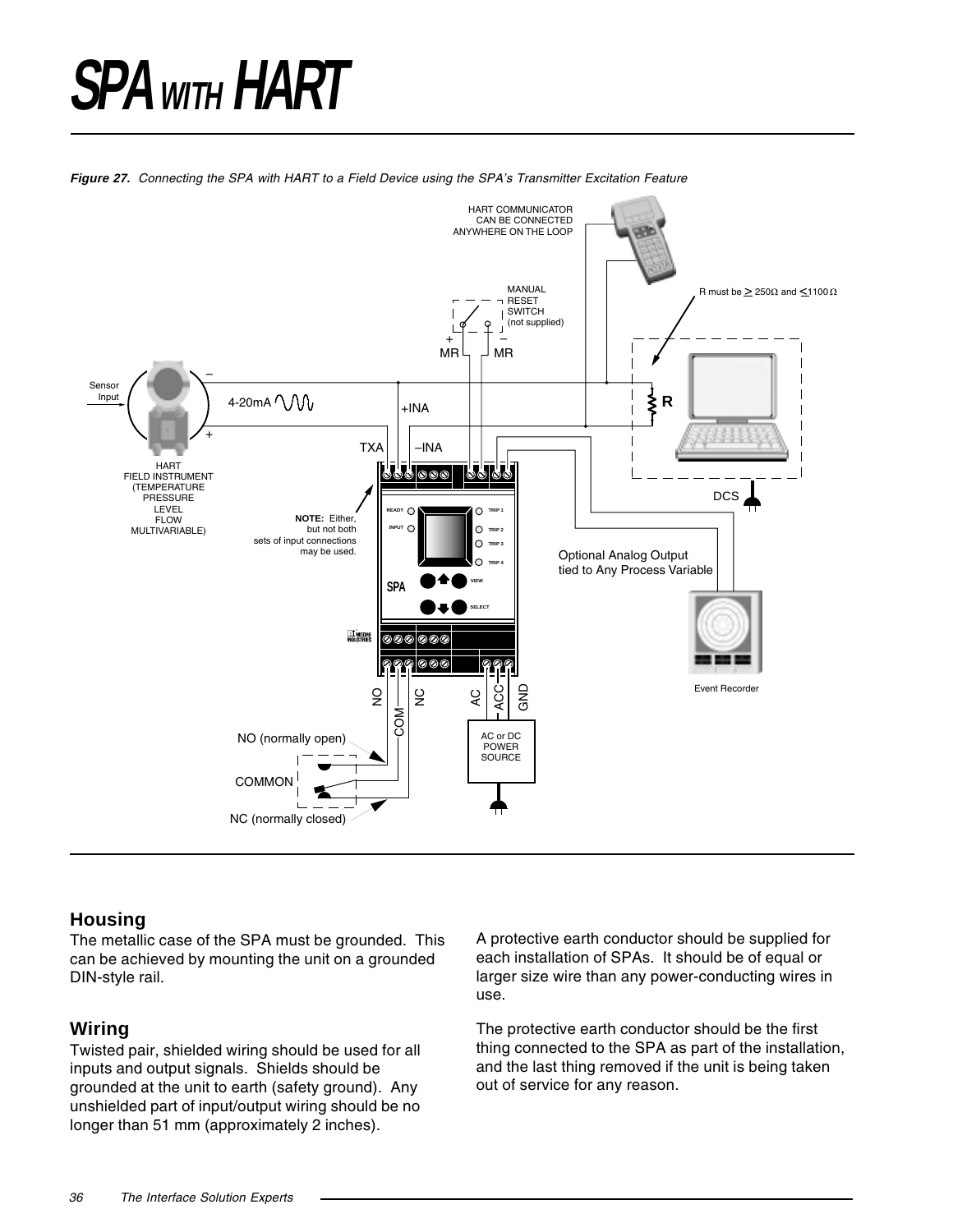#### **tupnI 1T 2T 3T 4T 5T 6T 7T 8T 9T 01T 11T** not  $not$ not not  $+AO$ **HART TXA**  $+$ INA  $-NA$ **MR MR**  $-AO$ present present present present **tuptuO 1M 2M 3M 4M 5M 6M 7M 8M 9M 01M 11M DUAL Alarm** NO<sub>2</sub> NC<sub>2</sub> NO<sub>2</sub> CM<sub>2</sub> CM<sub>2</sub> NC<sub>2</sub> (2PRG) with **noitpOTDPD-** ↑ **1#YALER** ↑ ↑ **2#YALER** ↑ not present NO<sub>3</sub> NC<sub>3</sub> CM<sub>3</sub> NO<sub>4</sub> CM4 NC4 **QUAD Alarm (4PRG)** ↑ **RELAY #3** ↑ **1 ABLAR +4 ↑ rewoP/tuptuO 1B 2B 3B 4B 5B 6B 7B 8B 9B 01B 11B DUAL Alarm** NO<sub>1</sub> CM<sub>1</sub> NC<sub>1</sub> NO<sub>2</sub> CM<sub>2</sub> NC<sub>2</sub> (2PRG) with or **POWER POWER** not present **GND**  $AC$   $DC$ AC DC without -DPDT **notic +DF +DT**<br>Option ↑ **1 ACCALERATE:** ↑ **1 ACCALER** ↑ **1 ACCALER** ↑ **1 ACCALER** ↑ **1** ACC NO<sub>1</sub> CM<sub>1</sub> NC<sub>1</sub> NO<sub>2</sub> CM<sub>2</sub> NC<sub>2</sub> **QUAD Alarm POWER POWER** GND not present **(4PRG)**<br>
↑ **RELAY #1 ↑**<br>
↑ **1 RELAY #2 ↑** AC DC AC DC

**Table 2.** SPA with HART Terminal Designations

**:YEK**

TXA,  $TXB = Excitation$  for 2-wire HART Transmitter  $CMH = \text{Common}$ 

 $GND =$  Ground  $NQ# =$  Normally Open  $NC# =$  Normally Closed

 $MR =$  Manual Reset  $A = A$ nalog Output  $A = MR$ , INA, INB = Input from HART Transmitter

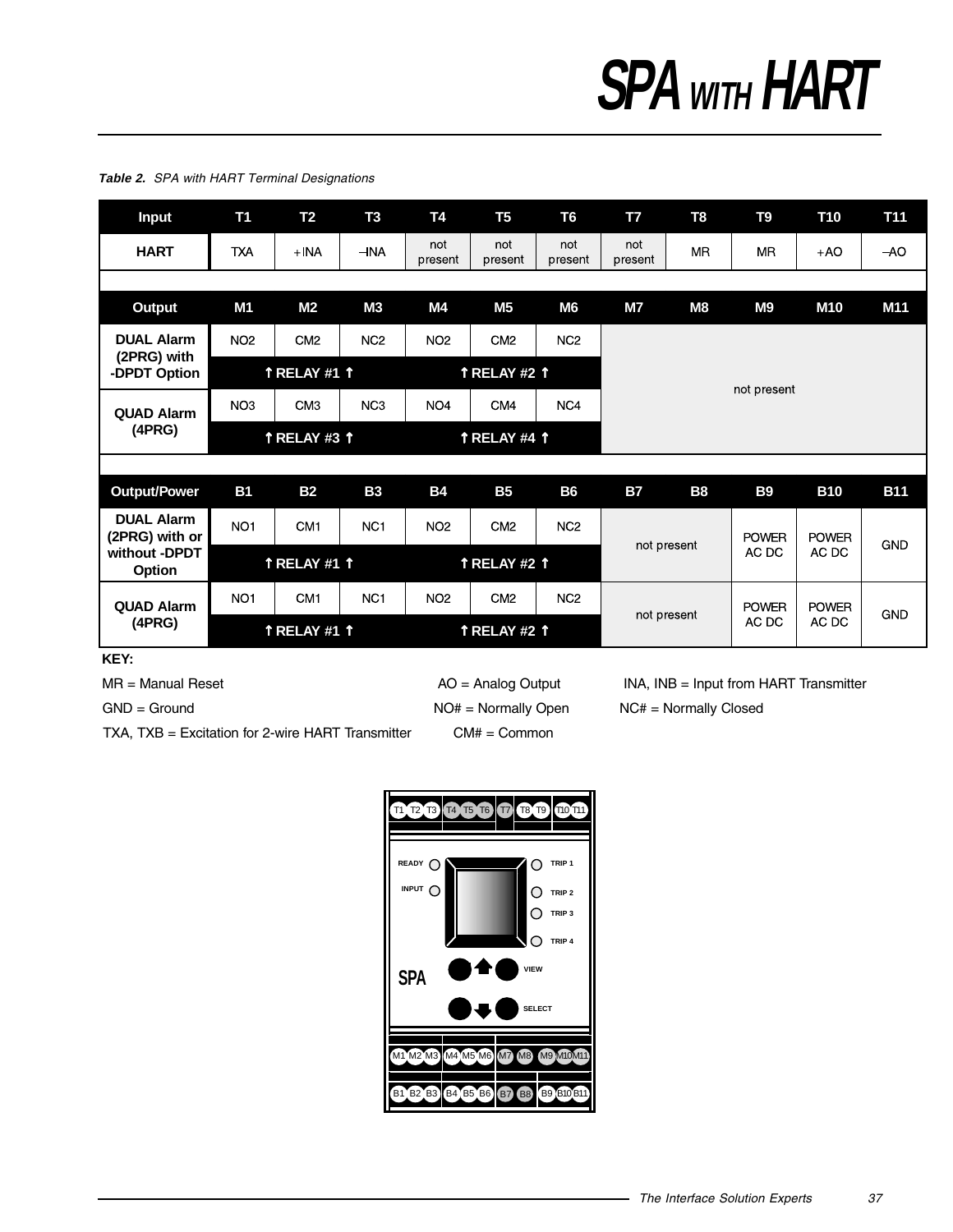### **Other Notes on Connecting the SPA**

The SPA must be configured to function as the Primary/Secondary HART master compliment to the other HART master in the loop; that is, if the DCS or HART Communicator in an application is configured as the Primary Master, then the SPA must be configured as the Secondary. If the DCS or Communicator is configured as the Secondary, then the SPA must be the Primary.

The total resistance in the loop must always be maintained between 250 and 1100Ω for optimum HART communication performance. Remember too that the SPA can be connected to only one HART field instrument. Do not use the SPA in a multidrop scenario.

Both Figure 26 and Figure 27 depict a hand-held HART Communicator. This is optional, and not supplied by Moore Industries, but may be used in the loop without affecting SPA operation. If a communicator is used in the loop, it should also be configured to operate in the "opposite" mode (with respect to Primary/ Secondary HART Master) as the SPA.

### **Other SPA Installation Information**

- SPA terminals are rated CAT II.
- All supply wiring connections should be made with 14 or 16 AWG (0.083 mm or 0.064 mm) wire. The ends of power conductor connections should be stripped no more than 8 mm (0.32 in). The stripped end of each wire should be tinned with solder, or inserted into a ferrule and crimped before being placed into a terminal block.
- The SPA does not generate hazardous voltages. Alarm contacts are wired in series with power sources and their intended loads. The correct load should be selected for the power source.
- The maximum working voltage for the contactclosure outputs of the SPA is 30Vdc.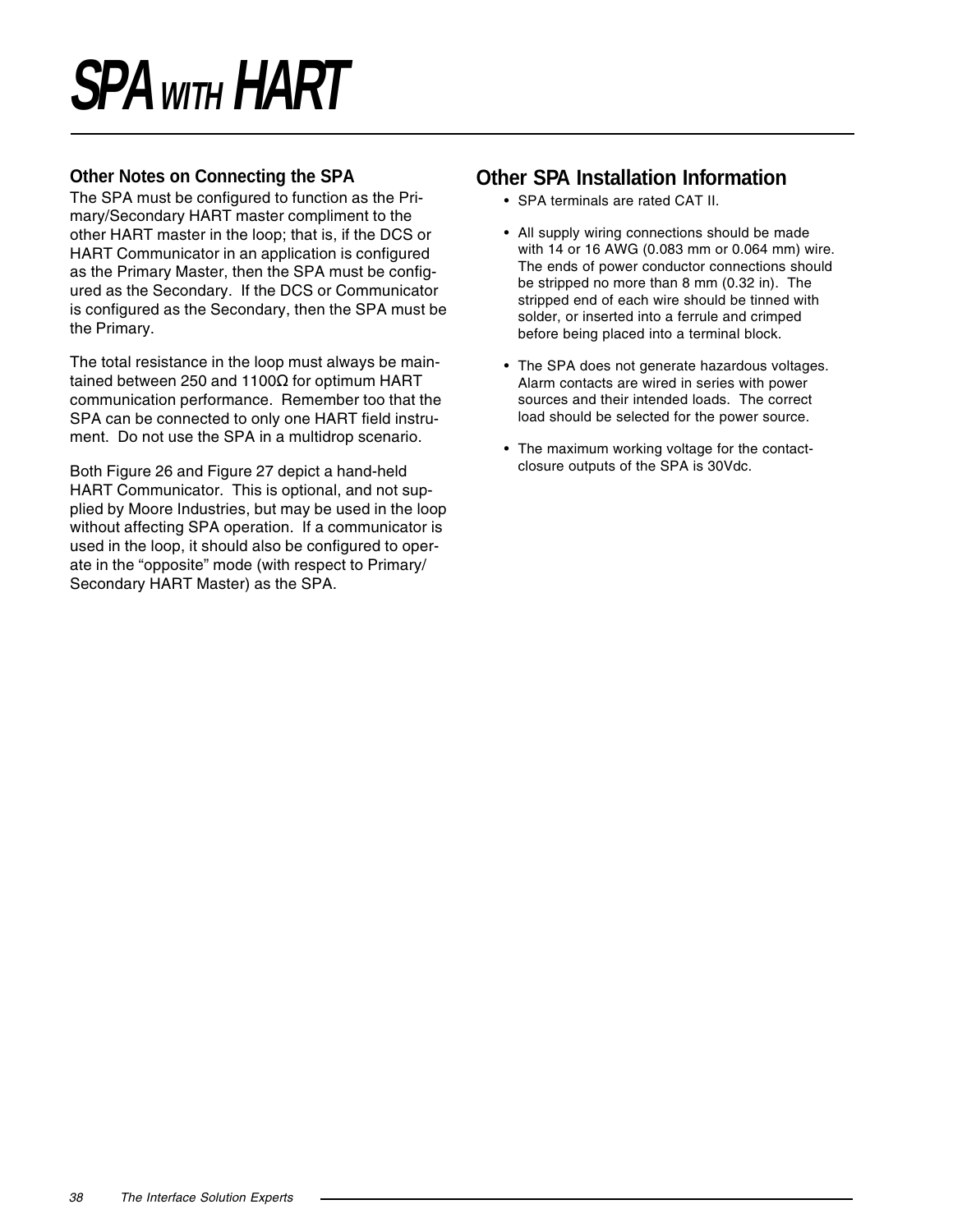# **Operation**

Once connected to the HART Field device, a power supply, and the annunicators or other contact-closuredriven device(s) in the application, the SPA with HART begins to function according to its internal switch settings and the configuration stored in its nonvolatile internal memory.

### **Changing Settings**

Configuration data stored in SPA memory is monitored continuously. Changes to settings can be made at any time, though extreme caution should be exercised whenever making changes to parameters that could affect the process being monitored.

### **Caution**:

Any changes made to operating parameters controlled by the settings in the SPA menu system take effect immediately. It is not necessary to exit the Configuration menu, or to cycle power.

Changes made to the SPA's internal DIP switch settings and security jumper do not take effect until power to the SPA is cycled off and on.

### **Caution**:

Do not make changes to internal SPA settings when the unit is connected to power or to input.

### **LEDs**

Each LED on the SPA front panel is labeled for a quick, visual reference for input condition and instrument "health" during normal operation. Here's what each LED means:

#### • **READY**

GREEN DURING NORMAL OPERATION. This indicates that the SPA has run its start-up diagnostic routine, and that all internal circuitry is functioning properly.

GOES OUT to indicate SPA FAULT. Relay #2 will parallel the state of this LED if configured to reflect SPA "health".

#### • **INPUT**

GREEN DURING NORMAL OPERATION. This indicates that the SPA has established valid communications with the connected HART device.

RED INDICATES HART FAULT. Typically, the loss of, or failure to establish communications with the connected HART device will result in this LED changing to RED state, and the LCD displaying a "NO HART" message.

#### • **TRIP #** GREEN WHEN RELAY IS IN A NON-ALARM STATE.

RED INDICATES PROCESS INPUT FAULT (ALARM), relative to the trip point setting.

TRIP 1 always monitors the state of the SPA-to-HART-device communications. GREEN INDICATES GOOD HART COMMUNICATIONS, RED INDICATES HART FAULT.

### **Important: Relays and LEDs—Working Together**

It is important to note that the states of the Trip LEDs do not always indicate that their corresponding relay is energized or de-energized. The SPA LEDs are designed to indicate the state of the *alarm*, not the *relay*.

The state of SPA relays is determined by the settings for failsafe and non-failsafe operation.

Failsafe relays are ON (energized) whenever input is in a non-alarm condition. They are OFF (de-energized) whenever input is in an alarm condition.

LEDs complementing failsafe-configured relays will be GREEN whenever relays are energized (input is in NON-ALARM), and RED whenever relays are de-energized (input is in ALARM).

Non-failsafe relays are ON (energized) whenever input is in an alarm condition, OFF (de-energized) in non-alarm.

LEDs complementing non-failsafe-configured relays will be GREEN whenever relays are de-energized (input is in NON-ALARM), and RED whenever relays are energized (input is in ALARM).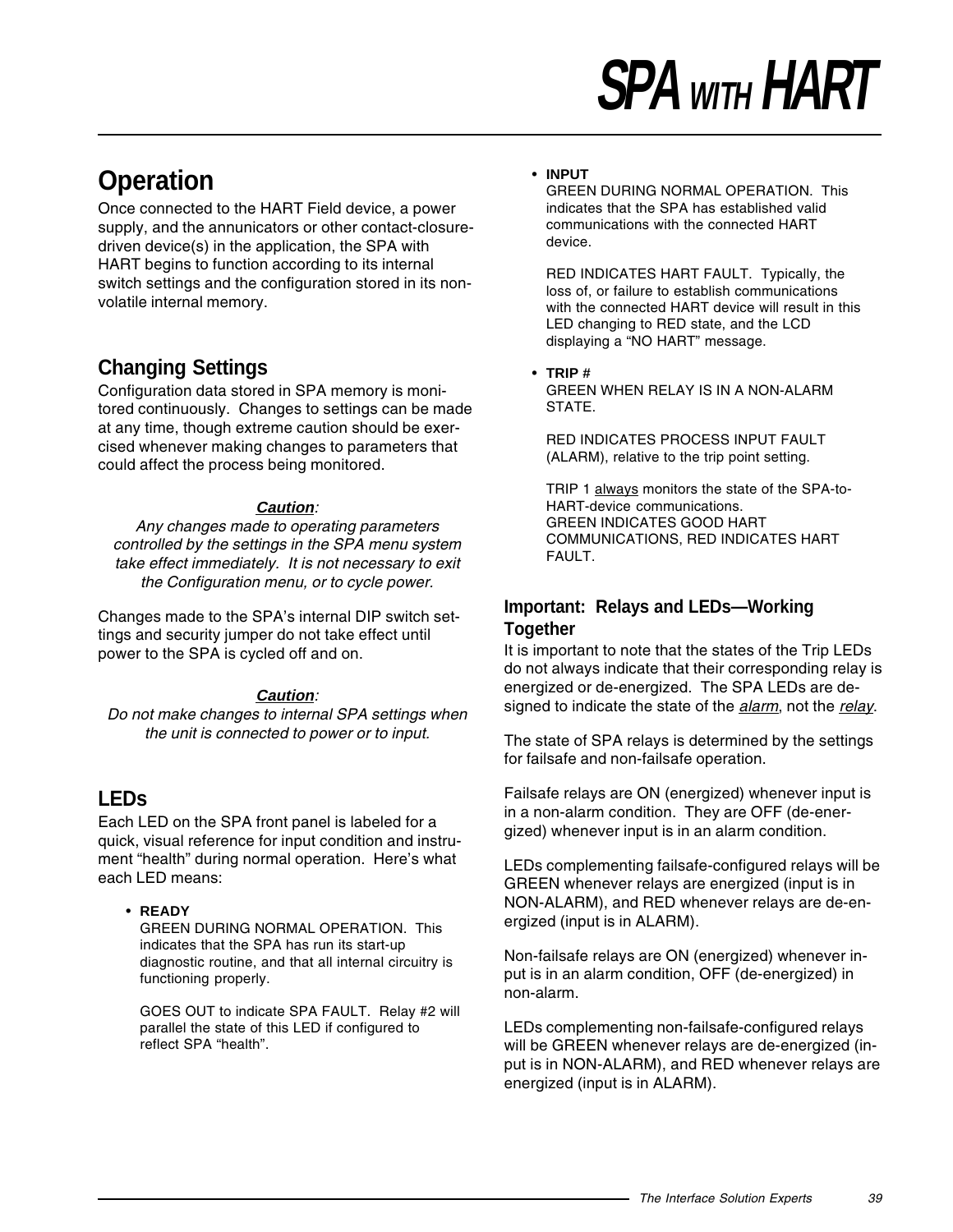### **Manual Reset**

There are two connections labeled "MR" on the SPA top terminal block. These terminals work in conjunction with the latching/non-latching function set in the CONF ALRM sub-menu (page 30).

When the SPA is configured with latching alarms, an alarm condition will not "clear" or reset until:

- Input returns to non-alarm condition
- Manual Reset (MR) terminals are shorted and opened

Typically, some type of switch is connected to these terminals to facilitate quick alarm reset.

When the SPA is configured with non-latching alarm, an alarm condition "clears" or resets whenever the corresponding input returns to a non-alarm condition, as defined by the trip point, deadband, and alarm delay settings. No manual reset is needed.

> Note: Manual Reset clears (resets) all alarms.

## **Error Codes**

Every SPA is subjected to an exhaustive batter of operational checks and tests prior to its shipment. Occasionally, however, units can sustain damage getting from the factory to the user.

As a safeguard, the SPA performs a full set of internal diagnostics that check operation and configuration upon power-up. If there are problems with the microprocessor, or with conflicting operating parameter settings, the unit LCD indicates a problem by displaying an error code. Table 3 lists those codes.

For most of these problems, it will be necessary to return the recalcitrant SPA to the factory. A quick call to the nearest Moore Industries STAR Center will have a temporary replacement unit en route right away.

| <b>Error Message</b> | <b>What it Means</b>                                                                                                                              | What to Do                                                                                                                                                               |  |
|----------------------|---------------------------------------------------------------------------------------------------------------------------------------------------|--------------------------------------------------------------------------------------------------------------------------------------------------------------------------|--|
| EE FLT               | <b>EEPROM Error - The internal processor failed</b>                                                                                               |                                                                                                                                                                          |  |
| <b>RAM ERR</b>       | RAM(memory) Error - The internal processor failed                                                                                                 | Cycle power to the unit, and if the error occurs                                                                                                                         |  |
| <b>ROM ERR</b>       |                                                                                                                                                   | again, return the unit to the factory for service.                                                                                                                       |  |
| <b>CAL ERR</b>       | Calibration Error - The factory-set calibration of the<br>unit has failed to initialize.                                                          |                                                                                                                                                                          |  |
| <b>DATA ERR</b>      | Data Error - There are conflicts in the settings<br>entered into unit memory. This can be caused by<br>power loss or fluctuation during power-up. | Cycle power to the unit, then run through the<br>configuration menus to ensure that the technician<br>made the correct sensor selections<br>for the range settings, etc. |  |
| <b>PACT ERR</b>      | Memory Packet Failure - Internal memory failure                                                                                                   | Cycle power to the unit, and if the error occurs<br>again, return the unit to the factory for service.                                                                   |  |
| <b>CONF ERR</b>      | Data Error - There are conflicts in the settings<br>entered into unit memory. This can be caused by<br>power loss or fluctuation during power-up. | Cycle power to the unit, then run through the<br>configuration menus to ensure that the technician<br>made the correct sensor selections<br>for the range settings, etc. |  |
| TABL ERR             | Internal Table Error - The linearization curve<br>programming is not correct.                                                                     | Make sure that the endpoints of the programmed<br>curve are within the selected INPUT SCALING.                                                                           |  |

**Table 3.** Troubleshooting—SPA Error Codes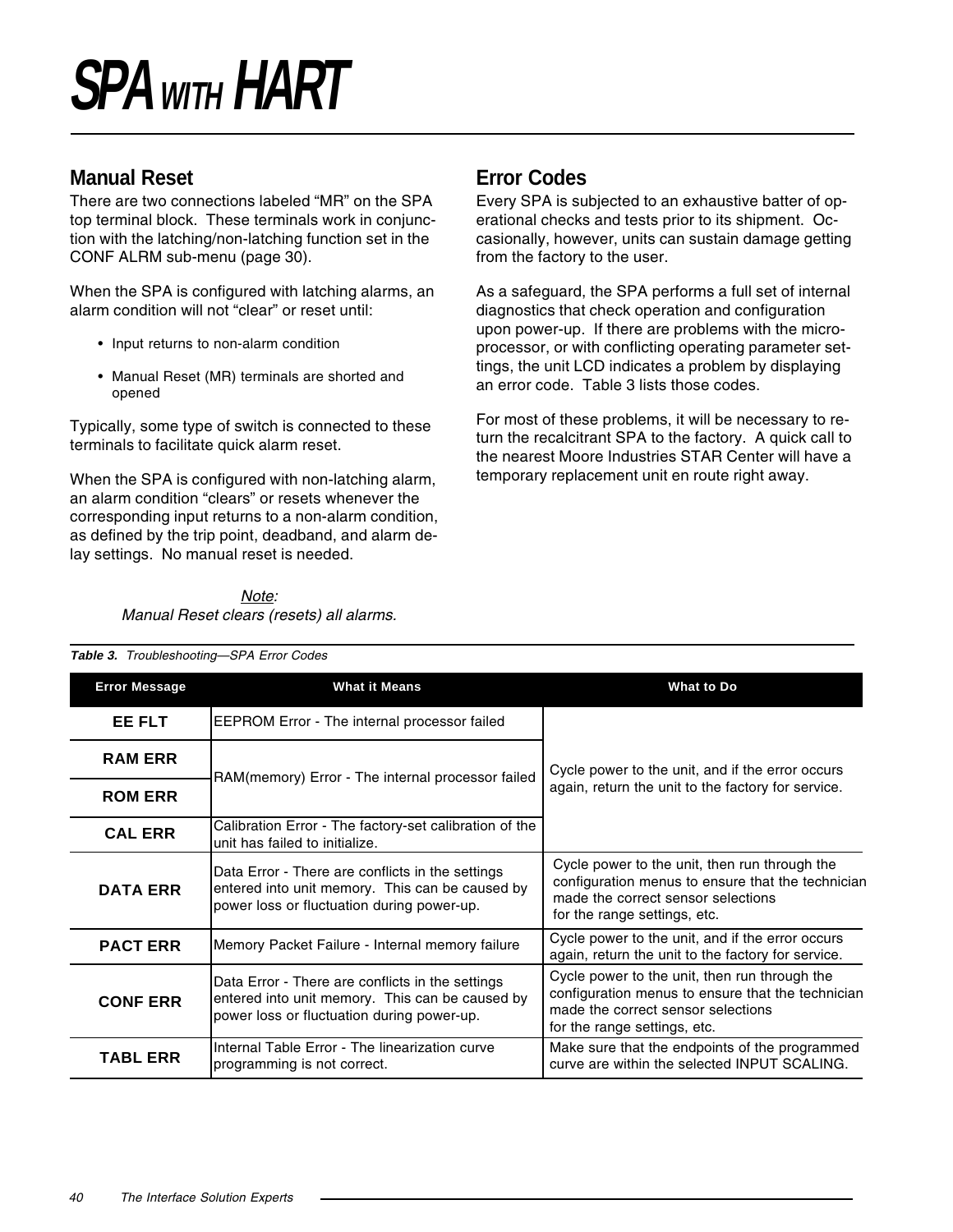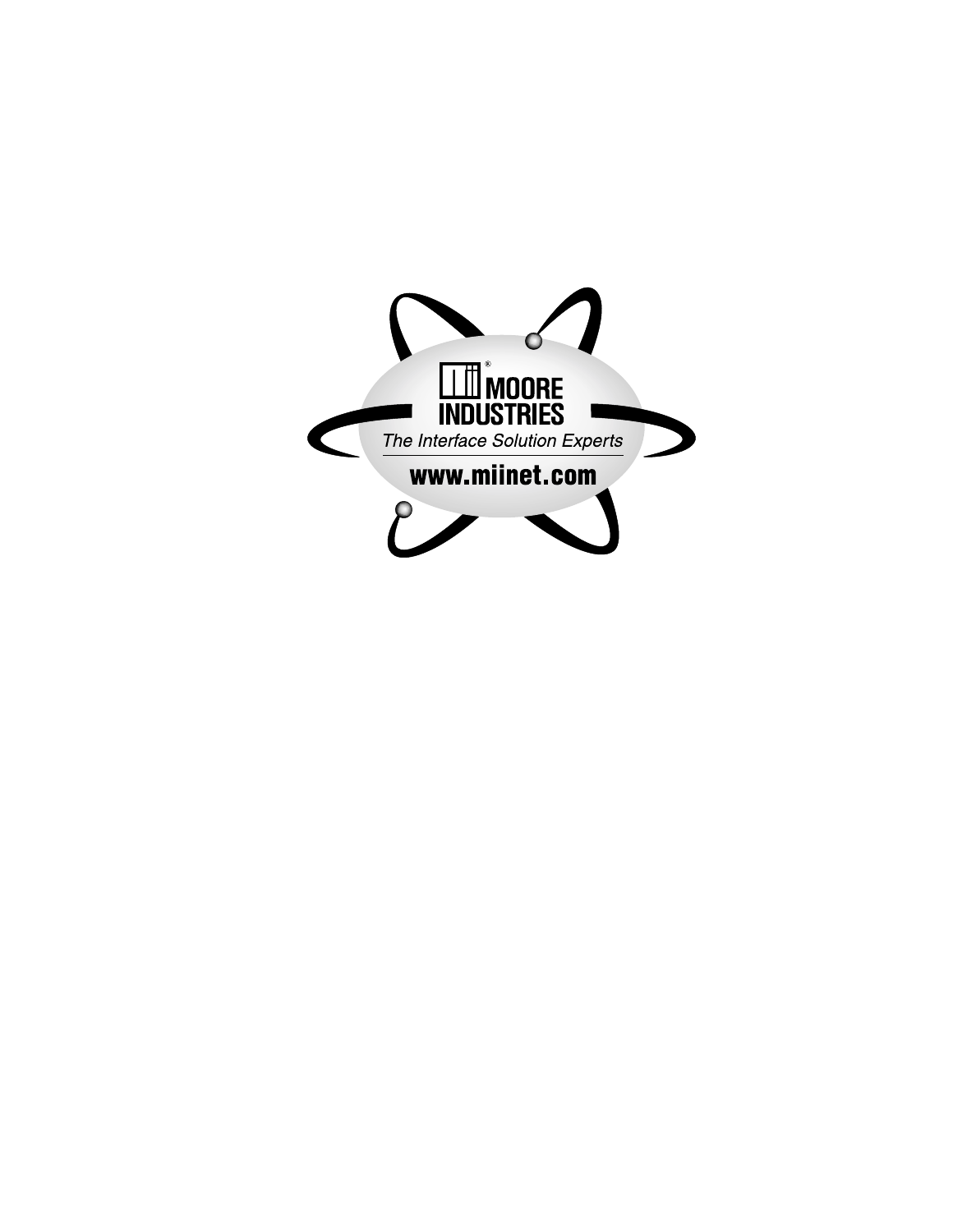### RETURN PROCEDURES

#### **To return equipment to Moore Industries for repair, follow these four steps:**

1. Call Moore Industries and request a Returned Material Authorization (RMA) number.

#### Warranty Repair –

If you are unsure if your unit is still under warranty, we can use the unit's serial number to verify the warranty status for you over the phone. Be sure to include the RMA number on all documentation.

#### Non-Warranty Repair –

If your unit is out of warranty, be prepared to give us a Purchase Order number when you call. In most cases, we will be able to quote you the repair costs at that time. The repair price you are quoted will be a "Not To Exceed" price, which means that the actual repair costs may be less than the quote. Be sure to include the RMA number on all documentation.

- 2. Provide us with the following documentation:
	- a) A note listing the symptoms that indicate the unit needs repair
	- b) Complete shipping information for return of the equipment after repair
	- c) The name and phone number of the person to contact if questions arise at the factory
- 3. Use sufficient packing material and carefully pack the equipment in a sturdy shipping container.
- 4. Ship the equipment to the Moore Industries location nearest you.

The returned equipment will be inspected and tested at the factory. A Moore Industries representative will contact the person designated on your documentation if more information is needed. The repaired equipment, or its replacement, will be returned to you in accordance with the shipping instructions furnished in your documentation.

#### WARRANTY DISCLAIMER

THE COMPANY MAKES NO EXPRESS, IMPLIED OR STATUTORY WARRAN-TIES (INCLUDING ANY WARRANTY OF MERCHANTABILITY OR OF FITNESS FOR A PARTICULAR PURPOSE) WITH RESPECT TO ANY GOODS OR SER-VICES SOLD BY THE COMPANY. THE COMPANY DISCLAIMS ALL WARRAN-TIES ARISING FROM ANY COURSE OF DEALING OR TRADE USAGE, AND ANY BUYER OF GOODS OR SERVICES FROM THE COMPANY ACKNOWL-EDGES THAT THERE ARE NO WARRANTIES IMPLIED BY CUSTOM OR USAGE IN THE TRADE OF THE BUYER AND OF THE COMPANY, AND THAT ANY PRIOR DEALINGS OF THE BUYER WITH THE COMPANY DO NOT IM-PLY THAT THE COMPANY WARRANTS THE GOODS OR SERVICES IN ANY WAY.

ANY BUYER OF GOODS OR SERVICES FROM THE COMPANY AGREES WITH THE COMPANY THAT THE SOLE AND EXCLUSIVE REMEDIES FOR BREACH OF ANY WARRANTY CONCERNING THE GOODS OR SERVICES SHALL BE FOR THE COMPANY, AT ITS OPTION, TO REPAIR OR REPLACE THE GOODS OR SERVICES OR REFUND THE PURCHASE PRICE. THE COMPANY SHALL IN NO EVENT BE LIABLE FOR ANY CONSEQUENTIAL OR INCIDENTAL DAMAGES EVEN IF THE COMPANY FAILS IN ANY ATTEMPT TO REMEDY DEFECTS IN THE GOODS OR SERVICES , BUT IN SUCH CASE THE BUYER SHALL BE ENTITLED TO NO MORE THAN A REFUND OF ALL MONIES PAID TO THE COMPANY BY THE BUYER FOR PURCHASE OF THE GOODS OR SERVICES.

ANY CAUSE OF ACTION FOR BREACH OF ANY WARRANTY BY THE COMPANY SHALL BE BARRED UNLESS THE COMPANY RECEIVES FROM THE BUYER A WRITTEN NOTICE OF THE ALLEGED DEFECT OR BREACH WITHIN TEN DAYS FROM THE EARLIEST DATE ON WHICH THE BUYER COULD REASONABLY HAVE DISCOVERED THE ALLEGED DE-FECT OR BREACH, AND NO ACTION FOR THE BREACH OF ANY WAR-RANTY SHALL BE COMMENCED BY THE BUYER ANY LATER THAN TWELVE MONTHS FROM THE EARLIEST DATE ON WHICH THE BUYER COULD REASONABLY HAVE DISCOVERED THE ALLEGED DEFECT OR BREACH.

#### RETURN POLICY

For a period of thirty-six (36) months from the date of shipment, and under normal conditions of use and service, Moore Industries ("The Company") will at its option replace, repair or refund the purchase price for any of its manufactured products found, upon return to the Company (transportation charges prepaid and otherwise in accordance with the return procedures established by The Company), to be defective in material or workmanship. This policy extends to the original Buyer only and not to Buyer's customers or the users of Buyer's products, unless Buyer is an engineering contractor in which case the policy shall extend to Buyer's immediate customer only. This policy shall not apply if the product has been subject to alteration, misuse, accident, neglect or improper application, installation, or operation. THE COMPANY SHALL IN NO EVENT BE LIABLE FOR ANY INCIDENTAL OR CONSE-QUENTIAL DAMAGES.



**United States • info@miinet.com Tel: (818) 894-7111 • FAX: (818) 891-2816 Australia • sales@mooreind.com.au Tel: (02) 8536-7200 • FAX: (02) 9525-7296** 

 $\cdot$  W O R L D W I D E  $\cdot$  www.miinet.com  $\cdot$ **Belgium • info@mooreind.be Tel: 03/448.10.18 • FAX: 03/440.17.97 The Netherlands • sales@mooreind.nl Tel: (0)344-617971 • FAX: (0)344-615920**

**China • sales@mooreind.sh.cn Tel: 86-21-62491499 • FAX: 86-21-62490635 United Kingdom • sales@mooreind.com Tel: 01293 514488 • FAX: 01293 536852**